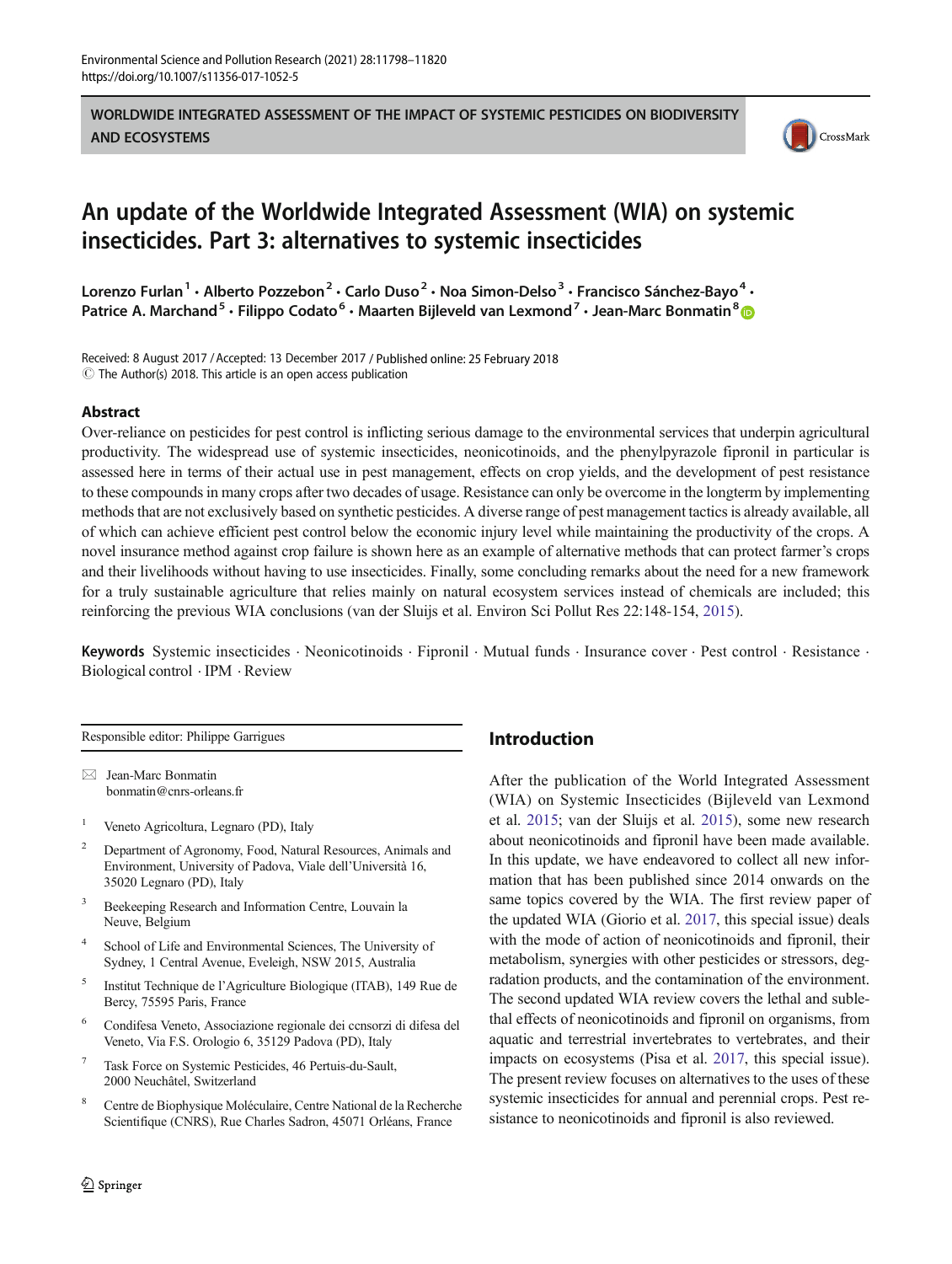The prophylactic use of neonicotinoids and fipronil in crop protection is contrasted with integrated pest management (IPM) for controlling pests (Barzman et al. [2015](#page-16-0); Furlan et al. [2016](#page-18-0); Stenber[g2017\)](#page-21-0). We have divided this task in accordance with two main types of crops: (a) annual crops and (b) perennials (e.g., orchards and vineyards). A new Mutual Funds (MF) insurance approach that covers risk from IPM implementation, applied at a large scale for maize in Italy, showed that it is possible to bring numerous advantages for farmers and ecosystems when implementing IPM.

Abundant information is available about the negative impacts of neonicotinoids and fipronil on the environment, which are due to the sum of (1) their extreme toxicity to invertebrates (Pisa et al. [2015](#page-20-0), [2017](#page-20-0)); (2) their high toxicity to vertebrates (Gibbons et al. [2015](#page-18-0); Pisa et al. [2017\)](#page-20-0); (3) their high persistence in soils and the contamination of surface water, both of which impact ecosystems and the services they provide (Bonmatin et al. [2015](#page-16-0); Chagnon et al. [2015;](#page-17-0) Giorio et al. [2017;](#page-18-0) Pisa et al. [2017\)](#page-20-0); and (4) their large-scale and widespread usage in all kinds of crops, even in nonagricultural settings (Simon-Delso et al. [2015;](#page-21-0) Douglas and Tooker [2015\)](#page-17-0). However, there is a great deal of reluctance to reduce or phase out these insecticides because of fears that crops may experience yield losses and hurt farmer's economies. Accurate information on the efficacy of prophylactic usage and other applications of these systemic insecticides and the environmental damage they cause should help resolve this issue in a rational way. Moreover, a suite of alternative methods already available, in the context of pest resistance to synthetic insecticides, should provide regulators with more sustainable possibilities for pest management of crops.

# Neonicotinoids and fipronil in agriculture

## Neonicotinoids and crop yields

Little information is available about the actual performance of neonicotinoids on crop production. However, concerns that crop yields might decrease significantly after the European moratorium (EU [2013a,](#page-18-0) [b\)](#page-18-0) of three neonicotinoids (clothianidin, imidacloprid, and thiamethoxam) and fipronil have been raised in the media and a few scientific publications (e.g., in Matyjaszczyket al. [2015](#page-20-0) for maize and oilseed rape in Poland), although they were not supported by reliable data or statistics.

In Finland, yields of insect-pollinated crops are variable, whereas yields for wind-pollinated crops have been increasing for decades. While analyzing the possible factors related to yield declines for insect-pollinated crops, a significant linear correlation was found between the yield trends in rapeseed and the extent of neonicotinoid seed dressing used in provinces of that country (Hokkanen et al. [2017\)](#page-18-0). In particular, yield declines in turnip rapeseed decreased as the use of neonicotinoid seed dressing increased. At the same time, the availability of honey bee colonies with respect to the growing area of crops benefitting from insect pollination had a linear, significant impact on turnip rapeseed yield trends. Since landscape and numbers of honey bee colonies had not changed during the period of the turnip rapeseed study, the authors of that study indicate that the only factor that could explain this decline in yields was the seed-treatment with neonicotinoids in the past 15 years.

In the UK, Budge et al. [\(2015\)](#page-16-0) showed that yields of oilseed rape crops are not significantly increased by using imidacloprid in treated seeds. While the authors reported that farmers may get better economic returns some years, as they apply seed coatings which reduced the number of subsequent applications of foliar insecticide sprays, they also revealed a correlation over an 11-year-period between honey bee colony losses and national-scale imidacloprid usage patterns across England and Wales. These findings on oilseed rape yields are consistent with previous reports on the non-usefulness of neonicotinoids in soybean (Seagraves and Lundgren [2012](#page-21-0)) and wheat crops (Macfadyen et al. [2014\)](#page-19-0).

In regard to maize, the available literature, mainly about studies in Italy, shows that the effect of seed-coated neonicotinoids on grain yield was mainly negligible (Furlan and Kreutzweiser [2015](#page-18-0) citing different papers on field trials covering a 15-year period). This was mainly due to the fact that the majority of pest populations were under the economic injury level.

Other studies have shown that neonicotinoid insecticides can have effects on germination. For instance, Nogueira Soares et al. ([2017\)](#page-20-0) co-published with Syngenta that thiamethoxam improves physiological performances of melon and watermelon seeds treated with this neonicotinoid. By contrast, Tamindžić et al. [\(2016](#page-21-0)) have shown that three commercial formulations (i.e., Poncho, Gaucho and Cruiser) were harmful and reduced germination of three inbred maize varieties. The most harmful treatment was Gaucho (active ingredient (a.i.) imidacloprid) when compared to Cruiser (a.i. thiamethoxam) and Poncho (a.i. clothianidin, a derivative of thiamethoxam).

Deguines et al. [\(2014\)](#page-17-0) analyzed a country-wide dataset of the 54 major crops in France produced over the past two decades. They found that the benefits of agricultural intensification decrease with increasing pollinator dependence, to the extent that intensification failed to increase the yield of pollinator-dependent crops and decreased the stability of their yield over time. The authors concluded that benefits from agricultural intensification may be offset by reductions in pollination services and support the need for an ecological intensification (reviewed by Kovács-Hostyánszki et al. [2017](#page-19-0)) of agriculture through optimization of ecosystem services. In other words, the prophylactic use of systemic insecticides, which impacts on both managed and wild pollinators (Pisa et al. [2015,](#page-20-0) [2017](#page-20-0)), is opposed to yield increases for pollinator dependent crops.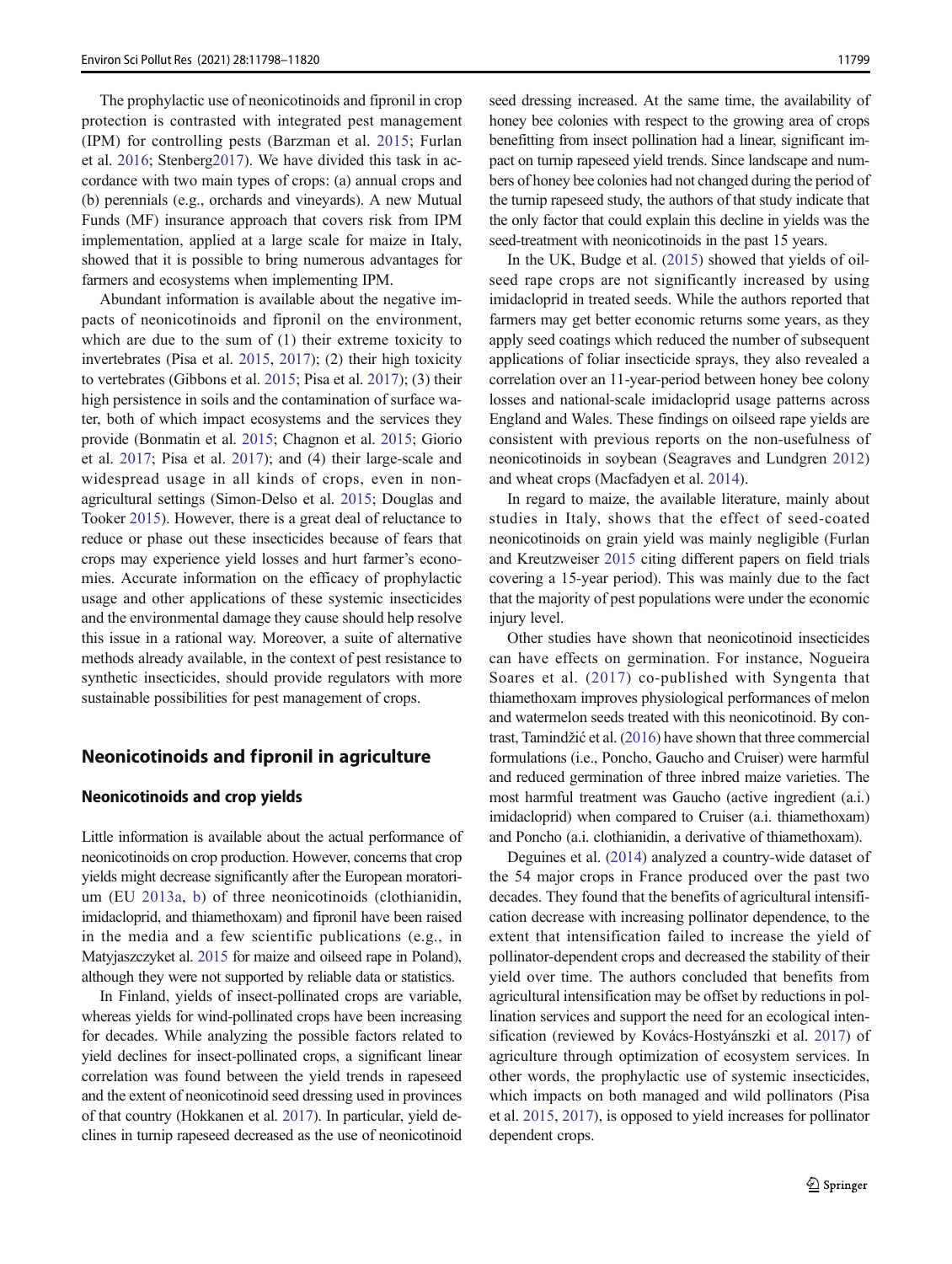#### Alternatives to systemic insecticides in agriculture

#### Annual crops

The use of systemic insecticides against key pests of annual crops The use of neonicotinoids or fipronil against the main pests of annual crops was previously described in Furlan and Kreutzweiser [\(2015](#page-18-0)) and Simon-Delso et al. ([2015](#page-21-0)). It was stressed that the main use of these systemic insecticides is prophylactic, for instance by means of seed coating techniques, and that this systematic approach is contrary to IPM principles (Furlan et al. [2016\)](#page-18-0).

Alternative methods for pest control in annual crops Some new IPM strategies that reliably limit the need for treatments involving neonicotinoids were also described in Furlan and Kreutzweiser [\(2015\)](#page-18-0). The need for more data on the factors driving the risk of soil pest damage to maize and other susceptible crops, mainly to wireworm attacks, was emphasized in order to improve both the practical approach for farmers and the setup of specific MF to support IPM implementation. In practice, pest level evaluation is often not done mostly because of a lack of non-time-consuming and low cost methods (essential for low revenue crops) and insurance to cover for the risk of mistakes in pest population estimations. Some interesting recently published papers contribute to this issue: after a 29-year long-term study in Italy, the strongest factors increasing the risk of wireworm damage have been isolated, making now possible low-cost and reliable predictions to meet crop protection needs (Furlan et al. [2017](#page-18-0)).

A univariate analysis in the risk assessment was applied to identify the main factors that influence the occurrence of damage. Then, a multifactorial model was applied using the significant factors identified in the previous step. This model allows the strongest factors to be highlighted and to analyze how the main factors together influence the damage risk. The strongest factors were Agriotes brevis as the prevalent damaging species; organic matter content  $> 5\%$ ; rotation, including meadows and double crops; poor soil drainage; and A. sordidus as the prevalent damaging species. Also, the surrounding landscape with prevalent meadows was an important risk factor, confirming previous findings by other authors (Blackshaw and Hicks [2013;](#page-16-0) Benefer et al. [2012;](#page-16-0) Hermann et al. [2013;](#page-18-0) Saussure et al. [2015](#page-21-0)). The multifactorial model also showed how the simultaneous occurrence of two or more of the aforementioned risk factors can conspicuously increase the risk of wireworm damage to the maize crop, while the probability of damage for a field with no risk factors is always low  $\left($  < 1%). These results make it possible to prepare risk maps for any country identifying low-risk and high-risk areas.

This information may be used to implement IPM and to tackle soil pests attacking maize in many European regions (Furlan et al. [2016\)](#page-18-0) and beyond, which may lead to a considerable reduction in the use of soil insecticides and the immediate containment of the environmental impact of agriculture with no negative repercussions on farmers' income. This can be achieved by implementing two phases: (i) "areawide" risk assessment, including click-beetle population monitoring with pheromone traps (Furlan and Kreutzweiser [2015\)](#page-18-0) and (ii) complementary field monitoring where risk assessment has identified the presence of risk factors (Furlan et al. [2016\)](#page-18-0). When a harmful population is found, wirewormactivity-predicting models based on soil humidity and temperature may be useful to assess if the damage is really being done by larvae (Jung et al. [2014;](#page-19-0) Milosavljević et al. [2016\)](#page-20-0).

The results of this work enable mapping of each cultivated region and high-risk areas to be pinpointed. Mapping the risk factors found in this survey, and that of Saussure et al. ([2015\)](#page-21-0) outside Italy, may allow us to prove that the cost–benefit of past soil-insecticide use was extremely negative. The first layer of the map includes the main soil characteristics (organic-matter content, texture, pH); the second includes the key agronomic characteristics (rotation, drainage); and the third the available entomological information, such as click-beetle population levels for the main Agriotes species, or wireworm presence/ density assessed with bait traps over the years. A fourth layer reproduces the effects that occur when existing risk factors interact. This system enables areas with different risk levels to be highlighted. Each wireworm-risk category (e.g., low, medium, or high, based on the presence of one or more risk factors) will have its own IPM strategy, e.g., assessing wireworm density in high-risk areas or opting not to treat and not to continue monitoring in low-risk areas. Where risk factors are present, a precise procedure to spot land with an economic wireworm population has been described. In this way, control strategies will be implemented only when and where economic thresholds for maize are exceeded, and then it will be possible to avoid expensive soil insecticide use. Note that the risk factors causing high wireworm populations in maize are the same as those in non-maize crops. Therefore, they can be used to implement IPM in all arable crops, with possible adaptations.

Choosing fields with no risk factors may reduce the damage risk for all crops, including sensitive vegetable crops. Assessing the risk of wireworm damage affords a solid basis for estimating the amount of farmland that can be left untreated each season, without any risk of yield reduction. In Italy, implementing IPM is likely to result in a maximum of about 4% of maize-cultivated land being treated with soil insecticides or by using insecticidecoated seeds (Furlan et al. [2017](#page-18-0)). This means that 96% of these fields will not need any insecticide treatment. Precise IPM thresholds for soil pests in maize could be set everywhere. For instance, in no-risk areas, soil insecticides or insecticide-coated seeds may need to be used on no more than 1% of maizecultivated land. In areas where organic matter content is over 5%, soil insecticides could be used on about 20% of maizecultivated land if the prevalent species is A. sordidus. For large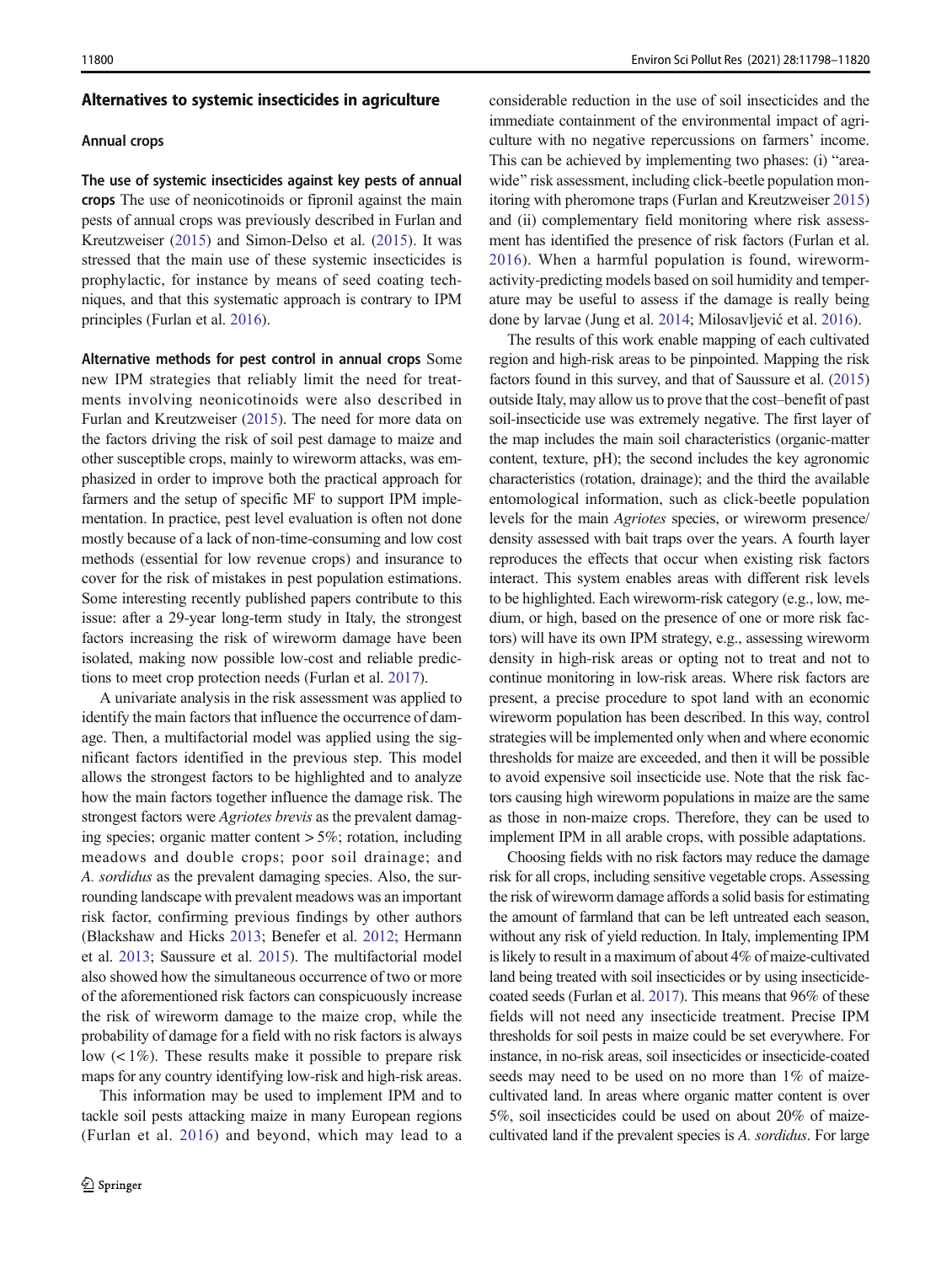areas with scattered-risk situations, IPM thresholds will be a balanced mean of the damage risk caused by various risk factors and the surface area of cultivated land where each risk factor occurs. This could be immediately applied to areas harboring the species studied therein and to other areas shortly afterwards. In fact, local checks and adaptations should be assessed in regions where other species and/or conspicuous climatic differences occur, but the aforementioned IPM approach should be used since it is likely that the same main risk factors would play a key role. This would allow IPM to be extended wherever the Agriotes species studied in this work are widespread, and probably also to wherever other Elateridae species occur, once accurate comparisons have been made.

#### 1. MF insurance cover

A low-cost IPM approach for low-risk pests based on risk factors and limited direct monitoring of fields makes it important that farmers get an appropriate compensation for the few fields that suffer from pest soil damage which differ from IPM predictions due to natural variability of the phenomena. In this case, risk insurance coverage may be extremely useful. Insurance cover/MF may be taken out privately by associated farmers, or with the support of EU regulations (Reg. 1305/2013/EU). With risks below 1%, a few Euros per hectare (about ten times less than soil-insecticide costs) would be enough to pay for damaged fields (Ferrari et al. [2015\)](#page-18-0), including those damaged despite having been treated with soil insecticides, the likelihood of which is high (Saussure et al. [2015\)](#page-21-0). MFs are instruments managed by collectives of farmers aimed at creating compensation through an interregional distribution of risks. They are non-profitable and have transparent rules. Compensation is commensurate with the financial resources of the Fund. The Fund stock is increased by savings in forecast costs. They cover risks that private insurance companies currently do not (e.g., climatic adversities such as flooding, and damage by wild animals and pests, just before and after the emergence of arable crops). The Italian Case study for implementation described here covered large-scale areas (> 47,000 ha) in two regions of high agricultural importance, Veneto and Friuli-Venezia Giulia.

In the above-cited regions, a long-term research and survey (> 29 years) demonstrated that economic damage risk by soil pests is less than 4%, and that a reliable IPM procedure is available to spot which fields really need protection from pests. As described above, the absence of risk factors greatly decreases the chance of economic damage and makes the application of soil insecticides in most fields useless. Where risk factors are present, an appropriate practice is to assess wireworm populations with bait traps and to introduce control strategies only when and where economic thresholds for maize are exceeded. This is clearly opposite to the systematic and prophylactic uses of systemic insecticides. Insurance covers also the risk of mistakes in IPM implementation, including any underestimation in the size of the area with wireworm economic populations (Furlan et al. [2015\)](#page-18-0). Based on this risk assessment, a specific Maize Mutual Fund was set up. Its main features are summarized in Table 1. In essence, farmers should use pesticides only when they are really needed, based on IPM procedures suggested by the Annual Crops Bulletin (accessible at [http://www.venetoagricoltura.org/](http://www.venetoagricoltura.org/subindex.php?IDSX=120) [subindex.php?IDSX=120](http://www.venetoagricoltura.org/subindex.php?IDSX=120)), while getting insurance cover for mistakes and unexpected damages.

The practical implementation of Maize MF in 2015–2016 resulted in the following economic and management effects: 47.558 ha were covered by the Maize MF on average over the 2 years; the cost was  $3.3 \text{ } \epsilon$ /ha (about one tenth the cost for a soil insecticide); total revenue to cover damage by wireworms, western corn rootworm, wild fauna, and other minor pitfalls was 160.335  $\epsilon$ , while total damage paid was 83.863  $\epsilon$  (~ 52%). Therefore, there was a very significant increase of the MF stock for following years.

The comparison between the prophylactic approach with soil insecticides to protect maize seeds/young plants at sowing and IPM approaches based on MF implementation are showed in Table [2](#page-4-0). Costs of IPM implementation for farmers and of running MF are detailed below as farmer's cost and institution's cost:

Table 1 Main features of the Mutual Fund (MF) strategy for maize in Italy.

| Participants | Members of the farmer consortia                                                                                                                   |
|--------------|---------------------------------------------------------------------------------------------------------------------------------------------------|
| Obligations  | • Contract to be signed within 7 days after sowing<br>• Implementation of good cultivation practices<br>• Implementation of Directive 128/2009/EC |
|              | • Implementation of suggestions in the "Annual Crops"<br><b>Bulletin</b> "                                                                        |
|              | Risks covered • Insufficient plant density (stand) due to adverse weather<br>conditions (i.e., drought, flooding, freezing cold)                  |
|              | • Insufficient plant density (stand) due to soil pests<br>(e.g., wireworms, black cutworms)                                                       |
|              | • Insufficient plant density (stand) due to diseases such as<br><i>Fusarium</i> spp. (rotten roots, seedlings)                                    |
|              | • <i>Diabrotica</i> (WCR) damage                                                                                                                  |
|              | • Loss of production caused by wild fauna                                                                                                         |
| Cost         | $\epsilon$ 3–5/ha all inclusive (flooding, excessive rain, freezing<br>cold, drought, pest risk, diseases, and wild fauna)                        |
|              | Compensation • Changing crop for WCR damage (up to €1000/ha)                                                                                      |
|              | • Up to $\epsilon$ 500/ha including the cost of:                                                                                                  |
|              | $\circ$ Re-sowing, if stand below 4 PLS/m <sup>2</sup> (up to $\epsilon$ 250/ha)                                                                  |
|              | ○Yield reduction because of sowing delay (up to<br>E250/ha                                                                                        |

PLS pure life seed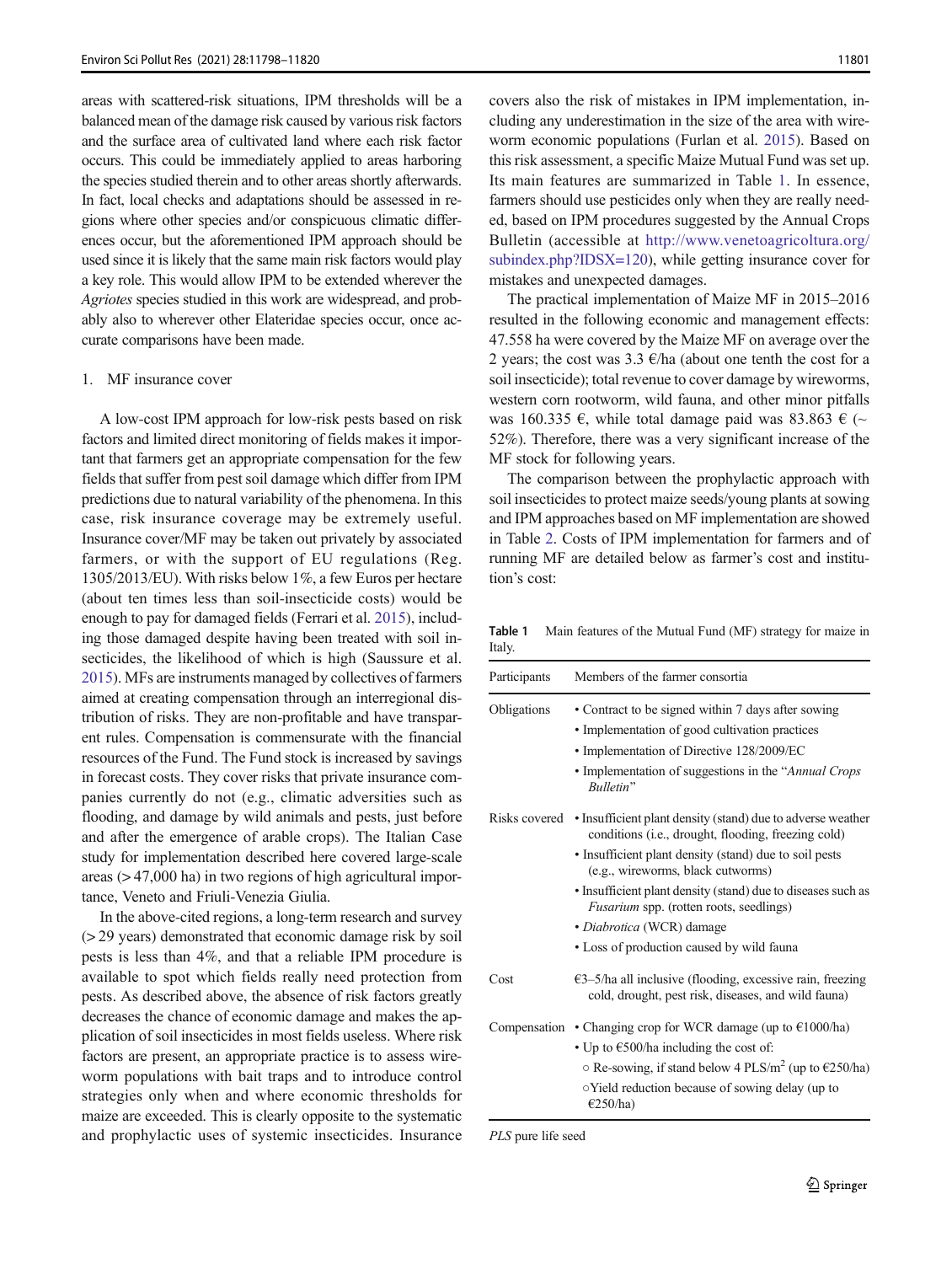<span id="page-4-0"></span>

| Strategy                                         | Surface of<br>reference<br>(ha) | Surface with<br>insecticide<br>ha) | Insecticide IPM<br>$cost(\mathcal{E})$ |           | $cost(\epsilon)$ cost $(\epsilon)$<br>MF | $cost(\mathbf{\Theta})$ | $cost$ ( $\in$ ) | Strategy Damage Total | Differential Compliance<br>$cost(\epsilon) \quad cost^a(\epsilon)$ | 2009/128/CE<br>Directive<br>with | and public health<br>environment<br>Risks for | scale (1 to 5)<br>evaluation<br>Synthetic |
|--------------------------------------------------|---------------------------------|------------------------------------|----------------------------------------|-----------|------------------------------------------|-------------------------|------------------|-----------------------|--------------------------------------------------------------------|----------------------------------|-----------------------------------------------|-------------------------------------------|
| MF (only)                                        |                                 |                                    |                                        |           | 500                                      | 500                     | 2000             | 2500                  | $-1500$                                                            | Yes                              | None                                          | $+ +$<br>$+ +$                            |
| IPM based on risk factors +<br>$monitoring + MF$ |                                 |                                    | $\frac{1}{2}$                          | 000       | 500                                      | 1900                    | 500              | 2400                  | $-1600$                                                            | Yes                              | Low                                           | $+$<br>$+$<br>$+$                         |
| IPM based on risk factors + MF                   |                                 | $\overline{20}$                    | $\rm{800}$                             | $\approx$ | 500                                      | 1400                    | 750              | 2150                  | $-1850$                                                            | Partial                          | Medium                                        | $\ddagger$                                |
| Soil insecticide (prophylactic)                  |                                 | 100                                | 4000                                   |           |                                          | 4000                    |                  | 4000                  |                                                                    | ž                                | High                                          | $\ddot{}$                                 |

a

<sup>a</sup> Difference with respect to the soil insecticide strategy

Difference with respect to the soil insecticide strategy

 $\mathcal{D}$  Springer

- 1. Farmers ' costs of IPM implementation are given in the fifth column from left in Table 2. The obligation for farmers is to follow IPM suggestions of the Annual Crops Bulletin for an actual implementation of IPM principles. If just an evaluation of risk factors presence is done (see the fourth row from above), only 4 –5 hours of a technician are needed (about 100 €/100 ha). If a full IPM implementation is considered (see the third row from above), the estimated total cost is 1000 €/100 ha. It corresponds to 16 ha at risk, as assuming they are monitored with bait traps (Furlan [2014](#page-18-0)). It includes 2 h/ha to do the monitoring—about 40€/ha with a subtotal cost of 640€, 60 € for materials, 100 € for travel costs and overheads, and about 200 € that might be needed for an accurate risk analysis with mapping of the cultivated fields and further insight. Note that in Europe, these costs should not be considered as additional costs since the compliance with IPM principles and the connection with IPM Bulletins are compulsory for all the crops in all Member States in Europe.
- 2. Institution 's costs are considered in the sixth column from left in Table 2. They correspond to a total MF cost of 5 €/ha. This includes both 4 €/ha of pure premium to cover the actual damage risk (a prudent figure higher than precise estimation done), and  $1 \in \mathbb{R}$  for specific administrative costs (including fixed costs) and for the costs of damage assessments by experts in fields where farmers ask to visit. Over the 4 years of practical implementation of MF, this latter cost per year ranged between 5 and 15% of the revenue from farmers to cover damage by pitfalls. More precisely, this maximum cost was 0.6 €/ha but, to follow a prudential approach, we overestimated this cost at 1 €/ha in Table 2 .

Because of this generally low risk level, the crop insurance program (MF to protect maize at the early stages) proved to be more convenient than insecticide protection on large scale. Growers may purchase MF cover instead of soil insecticides, to provide financial compensation when yield losses can be attributed to pests or adverse weather conditions. In fact, the total cost of damage to maize (e.g., need for re-sowing and yield loss due to delayed sowing or reduced stand) plus the MF cost was much lower than the total cost of the soil insecticide treatments of most fields as the result of prophylactic protection approach (Table 2), even when all the fields are left untreated.

In the two intermediate IPM scenarios of Table 2, the assumptions were (1) a little bit larger land than that presenting risk factors is being treated, including all the border line cases, to minimize the risk of unpredicted damage; (2) since the efficiency of soil insecticide is set at 100% (an optimistic estimate), by enlarging the treated land the probability of finding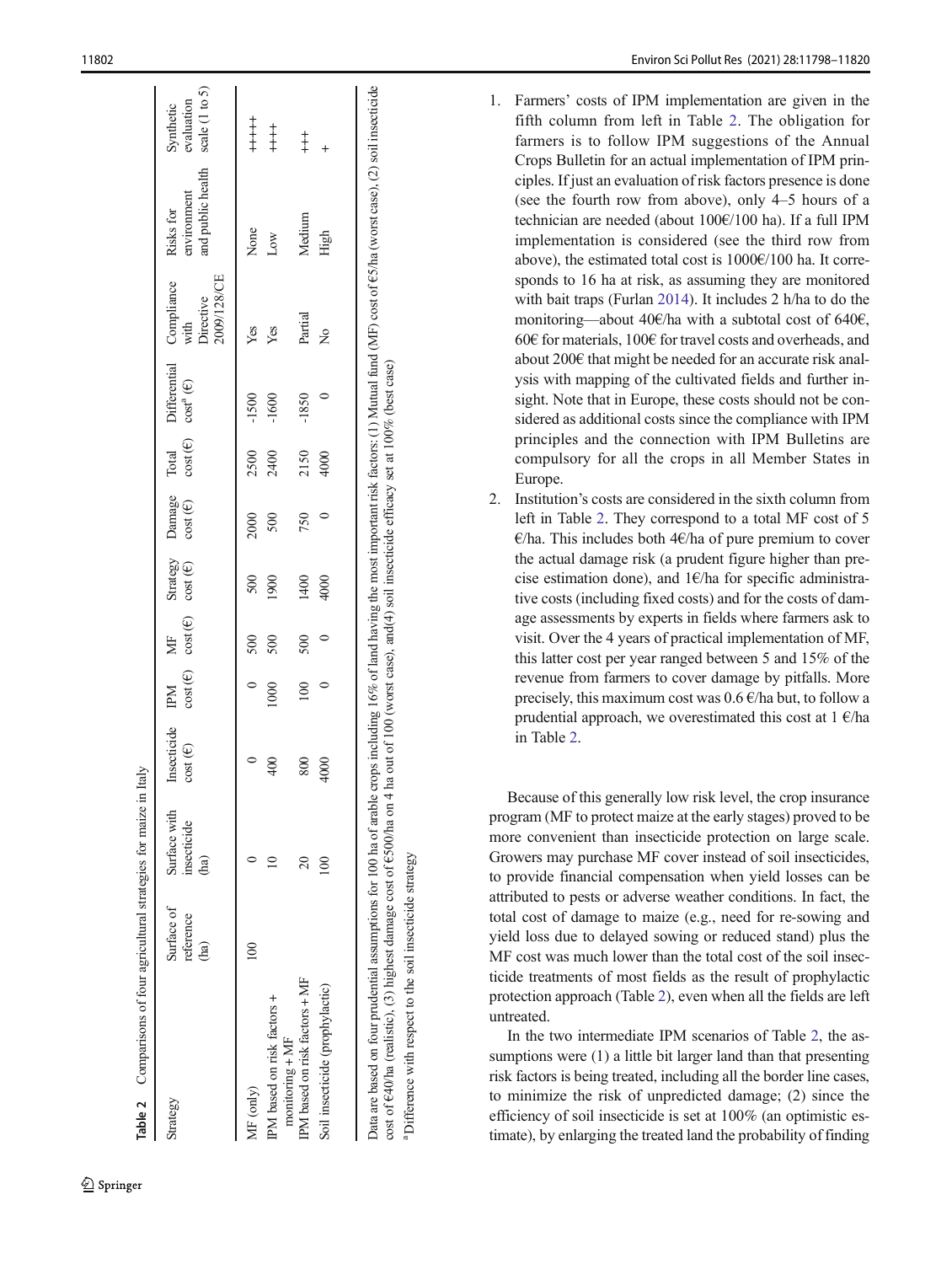a field with an economic damage is very low. In the practical application of these two IPM scenarios, economic damages observed in north-east Italy were  $< 0.1\%$ , which is really negligible. However, to make the exercise extremely severe, we have considered in Table [2](#page-4-0) a case worse than the worst case found in practice: a damage of 1 ha out of 100 ha (500 $\epsilon$ ) is considered as unpredicted for IPM based on a risk factor evaluation and a monitoring scenario, whereas an unpredicted damage of 1.5 ha out of 100 (750 $\varepsilon$ ) was considered for the scenario without monitoring. Nevertheless, a great advantage of applying IPM instead of a prophylactic approach is clear. In addition to economic considerations, MFs avoid the environmental side effects of insecticides on beneficial species, biodiversity, ecosystems, and human health (Furlan et al. [2015](#page-18-0); van der Sluijs et al. [2015](#page-22-0); Cimino et al. [2017](#page-17-0); Pisa et al. [2017\)](#page-20-0).

When risks are low, the insurance approach is thus convenient for farmers and safe for people, biodiversity (including pollinators), the environment, and ecosystems. An insurance approach is much more cost-effective than insecticides since its large-scale and multiannual implementations demonstrated that MF costs are much cheaper for farmers than insecticide use. Obviously, the lower the damage risk is, the more efficient an MF becomes, even without any subsidy. The MF insurance approach can immediately reduce pesticide use and increase farmers' net income by replacing pesticides with a lower cost strategy. Interestingly, MFs allow an increase of IPM application by making farmers more comfortable with IPM procedures, since mistakes in IPM implementation are also covered.

#### 2. Biological control and natural derived insecticides

A few papers have recently been published on biological control and natural derived insecticides to control pests in arable crops. One new suggestion is about attract-and-kill strategies using biological tools against soil pests. Brandl et al. ([2017](#page-16-0)) proved this strategy may reduce potato damage by wireworms in organic potato production systems in Lower Saxony, Germany. This strategy is based on the attraction of wireworms towards an artificial carbon dioxide-emitting source, using baker's yeast (Saccharomyces cerevisiae) in combination with Metarhizium brunneum conidia for wireworm infection. This strategy offers the potential to promote biological wireworm control as an alternative to insecticide use by potentially reducing the inoculum compared to an inundate M. brunneum conidia release strategy (Kabaluk et al. [2007](#page-19-0)). This approach had some practical successful implementations in corn (Kabaluk and Ericsson [2007](#page-19-0)), like the use of biocidal plants and meals as described in Furlan and Kreutzweiser [\(2015\)](#page-18-0). Kabaluk ([2014](#page-19-0)) showed that applications of M. brunneum conidia may cause high mortality to adult Agriotes obscurus click beetles in field trials. This was followed by experiments that showed a potential for an attractand-kill strategy also against Agriotes adults using sex pheromones (Kabaluk et al. [2015](#page-19-0)).

However, while biocidal plants and meals have become commercial products available for farmers, the setup of ordinary control tools based on the entomopathogens described above requires efforts for the future. A careful cost-benefit analysis is also needed to practically evaluate these alternative tools.

3. Ecological engineering for pest suppression: habitat manipulation for pest management and cultural control

In rice, ecological engineering practices that were first developed in China (Gurr et al. [2012](#page-18-0)) have been field tested in three countries: China, Thailand, and Vietnam, for multiple years (Gurr et al. [2016;](#page-18-0) Spangenberg et al. [2015](#page-21-0)). The results showed that in rice fields grown with flowers on the bunds, insecticide use was reduced by 70%, biological control was increased by 45%, pest populations were decreased by 30%, and yields were increased by 5%. These ecological engineering practices are now widespread in Vietnam (Heong et al. [2014\)](#page-18-0) and China (Lu et al. [2015\)](#page-19-0).

#### Perennial crops

The use of neonicotinoids against key pests of perennial crops A large number of arthropod pests of temperate fruits (e.g., apple, pear, peach, and cherry) and grapevine have been managed for a long time using synthetic pesticides such as organophosphates and carbamates. Problems associated with their wide use, such as pest resistance, pest resurgence, and outbreaks of secondary pests, as well as concerns about their toxicity towards beneficial invertebrates and mammals, have progressively reduced their availability in many developed countries. Pyrethroids were suggested to replace these pesticides because of their relatively low toxicity towards mammals, but their impact on natural enemies of pests (i.e., predators and parasitoids) with consequent risks of secondary pest outbreaks reduced their appeal for growers involved in IPM in perennial crops (Duso et al. [2014](#page-18-0)). Additionally, similar risks for aquatic invertebrates as compared to neonicotinoids have been reported (Douglas and Tooker [2016\)](#page-17-0). Chitin synthesis inhibitors were then successfully proposed due to their long persistence activity on target pests and relatively low acute toxicity to mammals. Later, their popularity also declined due to technical (e.g., pest resistance) and environmental issues (risks to aquatic crustaceans) associated with some active ingredients (Castro et al. [2012;](#page-17-0) Rebach and French [1996\)](#page-21-0). More recently, neonicotinoids were proposed as a category of insecticides characterized by reduced risks to human health. A number of active ingredients showed a high efficacy in the control of sucking insects and other pests, probably because of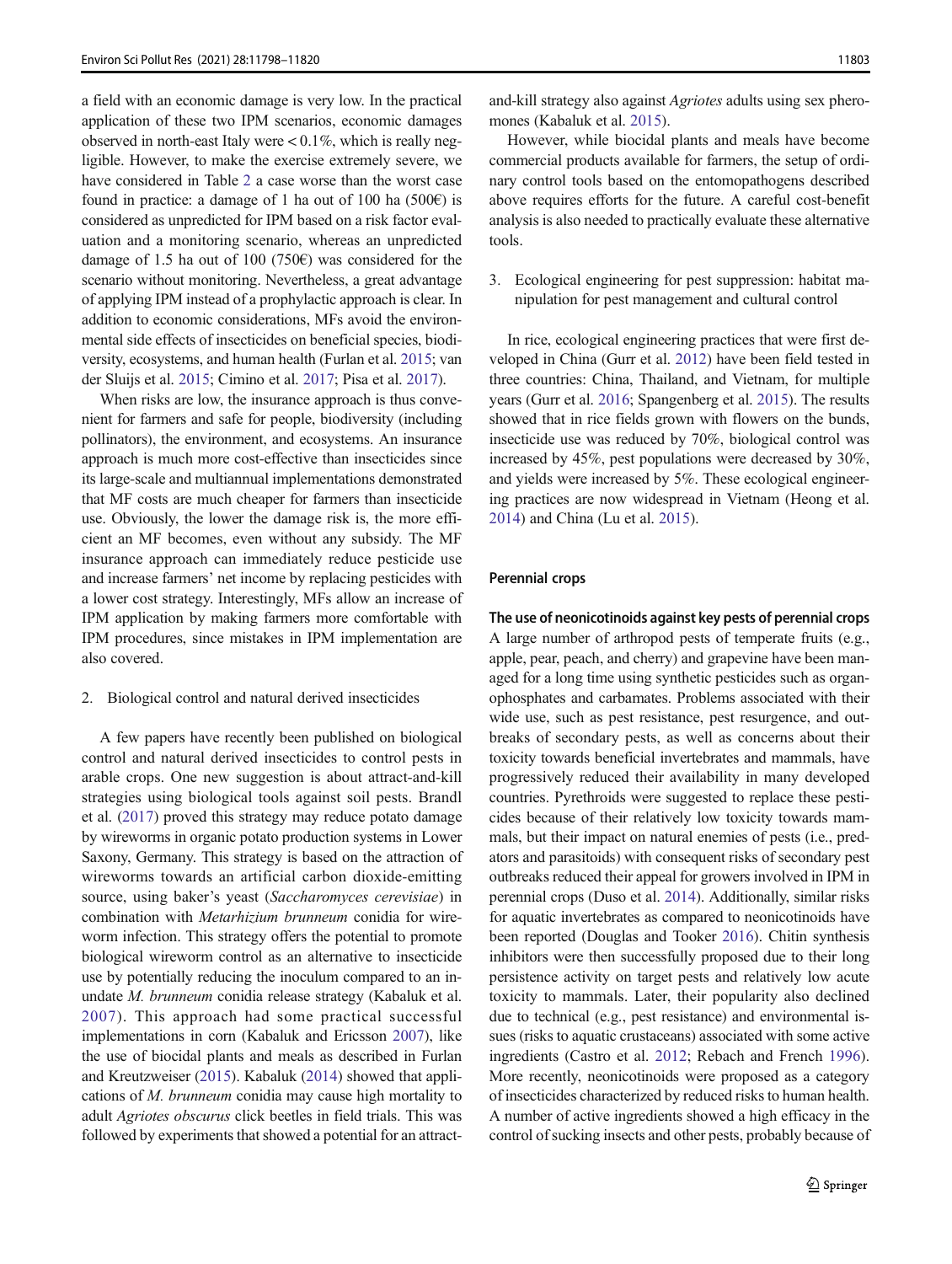their novel mode of action (MoA) and systemic distribution within plants (Bonmatin et al. [2015](#page-16-0) and Giorio et al. [2017\)](#page-18-0).

Aphids are key pests in apple and peach orchards. Preblossom pesticide applications are considered essential to reduce their damage to fruit production, and neonicotinoids proved to be effective in keeping these pests below economic thresholds in fruit orchards (Shearer and Frecon [2002](#page-21-0); Beers et al. [2003](#page-16-0); Lowery et al. [2005](#page-19-0); Brück et al. [2009](#page-16-0)). In Europe, the use of three active ingredients (i.e., imidacloprid, thiamethoxam, and clothianidin) has been restricted to postblossom applications due to their side effects on honeybees (EU Regulation 485/[2013a,](#page-18-0) [b](#page-18-0); Pisa et al. [2015,](#page-20-0) [2017\)](#page-20-0) and further restrictions have been applied in some countries. In some areas, the elimination of a number of broad-spectrum insecticides has been associated with an increase of the rosy apple aphids Dysaphis plantaginea Passerini (Cross et al. [1999;](#page-17-0) Solomon et al. [2000](#page-21-0); Dib et al. [2016\)](#page-17-0), thus prompting the use of neonicotinoids to control them. Neonicotinoids play also a role in the control of the San José scale Diaspidiotus perniciosus Comstock. An advantage of their use is the high systemic activity that allows an effective control of this pest (Buzzetti et al. [2015\)](#page-17-0). In fruit orchards, other pests such as the codling moth, Cydia pomonella (L.), and the oriental fruit moth,Grapholita molesta (Busck), can be controlled with neonicotinoid applications (Jones et al. [2010;](#page-19-0) Magalhaes and Walgenbach [2011;](#page-19-0) Yang et al. [2016\)](#page-22-0).

Neonicotinoids were suggested as an alternative tool in the control of medfly (Ceratitis capitata Wiedmann) and South American fruit fly Anastrepha fraterculus (Wiedemann) in peach and nectarine orchards (Raga and Sato [2011;](#page-20-0) Rahman and Broughton [2016](#page-21-0)). The results are not always successful, and other control measures, including attract-and-kill techniques, are recommended (Broughton and Rahman [2017](#page-16-0)).

The spotted wing drosophila, Drosophila suzukii Matsumura, is a serious pest of sweet cherry and other fruit crops. In trials carried out in North America, some neonicotinoids and OPs were effective against this pest (Beers et al. [2011\)](#page-16-0), but in other trials, neonicotinoids seem less effective than other insecticides (Bruck et al. [2011;](#page-16-0) Shawer et al. [2018\)](#page-21-0). Laboratory experiments suggested that acetamiprid can provide efficient control of D. suzukii when applications are performed before egg deposition (Pavlova et al. [2017](#page-20-0)). Wise et al. ([2015\)](#page-22-0) suggested that the use of neonicotinoids is not a good option in post-infestation applications.

Another pest of increasing importance worldwide is the brown marmorated stink bug (BMSB), Halyomorpha halys (Stål) (Hemiptera: Pentatomidae). Invasive in the USA and Europe, BMSB can attack various crops (Leskey et al. [2012\)](#page-19-0). Against this pest, neonicotinoids are considered as an efficient option for its control (Kuhar and Kamminga [2017\)](#page-19-0).

The Asian citrus psyllid Diaphorina citri Kuwayama (Hemiptera: Liviidae) is an economically important pest of citrus worldwide and the vector of the phloem-limited plant

pathogen "Candidatus" Liberi bacterasiaticus, the presumptive causal agent of citrus greening disease (or huanglongbing). Neonicotinoid insecticides appear to be the most valuable option for containment of this pest (Ichinose et al. [2010\)](#page-19-0).

Trunk injections of systemic insecticides (e.g., imidacloprid, acephate, dinotefuran) were tested to manage avocado thrips in California (Byrne et al. [2003](#page-17-0)). Acephate, which has been banned in the EU, was mobilized rapidly and proved to be effective against these thrips, but "unacceptable" pesticide residue contents were detected in fruits. Residues of imidacloprid and dinotefuran were significantly higher in leaves, whereas residues in fruits were below detection limits. The authors suggested that neonicotinoids may be a suitable control option against these pests.

In vineyards, neonicotinoids have been used for management of mealybugs (e.g., Planococcus ficus Signoret) (Wallingford et al. [2015](#page-22-0)). They were also used against ants that interact by mutualism with mealybugs and coccids in vineyards (Daane et al. [2008\)](#page-17-0). Neonicotinoids, in particular imidacloprid, have been suggested against Daktulosphaira vitifoliae (Fitch) (Herbert et al. [2008](#page-18-0)), which is becoming aggressive again in some parts of Europe. These insecticides are effectively used to control leafhoppers (e.g., Empoasca vitis Goethe, Erythroneura elegantula Osborn, and Scaphoideus titanus Ball) in the vineyards of Europe and NorthAmerica (Van Timmeren et al. [2011](#page-22-0); Žežlina et al. [2013\)](#page-22-0). In the USA, drench application of neonicotinoids has been proposed against mealybugs and leafhoppers (Daane et al. [2008](#page-17-0); Van Timmeren et al. [2011\)](#page-22-0).

## Alternative methods for pest control in perennial crops 1. Mating disruption

Mating disruption based on the use of synthetic sexual pheromones (Table [3](#page-7-0)) is an effective control tool against several pests, particularly tortricid moths such as C. pomonella, G. molesta, and Lobesia botrana (Den. and Schiff.) (e.g.,Witzgall et al. [2008](#page-22-0); Ioriatti and Lucchi [2016](#page-19-0)). These methods can have some limitations in orchards and vineyards with uneven topography, high pest densities, and more generally in the first years after adoption. Successful control of these pests has been achieved using mating disruption with positive implications for insecticide use reduction and prevention of pesticide resistance (Trimble [1993;](#page-22-0) Angeli et al. [2007;](#page-16-0) Bohnenblust et al. [2011](#page-16-0); Bosch et al. [2016;](#page-16-0) Calkins and Faust [2003](#page-17-0); Ioriatti et al. [2011](#page-19-0)). However, recent research in Spain showed that the application of mating disruption in vineyards was associated with an increase of minor pest incidence (Gallardo et al. [2016\)](#page-18-0). Pheromone-based mating disruption has also been developed against grapevine mealybugs with positive results (Walton et al. [2006;](#page-22-0) Cocco et al. [2014;](#page-17-0) Sharon et al. [2016](#page-21-0)). Mating disruption can be induced by substrate-borne vibrations that have been proposed in particular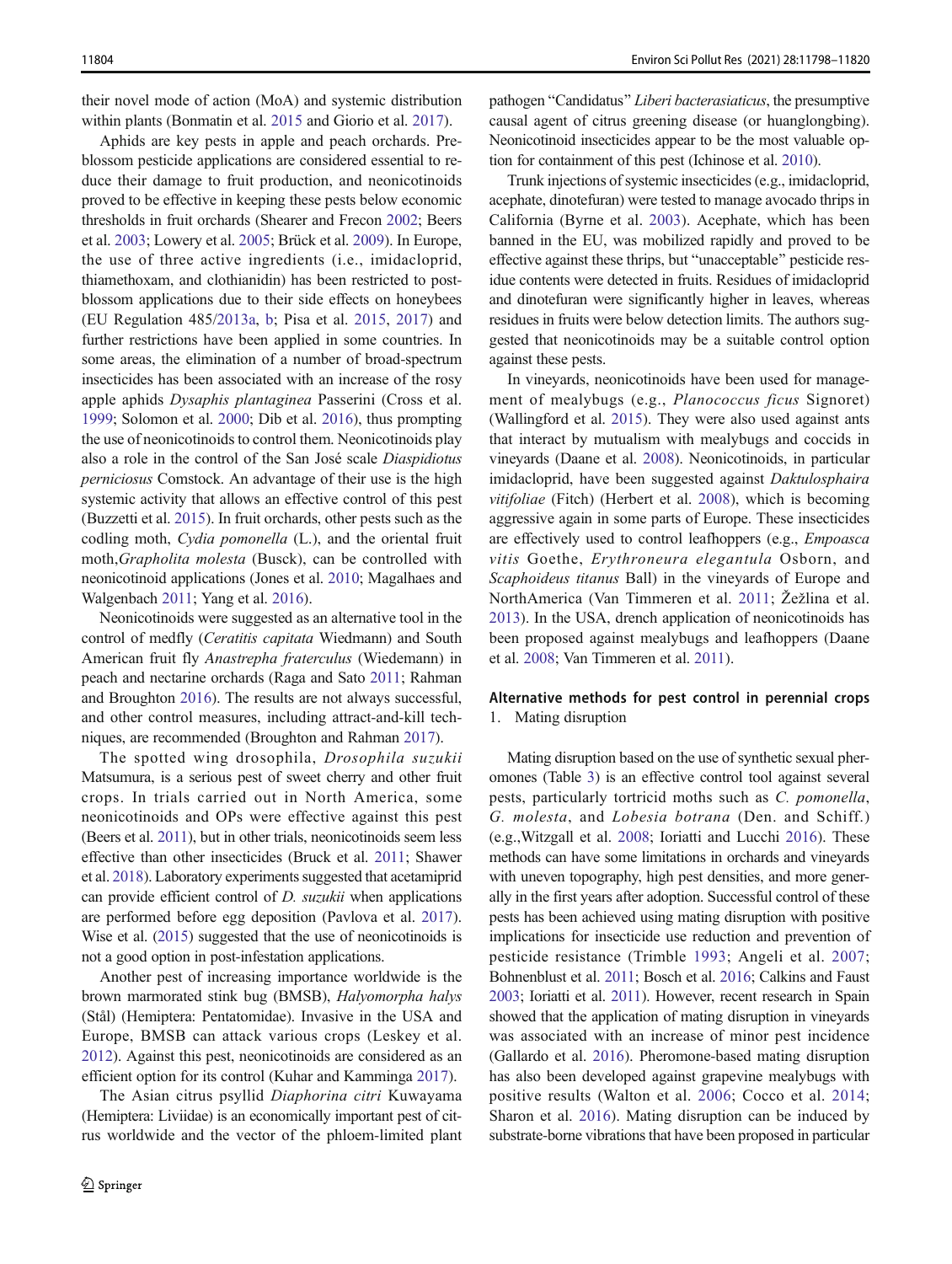<span id="page-7-0"></span>Table 3 Summary of the main alternative methods in contrast with extensive, conventional, and intensive agriculture

| Farming methods                   | Organisms        | Others                          |
|-----------------------------------|------------------|---------------------------------|
| Mutual funds (insurance<br>cover) | Macro-organisms: | Traps                           |
| Crop rotation                     | • Parasitoids    | Attractants (traps)             |
| Resistant variety:                | • Predators:     | Pheromones (traps)              |
| • To insects                      | ○ Vertebrates    | Repellants                      |
| • To diseases                     | o Invertebrates  | Basic substances                |
| Late sowing                       | Micro-organisms: | • Sugars                        |
| Mixing varieties                  | $\cdot$ Fungi    | $\cdot$ Oils                    |
| Tillage                           | • Bacteria       | • Nettle extracts               |
| Intercropping                     | • Nematodes      | Mineral barrier (powders)       |
| Netting                           | • Viruses        | Hot water (plant nursery)       |
| Stale seed bed                    |                  | Sex confusion                   |
| Removal of plants bearing<br>pest |                  | Chemical mediators              |
| Manual pruning                    |                  | Plant defense stimulators       |
| Soil cover (e.g., grass)          |                  | Acoustic confusion              |
|                                   |                  | Natural-derived<br>insecticides |
|                                   |                  |                                 |

These methods are generally used in combination (without or) with low-risk pesticides for organic farming and IPM practices. These methods contrast with the prophylactic uses of highly toxic pesticides such as neonicotinoids and fipronil. Table adapted from Bonmatin ([2016](#page-16-0))

against some sucking pests that are known to use vibrational signals for communication during mating. Against these pests, vibration-based mating disruption tools have been tested showing potential for extensive applications (Polajnar et al. [2016](#page-20-0)).

#### 2. Exclusion netting

Exclusion netting with insect-proof screens represents another option for pest control (Table 3). Their use has been proposed to protect orchards from moth invasion, with positive effects in aphid population densities reduction (Dib et al. [2010;](#page-17-0) Sauphanor et al. [2012](#page-21-0)). More recently, the use of exclusion netting has been suggested for the control of the invasive pests H. halys and D. suzukii (Dobson et al. [2016](#page-17-0); Rogers et al. [2016;](#page-21-0) Leach et al. [2016\)](#page-19-0). These pests are generalist feeders that can repeatedly invade orchards during a season. Exclusion netting should provide a physical obstacle for the colonization of the crops. In addition, nets can be treated chemically, i.e., pyrethroid-impregnated nets. This tool could be used for the control of H. halys (Kuhar et al. [2017\)](#page-19-0).

#### 3. Biological control

Interest on the release of biocontrol agents to control pests in perennial cropping systems has increased in the last decades (Table 3). Inundative releases of egg parasitoids have been proposed against grape berry moths L. botrana (El Wakeil et al. [2008\)](#page-18-0). However, it should be stressed that biological control not always ensures satisfactory levels of pest suppression and further research is needed to implement biological control strategies of tortricid moths in orchards and vineyards. Natural enemy releases have been proposed for the control of Planococcus ficus (Signoret) in vineyards of the USA, but the full efficacy of these tactics seem to be limited by climatic conditions (Daane et al. [2004\)](#page-17-0).

The control of the woolly apple aphid Eriosoma lanigerum Haussmann represents a successful case of classical biological control by the hymenopteran parasitoid Aphelinus mali (Hald.). Outbreaks of the woolly aphids have often been associated with the negative effect of non-selective pesticides on parasitoid populations. Similar mechanisms can also be related to Cacopsilla pyri L. outbreaks in pear orchards (Solomon et al. [1989;](#page-21-0) Solomon et al. [2000](#page-21-0); Vrancken et al. [2015](#page-22-0)). The role of predators in controlling peach aphids has been studied extensively (e.g., Pappas and Koveos [2011](#page-20-0)), but their real potential to keep pest populations under economic threshold levels needs further investigation. Recent research in aphid management showed that an increase in biological control can be indirectly obtained by excluding ants or by providing alternative sugar feeding to ants to reduce the ant-aphid mutualism (Nagy et al. [2013](#page-20-0), [2015\)](#page-20-0).

Within microbial pest control agents, a number of entomopathogenic fungi (e.g., Beauveria bassiana Bals. and Paecilomyces fumosoroseus (Wize)) have been evaluated for their activity against  $M$ . *persicae* and other aphid species with promising results (Andreev et al. [2012;](#page-16-0) Lefort et al. [2014;](#page-19-0) Lee et al. [2015](#page-19-0)). However, their effects in field conditions have been poorly explored.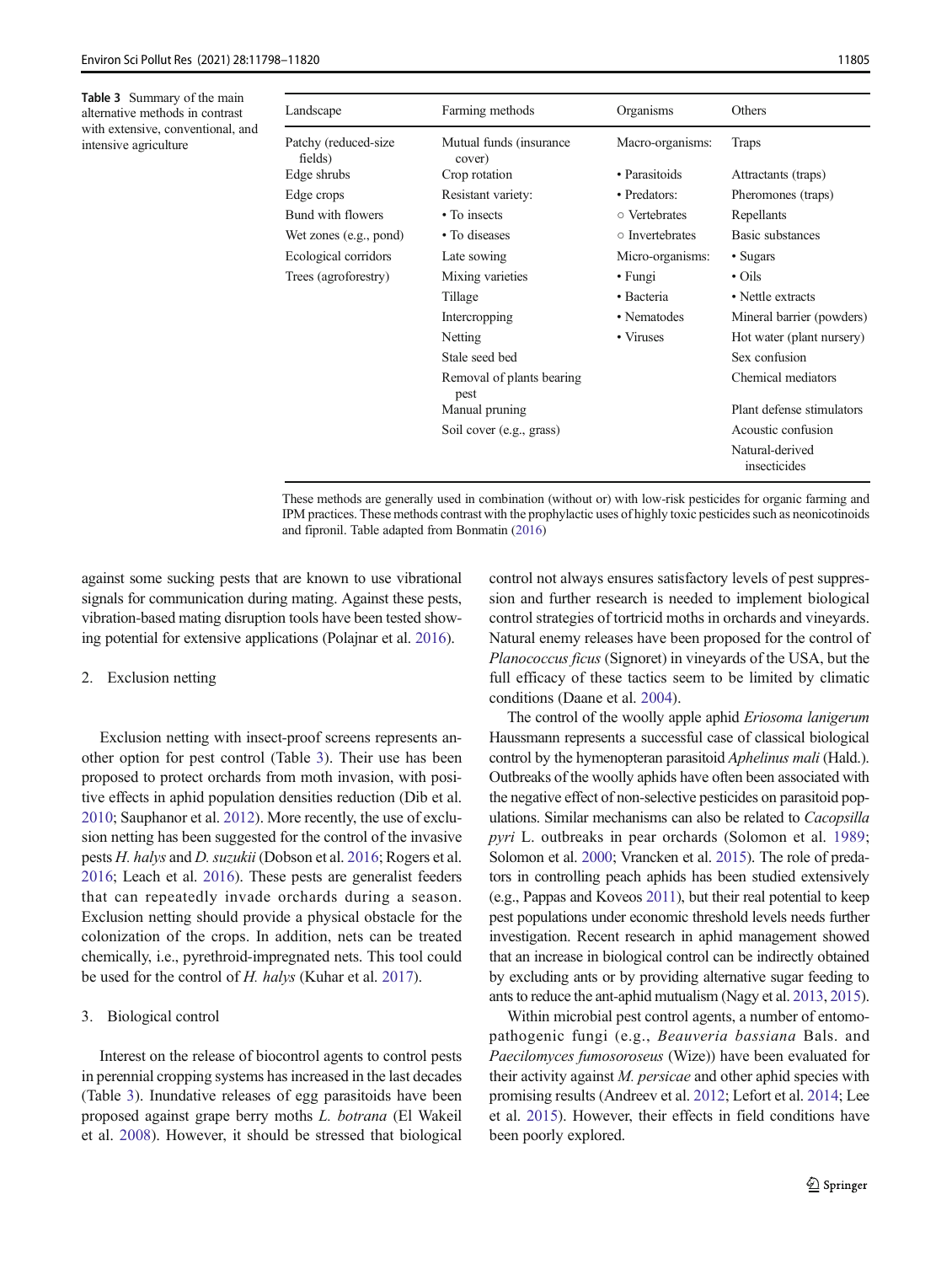Microbial products based on C. pomonella granulovirus (CpGV-M) have been suggested as an alternative in codling moth control (Cross et al. [1999;](#page-17-0) Beers et al. [2003\)](#page-16-0), but these products have also been involved in resistance (Schmitt et al. [2013\)](#page-21-0). Treatments with the entomophathogenic nematodes Steinernema carpocapsae (Weiser) and Steinernema feltiae Filipjev against overwintering larvae can achieve a good control of the codling moth (Unruh and Lacey [2001;](#page-22-0) Lacey et al. [2006\)](#page-19-0) but their efficacy is strongly influenced by climatic conditions. Microbial control agents active towards tortricids and other lepidopteran pests include Bacillus thuringiensis Berliner (Cross et al. [1999;](#page-17-0) Lacey and Shapiro-Ilan [2008](#page-19-0); Vassiliou [2011](#page-22-0)), characterized by its specificity towards Lepidoptera, Diptera, and Coleoptera and reduced risks to human health and the environment. The efficacy of B. thuringiensis can be limited by a number of climatic (e.g., temperature) and agronomic (e.g., differences in larval instar susceptibility, spray coverage, and application rate) factors that should be considered in practice.

#### 4. Natural-derived insecticides

Besides biological control and mating disruption, alternatives in sucking pest control in perennial crops are represented by the application of natural-derived insecticides (Table [3](#page-7-0)). Multiple applications of kaolin, a clay mineral, in apple orchards have been found effective against a number of pests including the green apple aphid Aphis pomi (DeGeer) (Markó et al. [2008\)](#page-20-0). In the same study, severe infestations of the woolly apple aphid have been found in kaolin-treated plots probably because of its negative impact on aphid natural enemies. The use of kaolin has been recently suggested against the grapevine leafhoppers in vineyards (Tacoli et al. [2017](#page-21-0)). Another option can be the use of fatty acid salts, in particular potassium salts, that have been used with a good efficacy against pear psylla (Souliotis and Moschos [2008](#page-21-0)).

Botanical insecticides such as those based on Azadirachta indica or natural pyrethrins have been suggested in controlling aphids in orchards and different other pests in vineyards (e.g., Andreev et al. [2012](#page-16-0); Cichon et al. [2013;](#page-17-0) Dercks et al. [2014\)](#page-17-0) but their effects were not always satisfactory. More recently, Annonaceae derivatives have been tested successfully in the laboratory against M. persicae (Ribeiro et al. [2014](#page-21-0)).

Among natural-derived pesticides, spinosad is a natural mixture of toxins produced by the soil actinomycete Saccharopolyspora spinosa (Mertz and Yao [1990](#page-20-0)). This compound proved to be effective to control codling moth, grape berry moths, leaf miners, thrips, and dipterans as a recurrent option in organic orchards and vineyards (Reissig [2003](#page-21-0); Mota-Sánchez et al. [2008;](#page-20-0) Vassiliou [2011\)](#page-22-0). However, its use has been associated with negative effects on natural enemies (e.g., predatory arthropods) of importance for fruit orchards and vineyards (Ahmad et al. [2013](#page-16-0); Tirello et al. [2013;](#page-21-0) Duso et al. [2014](#page-18-0); Pozzebon et al. [2014;](#page-20-0) Beers and Schmidt [2014;](#page-16-0) Malagnoux et al. [2015](#page-19-0)).

#### 5. Food-derived biorationals as insect crop protection

More recently, natural or food-derived insecticides (e.g., vegetable oils), insect repellants (e.g., nettle extract), plant strengtheners (e.g., sucrose, fructose), and trap attractants (e.g., di ammonium phosphate) were approved as basic pest control substances under the European pesticide regulation, with no maximum residue limit (MRL) (Marchand [2015,](#page-20-0) [2016,](#page-20-0) [2017](#page-20-0)).

6. Ecological engineering for pest suppression: habitat manipulation for pest management and cultural control

Agro-ecological practices aimed at enhancing the effectiveness of natural enemies to reduce pest pressure can offer, for some perennial cropping systems, valid alternatives to insecticides in pest management.

In fruit orchards, peach aphid populations can be affected by chemical control measures but also by cultural practices and natural regulation. Fertilization has controversial effects on aphid dynamics and management. In an ad hoc experiment, M. persicae populations increased with a moderate number of treatments but decreased at higher number of treatments. The concentrations of primary and secondary metabolites in the plant were modified by the number of treatments, and this mechanism was suggested to be involved in these contrasting effects (Sauge et al. [2010\)](#page-21-0). Four aphid control strategies, namely intensive, optimised, input-substitution, and integrated control, were compared in France (Penvern et al. [2010\)](#page-20-0). The use of pesticides lowered densities of aphids as well as those of their natural enemies while cultural methods (e.g., ground cover and manual pruning of infested branches) promoted high populations of both arthropod groups. Data were critically discussed to redesign advanced orchard protection strategies that aimed to obtain pest control in the framework of biodiversity conservation. This approach requires local adaptations. For example, in China, the introduction of ground cover based on Trifolium repens L. in peach orchards obtained a significant reduction in the abundances of aphids and G. molesta  $(>31\%)$  probably due to the increase of generalist predators (> 115%) (Wan et al. [2014](#page-22-0)). The presence of natural enemies in pome fruit orchards can be promoted through habitat management practices such as increasing floral diversity in the agro-ecosystem by using selected trees and grasses (Rieux et al. [1999\)](#page-21-0). The presence of hedgerows may increase the impact of parasitism of the codling moth (Maalouly et al. [2013](#page-19-0); Monteiro et al. [2013](#page-20-0)).

In vineyards, the threats by sucking pests are mainly associated with leafhoppers (e.g., E. vitis and E. elegantula), mealybugs (e.g., P. ficus), thrips (e.g., Drepanothrips reuteri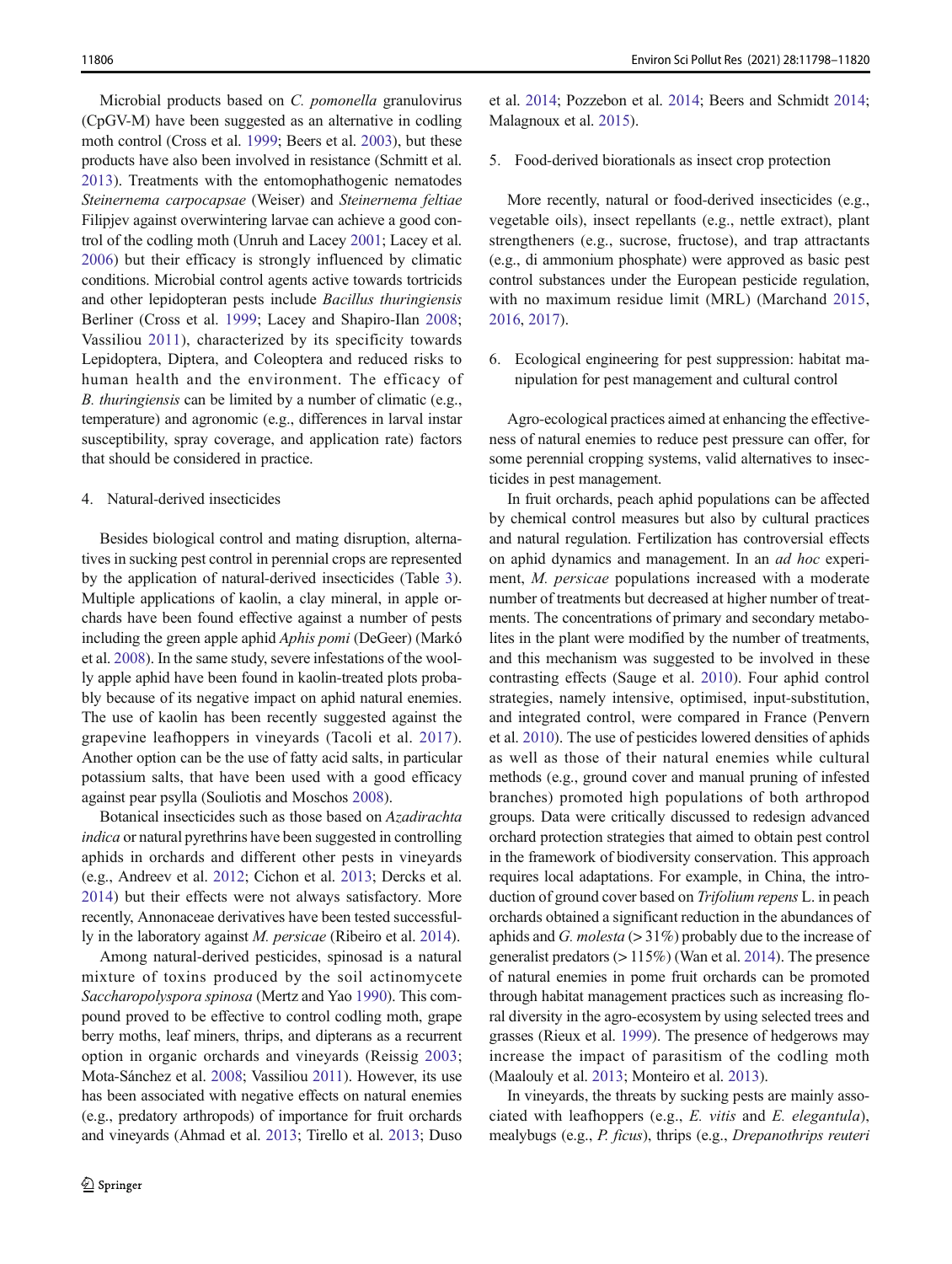Uzel), and spider mites (Panonychus ulmi Koch and Eotetranychus carpini Oudemans). They are generally considered as secondary pests that can be managed by promoting the presence of natural enemies in vineyards (Duso et al. [2012,](#page-17-0) Walton et al. [2012](#page-22-0)). This can be achieved by increasing habitat complexity/diversity to provide refuges and alternative hosts and food resources to predators and parasitoids (Costello and Daane [2003](#page-17-0); Duso et al. [2004;](#page-17-0) Ponti et al. [2005;](#page-20-0) Zanolli and Pavan [2011](#page-22-0); Pozzebon et al. [2015a](#page-20-0); Wilson et al. [2015\)](#page-22-0) and reducing the use of non-selective pesticides (e.g., Jepsen et al. [2007,](#page-19-0) Pozzebon et al. [2015b](#page-20-0)). Biological control strategies against sucking pests can also be enhanced by inoculative or augmentative releases of natural enemies (Duso et al. [1985](#page-17-0); Daane et al. [1996](#page-17-0); Duso and Vettorazzo [1999;](#page-17-0) Daane et al. [2008\)](#page-17-0). Irrigation, fertilization, and cultivar choice can be also managed to reduce pest incidence and economic damage (Daane and Williams [2003;](#page-17-0) Costello [2008;](#page-17-0) Fornasiero et al. [2012,](#page-18-0) [2016](#page-18-0); Cocco et al. [2015](#page-17-0)).

#### Resistance to neonicotinoids and fipronil

Since their commercialization in1991, neonicotinoids have been a useful tool for the control of various pests. The first case of resistance to neonicotinoids was reported in 1996, and later, a number of publications were devoted to this topic worldwide (Gorman et al. [2010](#page-18-0)). Increased use of insecticides exacerbates the development of resistance in most crop pests. In this regard, the use of neonicotinoids increased also rapidly after introduction of imidacloprid in several developed countries (Simon-Delso et al. [2015](#page-21-0)). The same situation has been observed since 2003 in the USA after the introduction of seedtreated crops in fields. The shift toward large-scale, prophylactic insecticide use was unprecedented, with 34–44% of soybeans and 79–100% of maize hectares treated in 2011 alone, contradicting previous expectations of using fewer insecticides than a decade or two ago (Douglas and Tooker [2015\)](#page-17-0). One can expect, therefore, a rapid increase in pest resistance to all neonicotinoids in areas treated with coated seeds, as resistance mechanisms may develop rather quickly. For example, the cotton mealybug Phenacoccus solenopsis Tinsley (Hemiptera: Pseudococcidae) developed a 315-fold greater resistance to acetamiprid after five rounds of selection in controlled conditions, although at the cost of reducing the biological fitness of the resistant populations (Afzal et al. [2015](#page-16-0)). Other authors found that the development of resistance to acetamiprid in cotton fields takes 7 years and is slower than resistance to other neonicotinoids, carbamates, organophosphorus, and pyrethroid insecticides (Ahmad and Akhtar [2016\)](#page-16-0).

#### Annual crops

Potential for resistance to neonicotinoids in the pests of arable crops has been described (Clements et al. [2017\)](#page-17-0), and some cases of outbreaks of pest populations have been described in annual crops (e.g., in Santos et al. [2016](#page-21-0) for soybean treated with imidacloprid in Brazil). More specifically, Santos et al. [\(2016](#page-21-0)) studied the survival and fertility of the Neotropical brown stink bug Euschistus heros. Newly emerged adult females were exposed for 48 h imidacloprid residues equivalent to 1% of the field rate dose. Females exhibited reduced rates of survival but higher fecundity and fertility rates compared with untreated females. The authors showed that females of E. heros increased their reproductive output in response to the imidacloprid sublethal exposure. These findings suggest a potential involvement of sublethal exposure to neonicotinoids in the recent outbreaks of the Neotropical brown stink bug E. heros observed in Brazilian soybean-producing regions.

In rice crops, resistance of the brown planthopper (Nilaparvata lugens Stål) to imidacloprid was first detected in Thailand in 2003, and then in Vietnam, Japan, and other Asian countries (Matsumura et al. [2008\)](#page-20-0). Resistance of this pest to neonicotinoids is widespread in China, with resistance ratios (RRs, the greater it is, the higher resistance) in 2012 ranging from 209- to 617-fold. These values are much higher than in 2009. For thiamethoxam, the RR varied from 17 to 47 and for nitenpyram from 1.4 to 3.7 in 2012 (Zhang et al. [2014\)](#page-22-0). Current levels of resistance are much higher than those reported 6 years earlier by Matsumura et al. in 2008. Similarly, populations of the whiteback planthopper Sogatella furcifera (Horvath) are resistant to fipronil in all countries of southeast Asia. In rice fields of Kumamoto, Japan, resistance of the small planthopper Laodelphax striatellus to fipronil has reached RR > 1,700, whereas new compounds with the same MoA (e.g., fluralaner acting on GABA- and L-[glutamate](https://en.wikipedia.org/wiki/Glutamic_acid)gated chloride channels) can be more effective in controlling this pest (Asahi et al. [2015](#page-16-0)). It seems that the cytochrome P450 CYP6ER1 is significantly overexpressed in imidacloprid-resistant planthopper populations of southeast Asia (i.e., N. lugens and S. furcifera), with higher tolerance levels of 10- to 90-fold compared with a laboratorysusceptible strain. However, other pest populations showed different overexpression of variant P450 enzymes implicated in imidacloprid resistance (Garrood et al. [2016\)](#page-18-0). One study found that a single mutation at a conserved position (Y151S) in two nAChR subunits, Nla1 and Nla3, is responsible for a substantial reduction in specific imidacloprid binding (Liu et al. [2005](#page-19-0)). Even the additional use of neonicotinoidspecific synergists such as IPPA08 does not seem to work so efficiently with resistant populations of planthoppers (Bao et al. [2016\)](#page-16-0). Therefore, the best option to control that pest would be IPM strategies that do not use neonicotinoids. Interestingly, the IPM strategy has been adopted in the Philippines. Results showed that populations of the abovementioned planthopper in the Philippines remain susceptible to neonicotinoids (Matsumura et al. [2008\)](#page-20-0) because of the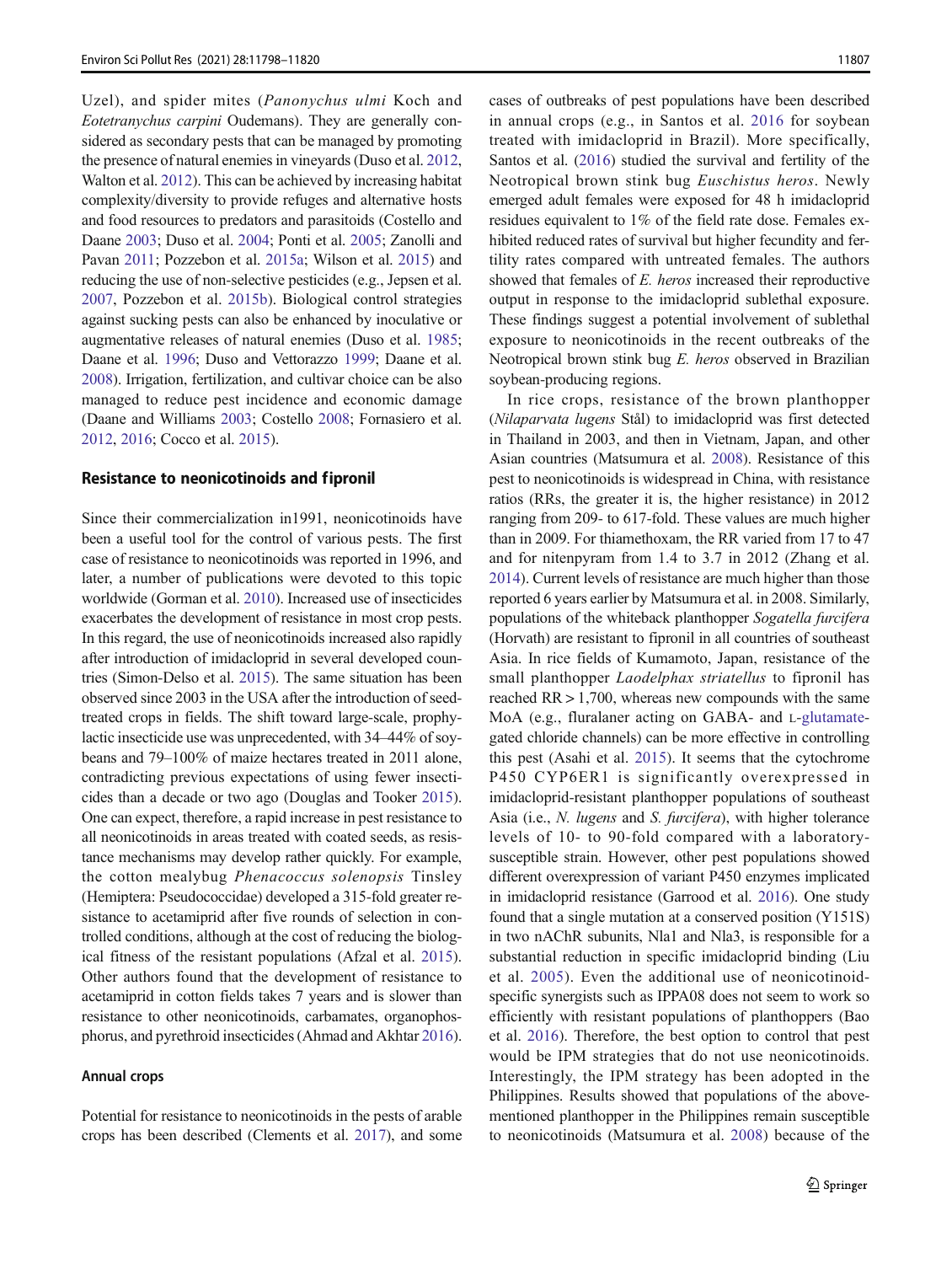many years implementing IPM with little use of insecticides in that country (Hadi et al. [2015\)](#page-18-0). Actually, the obvious increase in resistance to systemic insecticides strongly suggests that management strategies other than chemical treatments are urgently needed to prevent damage by these pests.

In potato fields of North America, resistance of the Colorado potato beetle Leptinotarsa decemlineata (Say) to imidacloprid developed within 10 years after its introduction in 1995. By 2009, resistance affected more than 95% of the population of this pest in the Northeastern and Midwestern USA (Szendrei et al. [2012](#page-21-0)). High levels of resistance can be observed in areas within 100 km of the treated fields. It seems that the upregulation of three cytochrome P450s and a glutathione synthase-related protein provide a mechanistic explanation of resistance evolution in multiple resistant populations, but some of the resistant mechanisms involve also genetic changes and not just phenotypes (Clements et al. [2016\)](#page-17-0). Resistance of this beetle species to another neonicotinoid, thiamethoxam, was first found in 2003 in a population from Massachusetts (Szendrei et al. [2012\)](#page-21-0), further advocating that chemical control of this pest should be replaced with more rigorous application of IPM strategies.

In cotton crops, resistance of the tobacco thrips (Frankliniella fusca Hinds) to imidacloprid and thiamethoxam has developed faster than expected by earlier forecasts in southern areas of the USA. Some 57 and 65% of the populations monitored in 2015 showed resistance to the seed coated with neonicotinoids, with RR up to 55 and 39 for imidacloprid and thiamethoxam, respectively (Huseth et al. [2016](#page-19-0)). Resistance to thiamethoxam by the cotton aphid Aphis gossypii (Glover) has reached RRs between 29 and 526 in the USA (Gore et al. [2013\)](#page-18-0), while in China, this pest shows a more moderate level of resistance to imidacloprid (RR of 42) and lesser values than for all other neonicotinoids (Shi et al. [2011\)](#page-21-0).

The polyphagous and cosmopolitan whitefly Bemisia tabaci (Gennadius) is a devastating pest that can cause severe damage to a range of vegetable, fiber, and ornamental crops by direct feeding and by plant virus transmission. This species was the first to show resistance to imidacloprid and other neonicotinoids (Gorman et al. [2010\)](#page-18-0). Cross-resistance among these compounds (Prabhaker et al. [2005](#page-20-0)) is threatening the chemical management program on genetically engineered cotton, where neonicotinoids are routinely being sprayed to manage sucking pests that have become dominant after the reduction in bollworms in the field (Basit et al. [2012](#page-16-0)).

The greenhouse whitefly Trialeurodes vaporariorum (Westwood) has also developed resistance to several neonicotinoids applied to vegetable crops in Europe and China (Table [4\)](#page-11-0). The western flower thrip Frankliniella occidentalis (Pergande), which has invaded many horticultural and ornamental crops in China due to international trade, has developed up to 24-fold resistance to imidacloprid and up to 8.7-fold to acetamiprid (Wang et al. [2016a](#page-22-0)). This invasive pest

also carries plant viruses that can decimate tomato and corn crops, so resistance to neonicotinoids strongly suggests that chemical control should be replaced with IPM strategies as well.

## Perennial crops

Bass et al. [\(2015](#page-16-0)) reviewed most of the literature on pest resistance to neonicotinoids. Among pests of interest for perennial cropping systems, the green peach aphid Myzus persicae Sulzer has been involved in the highest number of reported cases of resistance among fruit trees. This appears to be a case of pre-selection resulting from host-plant adaptation (tolerance to nicotine by feeding on tobacco) and an expansion in host range. Resistance seems to be associated with metabolic detoxification by enhanced expression of cytochrome P450s. In some cases, it has also been found that modified penetration through the cuticle might contribute to resistance together with enhanced detoxification (Puinean et al. [2010\)](#page-20-0). Target site resistance was also suggested as a mechanism inducing resistance in M. persicae (Bass et al. [2015\)](#page-16-0). This was found to be associated to the R81T mutation in nAChR subunit genes in aphid populations from peach. Toda et al. ([2017](#page-21-0)) developed a molecular diagnosis test for detecting the R81T mutation on the D-loop region of the β1 subunit of the nAChR gene; this mutation confers resistance to neonicotinoids in the cotton aphid Aphis gossypii (Hemiptera: Aphididae). This mutation appears to be distributed in aphid populations on peach and closely related crops over southern Spain, southern France, and northern and central Italy and Greece (Bass et al. [2015](#page-16-0); Voudouris et al. [2016\)](#page-22-0). Bass et al. [\(2015](#page-16-0)) stressed the need to employ insecticides with different MoAs to reduce the selection pressure induced by neonicotinoids.

In orchards, M. persicae has become resistant to imidacloprid and thiacloprid in populations of southern Europe. In Italy, 65% of the aphids studied by Panini et al. [\(2014\)](#page-20-0) had the neonicotinoid-specific R81T mutation while a few genotypes also revealed the involvement of P450-based metabolic resistance processes (Panini et al. [2014\)](#page-20-0). The dominance level of insecticide resistance in this species suggests that the mutant allele 81T is semi-recessive, with the wild 81R allele being rather dominant (Mottet et al. [2016\)](#page-20-0). The neonicotinoid sulfoxaflor, a newly developed agonist of the nicotinic receptors (Giorio et al. [2017\)](#page-18-0), appears to behave in a similar way in resistant strains of the same aphid M. persicae (Cutler et al. [2013](#page-17-0)), although some authors say is not affected by this mutation (Wang et al. [2016b\)](#page-22-0). In populations of this aphid in Greece, over 58% of the clones collected in 2013 showed a 9- to 36-fold overexpression of the CYP6CY3 gene that codifies for the P450 detoxification mechanism (Voudouris et al. [2016](#page-22-0)). This is a matter of concern as tolerance can be developed very quickly by this mechanism.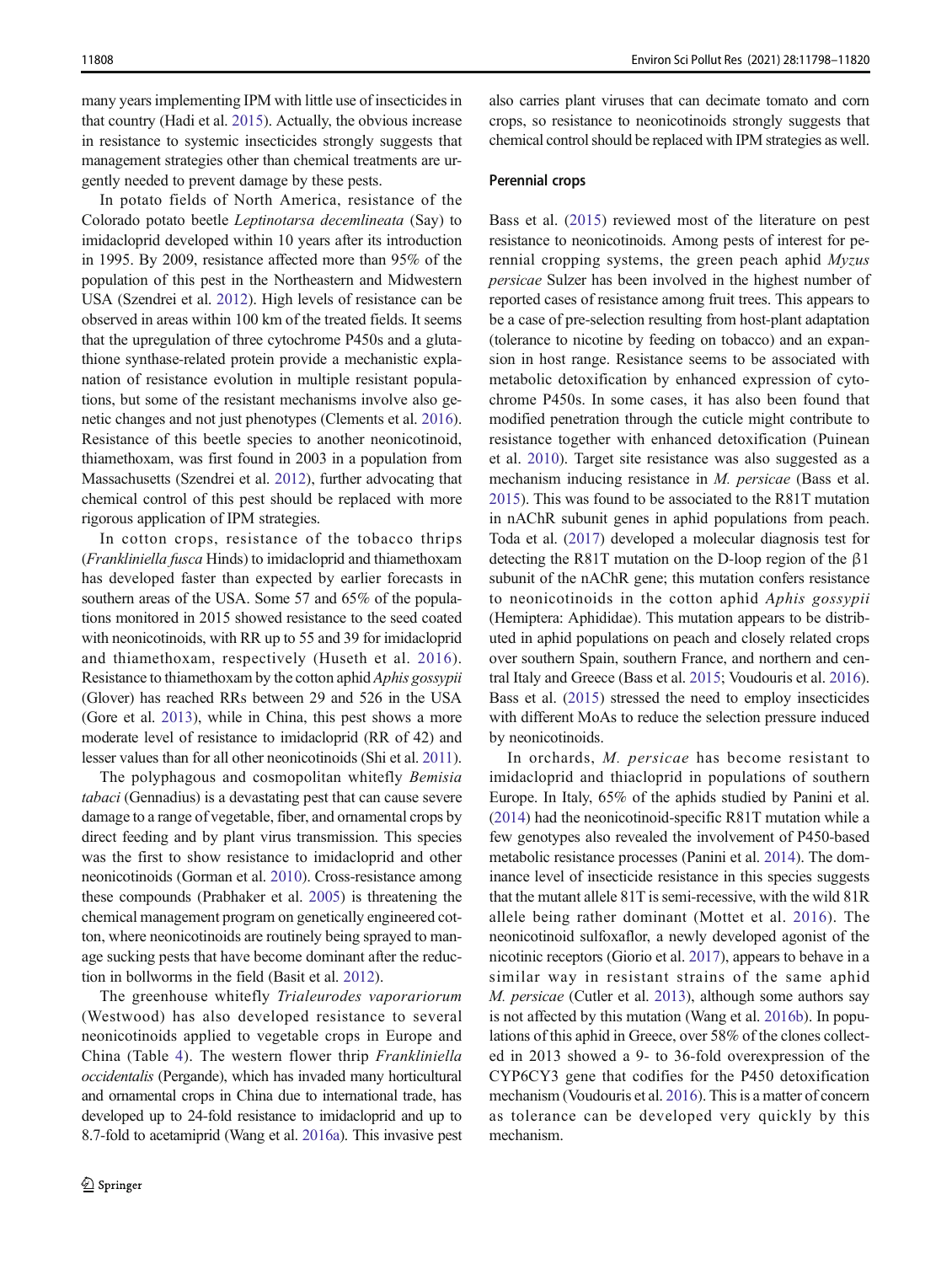<span id="page-11-0"></span>

| Table 4                                      | Levels of resistance, illustrated by resistance ratios (RR), of common crop pests to neonicotinoid insecticides |               |                           |                       |                           |                             |
|----------------------------------------------|-----------------------------------------------------------------------------------------------------------------|---------------|---------------------------|-----------------------|---------------------------|-----------------------------|
| Species/common name                          | Таха                                                                                                            | Chemical name | RR-fold                   | Crop                  | Country                   | Reference                   |
| Amrasca devastans (Distant)                  | Hemiptera: Delphacidae                                                                                          | Acetamiprid   | 2.3 to 29.3               | Cotton                | Pakistan                  | Saeed et al. (2017)         |
| Cotton leaf hopper                           |                                                                                                                 | Imidacloprid  | 4.8 to 95.0               | Cotton                | Pakistan                  | Saeed et al. (2017)         |
|                                              |                                                                                                                 | Thiamethoxam  | 19.1 to 1197.9            | Cotton                | Pakistan                  | Saeed et al. (2017)         |
| Aphis gossypii (Glover) Cotton               | Hemiptera: Aphididae                                                                                            | Acetamiprid   | 4.5                       | Cotton                | China                     | Shi et al. (2011)           |
| aphid                                        |                                                                                                                 | Clothianidin  | 1.2                       | Cotton                | China                     | Shi et al. (2011)           |
|                                              |                                                                                                                 | Dinotefuran   | $\Box$                    | Cotton                | China                     | Shi et al. (2011)           |
|                                              |                                                                                                                 | Imidacloprid  | 41.7                      | Cotton                | China                     | Shi et al. (2011)           |
|                                              |                                                                                                                 | Nitenpyram    | 5.8                       | Cotton                | China                     | Shi et al. (2011)           |
|                                              |                                                                                                                 | Thiacloprid   | 3.7                       | Cotton                | China                     | Shi et al. (2011)           |
|                                              |                                                                                                                 | Thiamethoxam  | $\Box$                    | Cotton                | China                     | Shi et al. (2011)           |
|                                              |                                                                                                                 | Thiamethoxam  | 29 (3d) to 526 (2d)       | Cotton                | USA                       | Gore et al. (2013)          |
| Benisia tabaci (Gennadius)                   | Hemiptera: Aleyrodidae                                                                                          | Acetamiprid   | $17 \text{ to } > 2727$   | Cotton                | Australia                 | Bingham et al. (2008)       |
| sweetpotato whitefly<br>Silverleaf whitefly/ |                                                                                                                 | Acetamiprid   | 32 to 183                 | Melon, cotton,        | USA (Arizona, California) | Castle and Prabhaker (2013) |
|                                              |                                                                                                                 | Acetamiprid   | 3.1                       | vegetables<br>Cabbage | China                     | Liang et al. (2012)         |
|                                              |                                                                                                                 | Acetamiprid   | 5 to 8                    | Cotton, melon         | USA (Arizona, California) | Prabhaker et al. (2005)     |
|                                              |                                                                                                                 | Acetamiprid   | 23                        | Melon                 | Guatemala                 | Prabhaker et al. (2005)     |
|                                              |                                                                                                                 | Acetamiprid   | 36.6                      | Cotton                | Pakistan                  | Basit et al. (2012)         |
|                                              |                                                                                                                 | Dinotefuran   | 52 to 168                 | Melon, cotton,        | USA (Arizona, California) | Castle and Prabhaker (2013) |
|                                              |                                                                                                                 | Imidacloprid  | 741 to $>$ 2000           | vegetables<br>Cotton  | Australia                 | Bingham et al. (2008)       |
|                                              |                                                                                                                 | Imidacloprid  | 58 to 126                 | Cotton                | Guatemala                 | Byme et al. (2003)          |
|                                              |                                                                                                                 | Imidacloprid  | 156 to 1830               | Melon, cotton,        | USA (Arizona, California) | Castle and Prabhaker (2013) |
|                                              |                                                                                                                 | Imidacloprid  | $\circ$                   | vegetables<br>Cotton  | Egypt                     | Kady and Devine (2003)      |
|                                              |                                                                                                                 | Imidacloprid  |                           | Cabbage               | China                     | Liang et al. (2012)         |
|                                              |                                                                                                                 | Imidacloprid  | 13 (larvae), 580 (adults) | Cabbage               | Germany, Spain, UK        | Nauen et al. (2008)         |
|                                              |                                                                                                                 | Imidacloprid  | 120 to 160                | Cotton, melon         | USA (Arizona, California) | Prabhaker et al. (2005)     |
|                                              |                                                                                                                 | Imidacloprid  | 109                       | Melon                 | Guatemala                 | Prabhaker et al. (2005)     |
|                                              |                                                                                                                 | Imidacloprid  | 8.7 to 75                 | Cabbage               | China                     | Yuan et al. (2012)          |
|                                              |                                                                                                                 | Imidacloprid  | 7.25                      | Cotton                | Pakistan                  | Basit et al. (2012)         |
|                                              |                                                                                                                 | Nitenpyram    | $\Omega$                  | Cabbage               | China                     | Liang et al. (2012)         |
|                                              |                                                                                                                 | Nitenpyram    | $7.5 \text{ to } 46.4$    | Cabbage               | China                     | Yuan et al. (2012)          |
|                                              |                                                                                                                 | Nitenpyram    | 28.4                      | Cotton                | Pakistan                  | Basit et al. (2012)         |
|                                              |                                                                                                                 | Thiacloprid   | 28.8                      | Cotton                | Pakistan                  | Basit et al. (2012)         |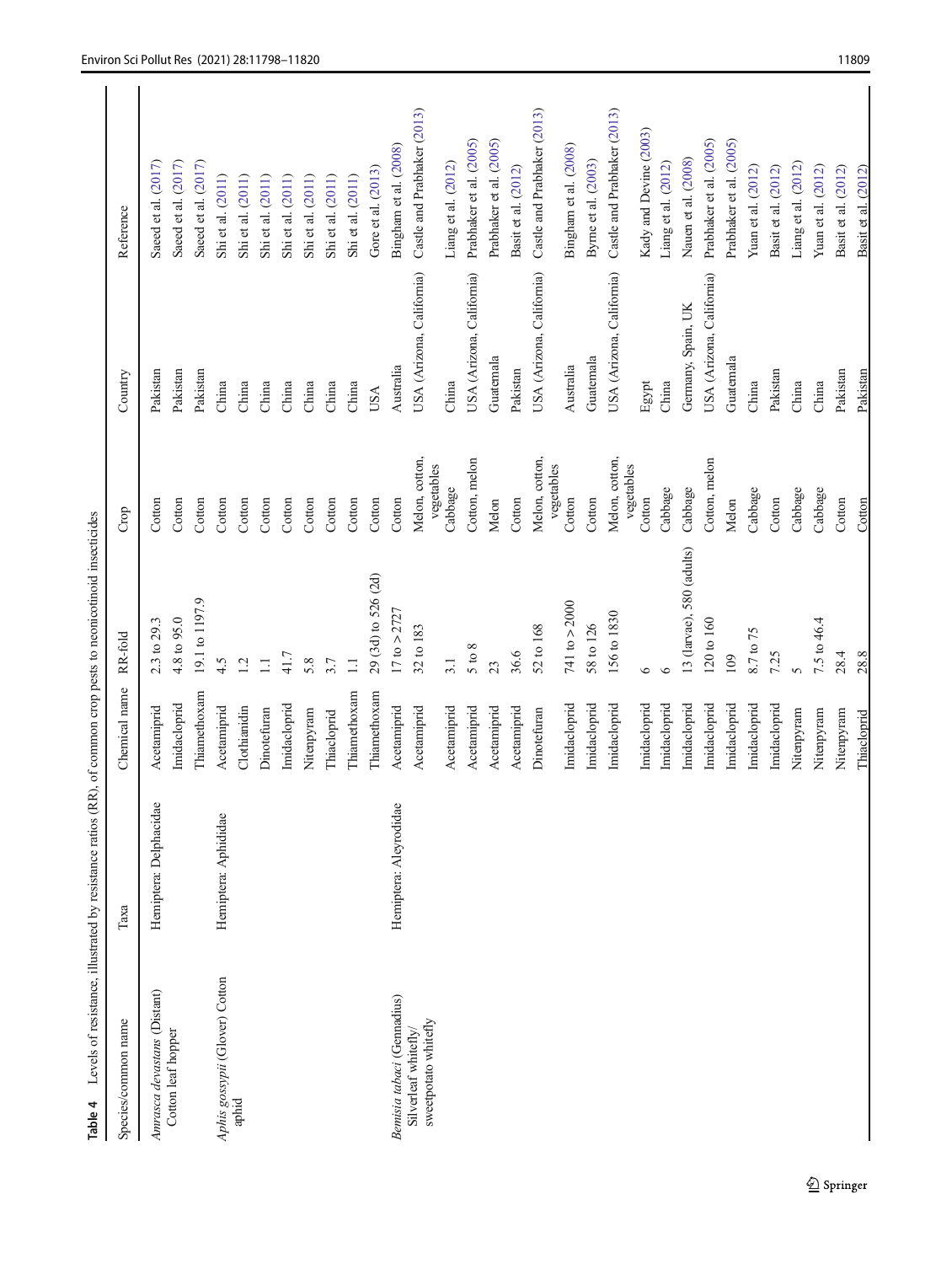| Species/common name                                             | Таха                                     | Chemical name | RR-fold                     | Crop                           | Country                                                       | Reference                       |
|-----------------------------------------------------------------|------------------------------------------|---------------|-----------------------------|--------------------------------|---------------------------------------------------------------|---------------------------------|
|                                                                 |                                          | Thiamethoxam  | 7 to 125                    | Melon, cotton,<br>vegetables   | USA (Arizona, California)                                     | Castle and Prabhaker (2013)     |
|                                                                 |                                          | Thiamethoxam  | $2$ to $22$                 | Cotton, melon                  | USA (Arizona, California)                                     | Prabhaker et al. (2005)         |
|                                                                 |                                          | Thiamethoxam  | $\overline{24}$             | Melon                          | Guatemala                                                     | Prabhaker et al. (2005)         |
|                                                                 |                                          | Thiamethoxam  | 52.4                        | Cotton                         | Pakistan                                                      | Basit et al. (2012)             |
| Cimex lectularius L Common                                      | Hemiptera: Cimicidae                     | Acetamiprid   | $31.7 \text{ to } > 33,000$ |                                | USA (Ohio, Michigan)                                          | Romero and Anderson (2016)      |
| bed bug                                                         |                                          | Dinotefuran   | 46.8 to 358                 |                                | USA (Ohio, Michigan)                                          | Romero and Anderson (2016)      |
|                                                                 |                                          | Imidacloprid  | 2.0 to 462.6                |                                | USA (Ohio, Michigan)                                          | Romero and Anderson (2016)      |
|                                                                 |                                          | Thiamethoxam  | 2.4 to 546                  |                                | USA (Ohio, Michigan)                                          | Romero and Anderson (2016)      |
| Cydia pomenella Coddling moth                                   | Lepidoptera: Tortricidae                 | Thiacloprid   | 5.5 to 16.5                 | Apple                          | Turkey                                                        | sci and Ay $(2017)$             |
| Diaeretiella rapae Parasitic wasp                               | $\overline{Q}$<br>Hymenoptera: Aphidiida | Fipronil      | Up to 20.8                  | Vegetables                     | China                                                         | Wu et al. (2007)                |
|                                                                 |                                          | Imidacloprid  | Up to 74.7                  | Vegetables                     | China                                                         | Wu et al. (2007)                |
| Frankliniella fusca (Hinds)                                     | Thysanoptera: Thripidae                  | Imidacloprid  | 55                          | Cotton                         | USA                                                           | Huseth et al. (2016)            |
| Tobacco thrip                                                   |                                          | Thiamethoxam  | 39                          | Cotton                         | USA                                                           | Huseth et al. (2016)            |
| Frankliniella occidentalis                                      | Thysanoptera: Thripidae                  | Acetamiprid   | Up to $8.7$                 | Vegetables, roses              | China                                                         | Wang et al. (2016a)             |
| (Pergande) Western flower thrip                                 |                                          | Imidacloprid  | 2.8 to 24.4                 | Vegetables, roses              | China                                                         | Wang et al. (2016a, b)          |
| Laodelphax striatellus Small                                    | Hemiptera: Delphacidae                   | Fipronil      | $>1700$                     | Rice                           | Japan                                                         | Asahi et al. (2015)             |
| Leptinotarsa decemlineata (Say)<br>planthopper                  | Coleoptera: Chrysomelidae                | Imidacloprid  | $1.8$ to $27\,$             | Potato                         | USA (Wisconsin)                                               | Clements et al. (2016)          |
| Colorado potato beetle                                          |                                          | Imidacloprid  | 20 to 50                    | Potato                         | USA                                                           | Alyokhin et al. (2007)          |
|                                                                 |                                          | Thiamethoxam  | 6 to 9                      | Potato                         | USA                                                           | Alyokhin et al. (2007)          |
| Maconellicoccus hirsutus (Green)<br>Pink mealybug               | Hemiptera: Pseudococcidae                | Imidacloprid  | 10.2                        | Mulberry, vineyards            | India                                                         | Mruthunjayaswamy et al. (2016)  |
| Musca domestica L Housefly                                      | Diptera: Muscidae                        | Thiamethoxam  | $6 \text{ to } 76$          | Livestock farm                 | Denmark                                                       | Kristensen and Jespersen (2008) |
| Myzus persicae (Sulzer) Green peach<br>aphid/peach-potato aphid | Hemiptera: Aphididae                     | Imidacloprid  | Not yet                     | Orchards, beet<br>root, grains | Australia                                                     | Edwards et al. (2008)           |
| Nilaparvata lugens (Stål)<br>Brown planthopper                  | Hemiptera: Delphacidae                   | Fipronil      | 3.7 to 5.4                  | Rice                           | Japan, Taiwan, Vietnam<br>China                               | Matsumura et al. (2008)         |
|                                                                 |                                          | Imidacloprid  | 10 to 90                    | Rice                           | South East Asia                                               | Garrood et al. (2016)           |
|                                                                 |                                          | Imidacloprid  | 3.5                         | Rice                           | India                                                         | Garrood et al. (2016)           |
|                                                                 |                                          | Imidacloprid  | 100                         | Rice                           | India                                                         | Gorman et al. (2008)            |
|                                                                 |                                          | Imidacloprid  | Not resistant in 2006       | Rice                           | China, India, Indonesia,<br>Malaysia, Thailand<br>and Vietnam | Gorman et al. (2008)            |
|                                                                 |                                          | Imidacloprid  | 22 to 89                    | Rice                           | Japan, Taiwan, Vietnam                                        | Matsumura et al. (2008)         |
|                                                                 |                                          | Imidacloprid  | 209 to 616                  | Rice                           | China<br>China                                                | Zhang et al. (2014)             |

 $\underline{\textcircled{\tiny 2}}$  Springer

Table 4 (continued)

Table 4 (continued)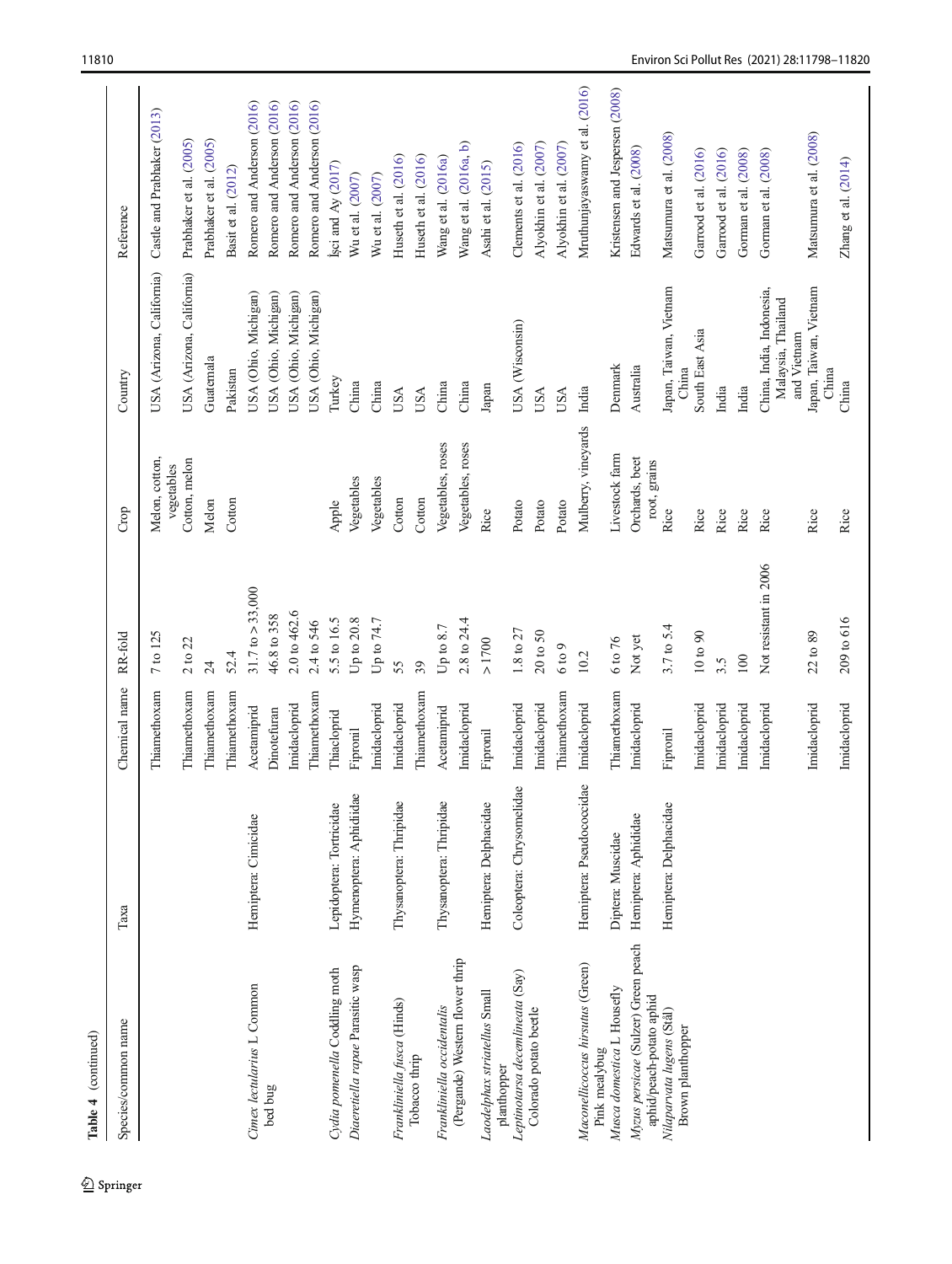| Table 4 (continued)                                      |                           |                       |                       |            |                                 |                         |
|----------------------------------------------------------|---------------------------|-----------------------|-----------------------|------------|---------------------------------|-------------------------|
| Species/common name                                      | Таха                      | Chemical name RR-fold |                       | Crop       | Country                         | Reference               |
|                                                          |                           | Nitenpyram            | $1.4 \text{ to } 3.7$ | Rice       | China                           | Zhang et al. $(2014)$   |
|                                                          |                           | Thiamethoxam          | 2 to 3.4              | Rice       | Japan, Taiwan, Vietnam<br>China | Matsumura et al. (2008) |
|                                                          |                           | Thiamethoxam          | 17.4 to 47.1          | Rice       | China                           | Zhang et al. (2014)     |
| Phenacoccus solenopsis (Tinsley)                         | Hemiptera: Pseudococcidae | Acetamiprid           | 9.7 to 315            | Cotton     | Pakistan                        | Afzal et al. (2015)     |
| Cotton mealybug                                          |                           | Acetamiprid           | Up to 30              | Cotton     | Pakistan                        | Ahmad and Akhtar (2016) |
|                                                          |                           | Imidacloprid          | 7.6 to 217            | Cotton     | Pakistan                        | Afzal et al. (2015)     |
|                                                          |                           | Imidacloprid          | $Up$ to $151$         | Cotton     | Pakistan                        | Ahmad and Akhtar (2016) |
|                                                          |                           | Thiacloprid           | Up to $338$           | Cotton     | Pakistan                        | Ahmad and Akhtar (2016) |
|                                                          |                           | Thiamethoxam          | Up to 93              | Cotton     | Pakistan                        | Ahmad and Akhtar (2016) |
| Sogatella furcifera (Horváth)<br>Whitebacked planthopper | Hemiptera: Delphacidae    | Fipronil              | Up to $37$            | Rice       | Japan, Taiwan, Vietnam<br>China | Matsumura et al. (2008) |
|                                                          |                           | Imidacloprid          | Up to 5               | Rice       | Japan, Taiwan, Vietnam<br>China | Matsumura et al. (2008) |
| Trialeurodes vaporariorum                                | Hemiptera: Aleyrodidae    | Acetamiprid           | 2.6 to 18.6           | Vegetables | Š                               | Karatolos et al. (2010) |
| (Westwood) Greenhouse whitefly                           |                           | Imidacloprid          | 2.6 to 21.8           | Vegetables | ŰЮ                              | Karatolos et al. (2010) |
|                                                          |                           | Imidacloprid          | 2.5                   | Eggplant   | China                           | Liang et al. (2012)     |
|                                                          |                           | Nitenpyram            | 3.7                   | Eggplant   | China                           | Liang et al. (2012)     |
|                                                          |                           | Thiamethoxam          | 1.3 to 20.4           | Vegetables | UК                              | Karatolos et al. (2010) |
|                                                          |                           |                       |                       |            |                                 |                         |

Resistance of the bed bug parasite is also included Resistance of the bed bug parasite is also included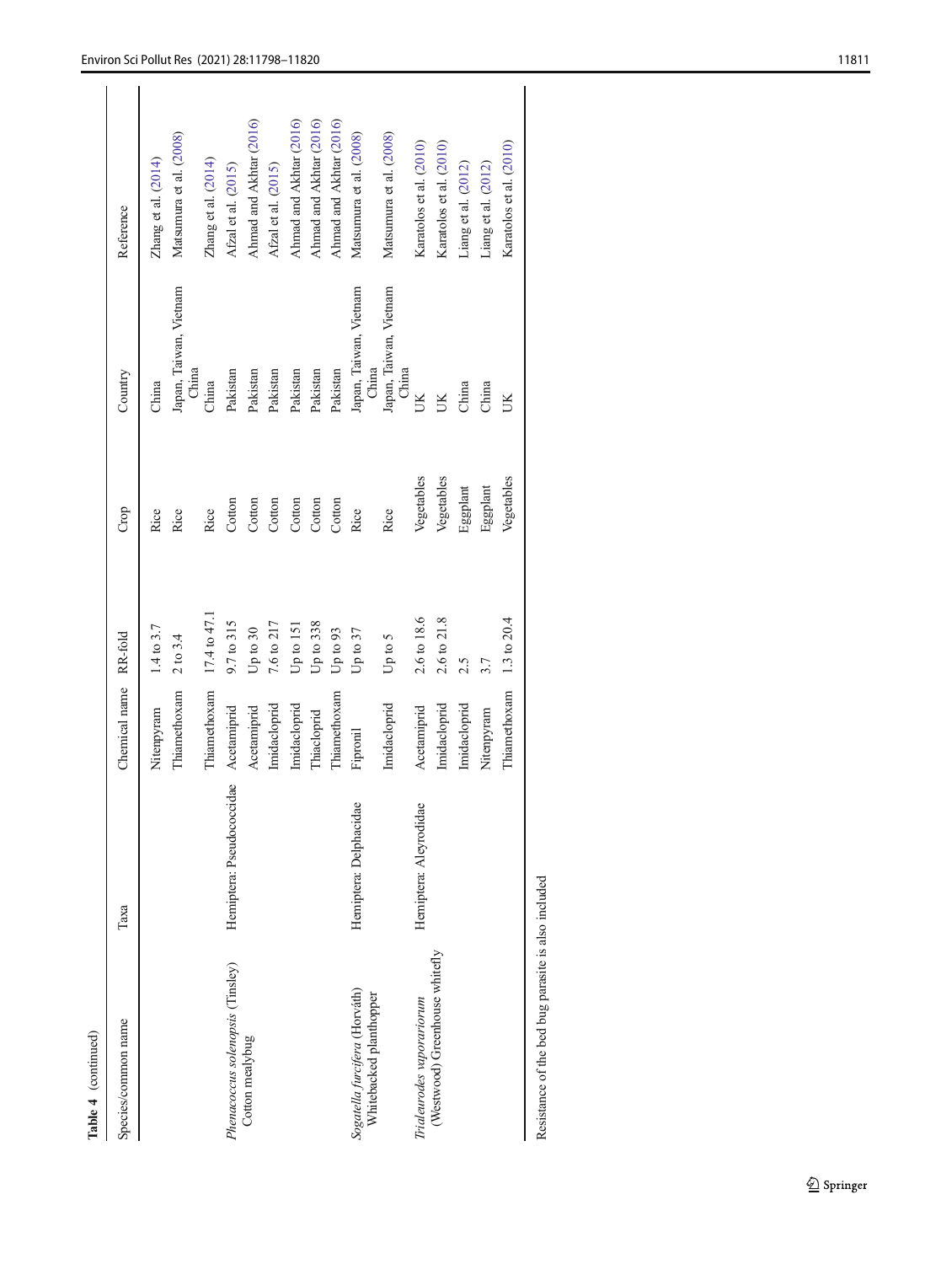The most important pest of apple trees, the codling moth Cydia pomonella, has developed resistance to thiacloprid, with RRs between 5.5 and 16.5 measured in orchards of Turkey (İşci and Ay [2017](#page-19-0)). Resistance of this pest to thiacloprid is correlated with mixed-function oxidase activity (Reyes et al. [2007\)](#page-21-0). This phenomenon seems to be spread across the world (Bass et al. [2015](#page-16-0); İşci and Ay [2017](#page-19-0)) and is linked to cross-resistance to other compounds such as organophosphates: in this case, the resistance mechanism seems to be based on detoxification enzymes. In other studies on C. pomonella, a number of detoxification genes (CYP9A61, CpGST1, and CpCE-1) were differentially induced or suppressed by various insecticides (including imidacloprid) while expression of these genes was not influenced by acetamiprid when compared to the control (Yang et al. [2016](#page-22-0)).

Other authors have shown that over transcription of a single gene product, Cyp6g1, which is associated with the metabolic resistance to neonicotinoids in Drosophila melanogaster larvae, results in a significant increase of three imidacloprid metabolites in vivo (Joussen et al. [2008](#page-19-0); Hoi et al. [2014\)](#page-18-0). The high frequency of mutations and data obtained from these studies confirm the existence of multiple resistance mechanisms (e.g., enhanced detoxification, mutations, overexpression of enzymes), which may require different management strategies.

On the Asian citrus psyllid D. citri, a reduced sensitivity to neonicotinoids in certain populations of this pest in Florida has been found, raising concerns that resistance to neonicotinoids can hamper management of this pest (Tiwari et al. [2011](#page-21-0)). The promotion of effective rotations of insecticides and area-wide management of D. citri seems to have determined a reversal for insecticide resistance in this pest (Coy et al. [2016](#page-17-0)).

Western flower thrips, Frankliniella occidentalis (Pergande), is a generalist pest that can threaten fruit orchards and vineyards. Metabolic resistance to neonicotinoids has been reported for this pest, probably originating by crossresistance with other insecticides (Zhao et al. [1995](#page-22-0); Minakuchi et al. [2013](#page-20-0)). In vineyards and mulberry groves of India, resistance of the pink mealybug (Maconellicoccus hirsutus Green) to imidacloprid have reached RR of 10.2-fold, similar to the tolerance found with other insecticidal classes (Mruthunjayaswamy et al. [2016\)](#page-20-0).

Populations of the tea green leafhopper Empoasca vitis have been developing resistance to a number of insecticides in southeastern China, with high levels of cross resistance among imidacloprid, chlorfenapyr, and indoxacarb (Wei et al. [2017](#page-22-0)).

Resistance to neonicotinoids and fipronil has also been observed in beneficial insects. For instance, the parasitic wasp Diaeretiella rapae (Hymenoptera: Aphidiidae) showed crossresistance to fipronil and imidacloprid and is now 20 and 75 times respectively more resistant to these chemicals than in the past (Wu et al. [2004\)](#page-22-0).

Indeed, among the most common pests of agricultural and ornamental crops, resistance to systemic insecticides is now widespread and develops quickly, as it typically involves enhanced detoxification by GST and P450 enzymatic systems. In the case of neonicotinoids, specific mutations of the  $\alpha$ subunit of nAChRs confer long-term resistance to all chemicals of this class (Thany [2010](#page-21-0)). Highest resistance levels were found for imidacloprid, the first neonicotinoid launched to the market and lowest in the newest compounds like dinotefuran and nitenpyram (Shi et al. [2011;](#page-21-0) Zhang et al. [2014\)](#page-22-0)—see Table [4](#page-11-0). While resistance due to detoxification mechanisms can be overcome by using synergistic mixtures with other chemicals (Bingham et al. [2008;](#page-16-0) Basit et al. [2013;](#page-16-0) Darriet and Chandre [2013\)](#page-17-0), the mutant-resistant individuals could be selected naturally rather quickly and eventually dominate the field populations of pests.

#### Other resistance to neonicotinoids

Pest resistance to neonicotinoids has been found not only in crops but also in the control of bed bugs (Cimex lectularius L.) in the USA. Consequently, formulations combining two neonicotinoids or a pyrethroid are currently becoming very popular in that country. However, high levels of resistance to four neonicotinoids, acetamiprid (up to RR of 33,000), imidacloprid (RR in the 2–463 range), dinotefuran (RR in the 47–359 range), and thiamethoxam (RR in the 2.4–546 range) have already been detected in bed bug populations. In this case, detoxification mechanisms by induction of glutathione S-transferases (GST) and cytochrome P450s are responsible for the development of such resistance, thus limiting the options for chemical control of bed bugs (Romero and Anderson [2016](#page-21-0)).

# Concluding remarks

Insecticides are expected to achieve higher yields and net incomes, but the relationship between yields and farmer's profits is not so obvious. For example, the effect of insecticides on yield may be negligible (see examples above), or quality products under organic/"integrated" cultivations may be sold at higher prices than conventional ones treated with insecticides, thus largely compensating reduced yields. An example at the scale of west and east Germany is given by Batáry et al. [\(2017\)](#page-16-0). Another large-scale example is given here with mutual funds and IPM, which increased farmer profits while reducing the use of pesticides without negative impact on average yields and at the same time avoiding environmental impacts.

A review of the current literature on neonicotinoids and fipronil shows these systemic insecticides have a role in protecting certain crops against the damaging attacks of some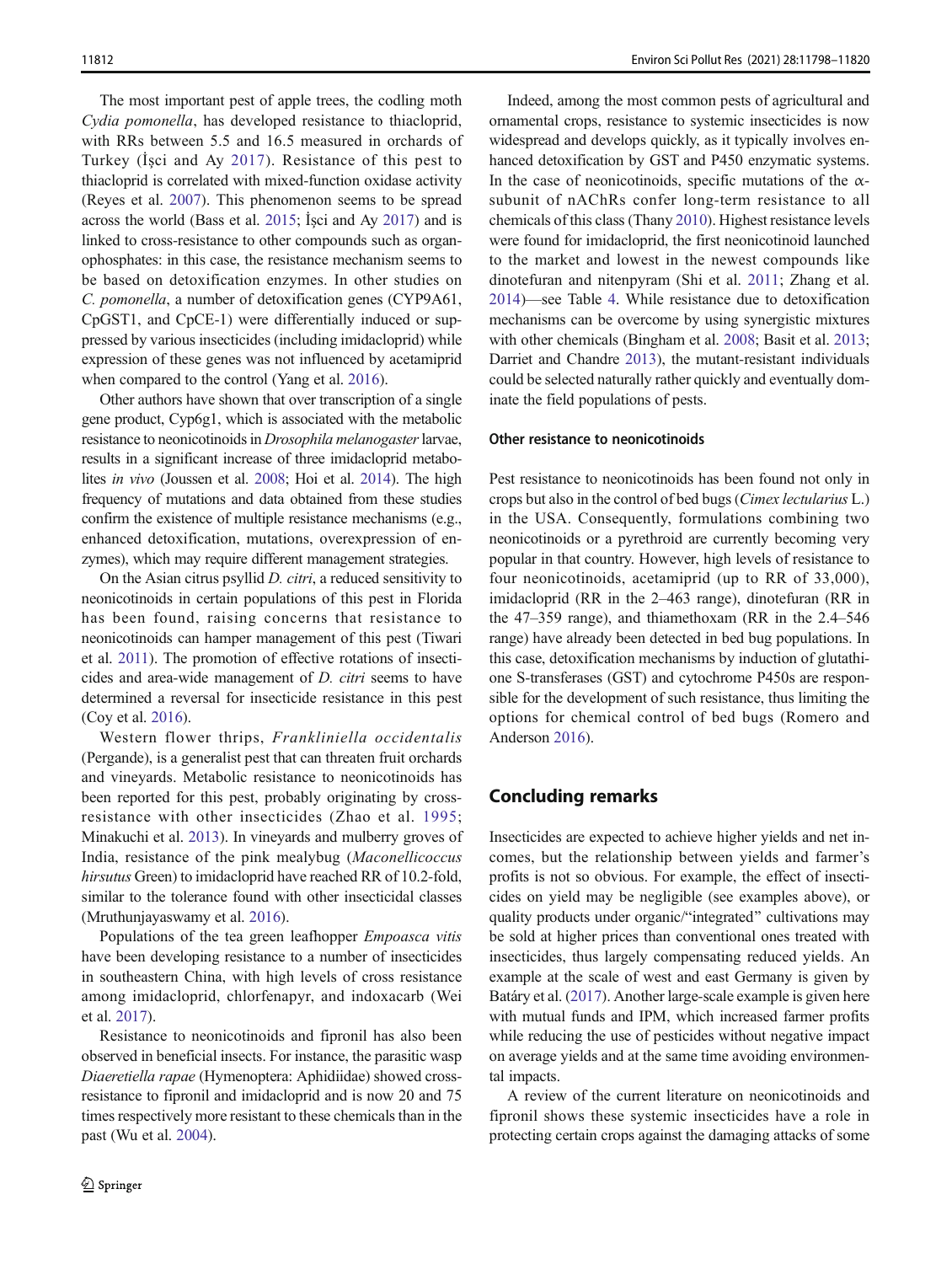soil pest such as wireworms and root worms and of sucking pests, in particular aphids, leafhoppers, thrips, mealybugs, and scale insects, as well as internal grubs that can only be reached by chemicals translocated within the plant. However, their efficacy does not guarantee an increase of yield of the crops they are protecting, particularly in pollinated crops. This is not unusual, as a recent study in France demonstrated that insecticide usage hardly accounts for any yield benefit in arable crops (Lechenet et al. [2017\)](#page-19-0), mostly because plants compensate for the small damage that insects inflict them while the risk of a pest outbreak is small on a year-to-year basis.

Pest management can be implemented effectively by using the multi-faceted methods of IPM described succinctly in this paper. In addition, economic insurance initiatives, as described for the case of maize crops in Italy, can make up for farmers' losses in bad years, and they do not place any pressure on the environment, whereas neonicotinoids and fipronil do have large impacts on biodiversity, ecosystems, and ecosystem services worldwide (Pisa et al. [2017](#page-20-0)). In this sense, Europe is committed to continuing agricultural production while reducing significantly the amount of pesticide uses (Lescourret [2017\)](#page-19-0) by making compulsory the use of IPM practices aimed at the preservation of environment and ecosystem services that sustain agricultural productivity (Sgolastra et al. [2017](#page-21-0)). Other countries (e.g., Canada) have taken regulatory decisions to reduce both non-agricultural and agricultural uses of neonicotinoids.

Here, we highlighted that the use of neonicotinoids is limited by the rapid development of resistance in target pests. Because many of the underlying mechanisms of resistance are common to other insecticide classes (e.g., pyrethroids, cholinesterase, inhibitors), the use of new neonicotinoids (e.g., sulfoxaflor, flupyradifurone; see Pisa et al. [2017\)](#page-20-0) or substances with the same MoA is not the solution in the medium and longterm. It can even worsen impacts on non-target invertebrates by potential synergistic interactions with other neonicotinoids which are now everywhere in the environment (Mitchell et al. [2017\)](#page-20-0). As Barzman et al. ([2015](#page-16-0)) have said, "The future of crop production is now also threatened by emergence of pest resistance and declining availability of active substances. There is therefore a need to design cropping systems less dependent on synthetic pesticides.<sup>\*</sup> Moreover, it is the prophylactic uses of such systemic insecticides in seed treatments that should be urgently stopped since they are contrary to IPM practices. The tools for a new cropping system that does not rely on chemicals alone have been with us for years, but the implementation of the IPM practices is lacking (Hokkanen [2015\)](#page-18-0) despite the initial aspirations of the EU directive establishing a framework for community action to achieve the sustainable use of pesticides (EU [2009](#page-18-0)).

In the meantime, the overwhelming evidence of negative effects on pollinators and arthropods needs to be weighed against the pest control benefits that these systemic insecticides are supposed to produce (Chagnon et al. [2015](#page-17-0)). Over-reliance on chemical control is associated with contamination of ecosystems (Bonmatin et al. [2015;](#page-16-0) Pisa et al. [2015](#page-20-0); Mineau and Whiteside [2013;](#page-20-0) Beketov et al. [2013](#page-16-0); Giorio et al. [2017\)](#page-18-0) and undesirable health effects (Scott et al. [2014](#page-21-0); Cimino et al. [2017](#page-17-0); Wang et al. [2018](#page-22-0)), although in the case of neonicotinoids and fipronil, the scarcity of studies on human health to date preclude us from making a clear assessment. More effort is needed to investigate the effects induced by these agonists of the neuronal system after chronic human exposure (e.g., farmers and workers, exposure by drinks, food, treated pets and breeding animals, treated wood structures, air pollution, etc., and the sum of all these exposures) (Salis et al. [2017\)](#page-21-0).

We hope that this review may help regulators to carefully consider the pros and cons of the continuous, increasing, and widespread use of these systemic insecticides. On a scientific basis, the efficiency of neonicotinoids and fipronil for pest control should be balanced against the drawbacks of their damage to natural enemies and other ecosystem services that sustain agricultural systems.

We have restricted this WIA to neonicotinoids and fipronil because they represent most of the insecticide market nowadays. However, regulators should consider that replacing one molecule by another in the future is not a sustainable strategy for agricultural production, as new molecules with the same MoA (e.g., sulfoxaflor, flupyradifurone) are additional threats to the environment and public health. Regulators should realize that a more restrictive regulatory framework is required for more sustainable agricultural practices such as IPM, with a strong willingness to use (present or future) highly toxic pesticides only as the last resort.

Acknowledgments The authors thank the Lune de Miel Foundation (France), the David Suzuki Foundation (Canada), the SumOfUs community (Germany), the Rovaltain Foundation (France), the Aurelia Foundation (Germany), and IUCN for their help in the dissemination of these updated WIA findings. The authors thank K.L. Heong, C. Pacteau, E. Lumawig-Heitzmann, J. Candilon Condiman, M. Petit, T. Brooks, and U. Drebber for the fruitful discussions and their help in this project. The TFSP members dedicate this work to the memory of Prof. Dr. Job van Praagh.

Funding information The Task Force on Systemic Pesticides (TFSP, [www.tfsp.info](http://www.tfsp.info)) has been funded by the Triodos Foundation's Support Fund for Independent Research on Bee Decline and Systemic Pesticides. This Support Fund received donations from the Act Beyond Trust (Japan), Stichting Triodos Foundation (The Netherlands), M.A.O. C. Gravin van Bylandt Stichting (The Netherlands), Zukunft Stiftung Landwirtschaft (Germany), Hartmut Spaeter Umweltstiftung (Germany) , and citizens. The funders had no role in the study design, data collection and analysis, decision to publish, or preparation of the manuscript.

#### Compliance with ethical standards

Conflict of interest The authors declare that they have no competing interest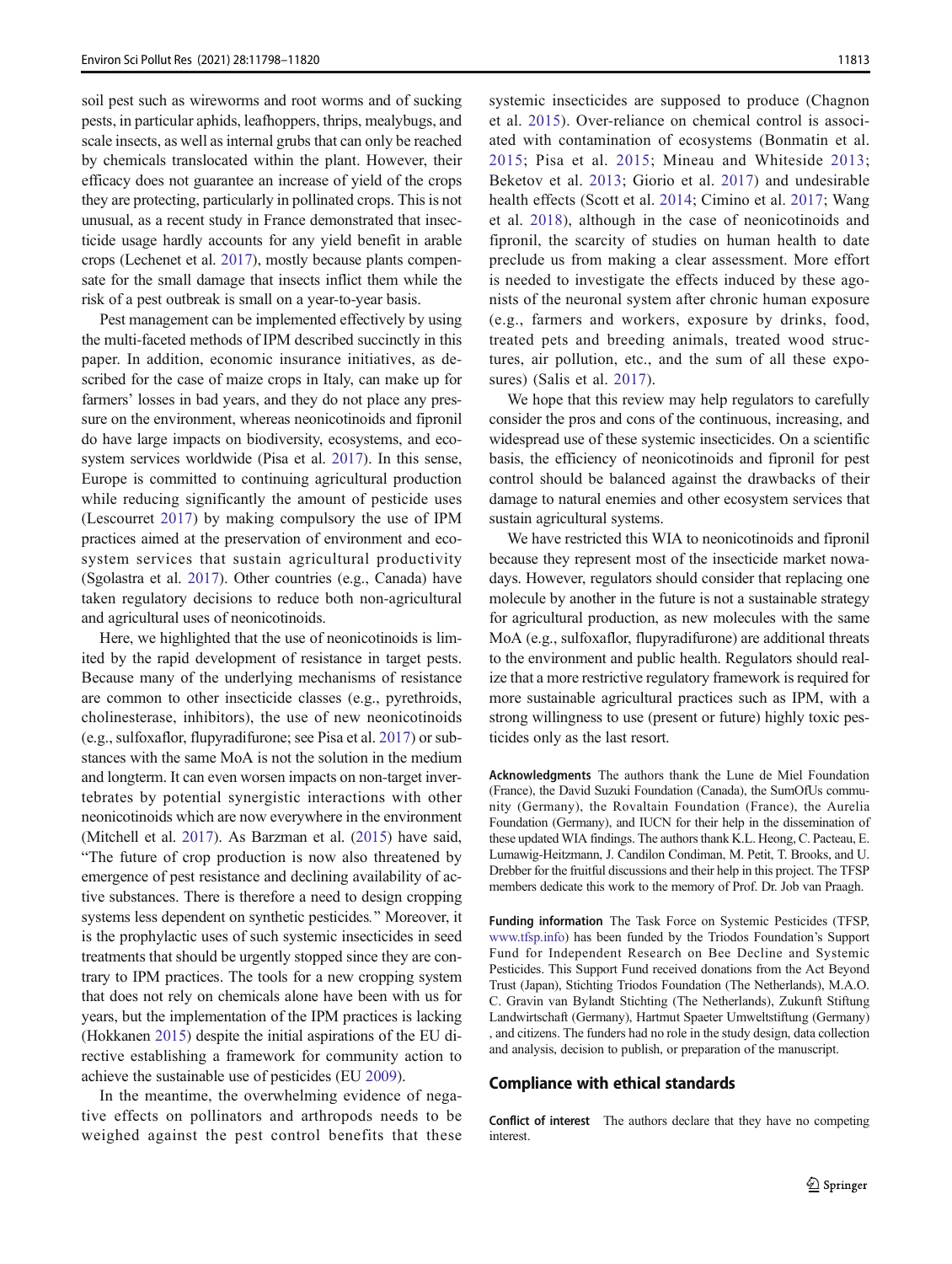<span id="page-16-0"></span>Open Access This article is distributed under the terms of the Creative Commons Attribution 4.0 International License (http:// creativecommons.org/licenses/by/4.0/), which permits unrestricted use, distribution, and reproduction in any medium, provided you give appropriate credit to the original author(s) and the source, provide a link to the Creative Commons license, and indicate if changes were made.

# References

- Afzal MBS, Shad SA, Abbas N, Ayyaz M, Walker WB (2015) Crossresistance, the stability of acetamiprid resistance and its effect on the biological parameters of cotton mealybug, Phenacoccus solenopsis (Homoptera: Pseudococcidae), in Pakistan. Pest Manag Sci. 71: 151–158
- Ahmad M, Akhtar S (2016) Development of resistance to insecticides in the invasive mealybug Phenacoccus solenopsis (Hemiptera: Pseudococcidae) in Pakistan. Crop Prot 88:96–102
- Ahmad S, Pozzebon A, Duso C (2013) Augmentative releases of the predatory mite Kampimodromus aberrans in organic and conventional apple orchards. Crop Prot 52:47–56. [https://doi.org/10.1016/j.](https://doi.org/10.1016/j.cropro.2013.05.008) [cropro.2013.05.008](https://doi.org/10.1016/j.cropro.2013.05.008)
- Alyokhin A, Dively G, Patterson M, Castaldo C, Rogers D, Mahoney M, Wollam J (2007) Resistance and cross-resistance to imidacloprid and thiamethoxam in the Colorado potato beetle Leptinotarsa decemlineata. Pest Manag Sci. 63:32–41
- Andreev R, Kutinkova H, Rasheva D (2012) Non-chemical control of Aphis spiraecola Patch. and Dysaphis plantaginea Pass. on apple. J Biopesticides 5:239–242
- Angeli G, Anfora G, Baldessari M, Germinara GS, Rama F, De Cristofaro A, Ioriatti C (2007) Mating disruption of codling moth Cydia pomonella with high densities of Ecodian sex pheromone dispensers. J Appl Entomol 131:311–318. [https://doi.org/10.1111/j.](https://doi.org/10.1111/j.1439-0418.2007.01172.x) [1439-0418.2007.01172.x](https://doi.org/10.1111/j.1439-0418.2007.01172.x)
- Asahi M, Kobayashi M, Matsui H, Nakahira K (2015) Differential mechanisms of action of the novel  $\gamma$ -aminobutyric acid receptor antagonist ectoparasiticides fluralaner (A1443) and fipronil. Pest Manag Sci. 71:91–95
- Bao H, Shao X, Zhang Y, Deng Y, Xu X, Liu Z, Li Z (2016) Specific synergist for neonicotinoid insecticides: IPPA08, a cis-neonicotinoid compound with a unique oxabridged substructure. J Agric Food Chem. 64:5148–5155
- Barzman M, Bàrberi P, Birch ANE, Boonekamp P, Dachbrodt-Saaydeh S, Graf B, Hommel B, Jensen JE, Kiss J, Kudsk P et al (2015) Eight principles of integrated pest management. Agron Sustain Develop. 35:1199–1215
- Basit M, Sayyed AH, Saeed S, Saleem MA (2012) Lack of fitness costs associated with acetamiprid resistance in Bemisia tabaci (Hemiptera: Aleyrodidae). J Econ Entomol. 105:1401–1406
- Basit M, Saeed S, Saleem MA, Sayyed AH (2013) Can resistance in Bemisia tabaci (Homoptera: Aleyrodidae) be overcome with mixtures of neonicotinoids and insect growth regulators? Crop Prot 44: 135–141
- Bass C, Denholm I, Williamson MS, Nauen R (2015) The global status of insect resistance to neonicotinoid insecticides. Pest Biochem Physiol 121:78–87
- Batáry P, Gallé R, Riesch F, Fischer C, Dormann CF, Mußhoff O, Császár P, Fusaro S, Gayer C, Happe AK et al (2017) The former Iron Curtain still drives biodiversity–profit trade-offs in German agriculture. Nat Ecol Evol. <https://doi.org/10.1038/s41559-017-0272-x>
- Beers EH, Schmidt RA (2014) Impacts of orchard pesticides on Galendromus occidentalis: Lethal and sublethal effects. Crop Prot 56:16–24. <https://doi.org/10.1016/j.cropro.2013.10.010>
- $\textcircled{2}$  Springer
- Beers EH, Suckling DM, Prokopy RJ, Avilla J (2003) Apples: botany, production and uses. In: Ferree DC, Warrington IJ (eds) Ecology and management of apple arthropod pests. CABI Publishing, Wallingford, pp. 489–519. [https://doi.org/10.1079/](https://doi.org/10.1079/9780851995922.0489) [9780851995922.0489](https://doi.org/10.1079/9780851995922.0489)
- Beers EH, Van Steenwyk RA, Shearer PW, Coates WW, Grant JA (2011) Developing Drosophila suzukii management programs for sweet cherry in the western United States. Pest Manag Sci. 67:1386–1395
- Beketov MA, Kefford BJ, Schäfer RB, Liess M (2013) Pesticides reduce regional biodiversity of stream invertebrates. PNAS 110:11039–11043
- Benefer CM, Knight ME, Ellis JS, Hicks H, Blackshaw RP (2012) Understanding the relationship between adult and larval Agriotes distributions: the effect of sampling method, species identification and abiotic variables. Appl Soil Ecol. 53:39–48. [https://doi.org/10.](https://doi.org/10.1016/j.apsoil.2011.11.004) [1016/j.apsoil.2011.11.004](https://doi.org/10.1016/j.apsoil.2011.11.004)
- Bijleveld van Lexmond M, Bonmatin JM, Goulson D, Noome DA (2015) Worldwide integrated assessment on systemic pesticides. Environ Sci Pollut Res. 22:1–4
- Bingham G, Gunning RV, Delogu G, Borzatta V, Field LM, Moores GD (2008) Temporal synergism can enhance carbamate and neonicotinoid insecticidal activity against resistant crop pests. Pest Manag Sci. 64:81–85
- Blackshaw RP, Hicks H (2013) Distribution of adult stages of soil insect pests across an agricultural landscape. J Pest Sci. 86:53–62. [https://](https://doi.org/10.1007/s10340-012-0413-6) [doi.org/10.1007/s10340-012-0413-6](https://doi.org/10.1007/s10340-012-0413-6)
- Bohnenblust E, Hull LA, Krawczyk G (2011) A comparison of various mating disruption technologies for control of two internally feeding Lepidoptera in apples. Entomol Exp Appl. 138:202–211. [https://doi.](https://doi.org/10.1111/j.1570-7458.2010.01089.x) [org/10.1111/j.1570-7458.2010.01089.x](https://doi.org/10.1111/j.1570-7458.2010.01089.x)
- Bonmatin JM (2016) Néonicotinoïdes: impacts directs ou indirects sur les abeilles et la biodiversité & développement des alternatives. Forum Eco-Tox de la Fondation Rovaltain, 11-13 October 2016. [http://](http://fcsrovaltain.org/assets/4-8-s2-eco-tox2016_bonmatin.pdf) [fcsrovaltain.org/assets/4-8-s2-eco-tox2016\\_bonmatin.pdf](http://fcsrovaltain.org/assets/4-8-s2-eco-tox2016_bonmatin.pdf). Assessed 21 Oct 2017
- Bonmatin JM, Giorio C, Girolami V, Goulson D, Kreutzweiser DP, Krupke C, Liess M, Long E, Marzaro M, Mitchell EAD et al (2015) Environmental fate and exposure; neonicotinoids and fipronil. Environ Sci Pollut Res. 22:35–67
- Bosch D, Rodríguez MA, Avilla J (2016) Captures of MFO-resistant Cydia pomonella adults as affected by lure, crop management system and flight. Bull Entomol Res. 106:54–62. [https://doi.org/10.](https://doi.org/10.1017/S0007485315000772) [1017/S0007485315000772](https://doi.org/10.1017/S0007485315000772)
- Brandl MA, Schumann M, Przyklenk M, Patel A, Vidal S (2017) Wireworm damage reduction in potatoes with an attract-and-kill strategy using Metarhizium brunneum. J Pest Sci. 90:479–493. <https://doi.org/10.1007/s10340-016-0824-x>
- Broughton S, Rahman T (2017) Evaluation of lures and traps for male and female monitoring of Mediterranean fruit fly in pome and stone fruit. J Appl Entomol. 141:441–449
- Brück E, Elbert A, Fischer R, Krueger S, Kühnhold J, Klueken AM, Nauen R, Niebes J, Reckmann U, Schnorbach H, Steffens R, van Waetermeulen X (2009) Movento®, an innovative ambimobile insecticide for sucking insect pest control in agriculture: biological profile and field performance. Crop Prot 28:838–844. [https://doi.](https://doi.org/10.1016/j.cropro.2009.06.015) [org/10.1016/j.cropro.2009.06.015](https://doi.org/10.1016/j.cropro.2009.06.015)
- Bruck DJ, Bolda M, Tanigoshi L, Klick J, Kleiber J, Defrancesco J, Gerdeman B, Spitler H (2011) Laboratory and field comparisons of insecticides to reduce infestation of Drosophila suzukii in berry crops. Pest Manag Sci. 67:1375–1385. [https://doi.org/](https://doi.org/10.1002/ps.2242) [10.1002/ps.2242](https://doi.org/10.1002/ps.2242)
- Budge GE, Garthwaite D, Crow A, Boatman ND, Delaplane KS, Brown MA, Thygesen HH, Pietra-Valle S (2015) Evidence for pollinator cost and farming benefits of neonicotinoid seed coatings on oilseed rape. Sci Rep. 5:12574. <https://doi.org/10.1038/srep12574>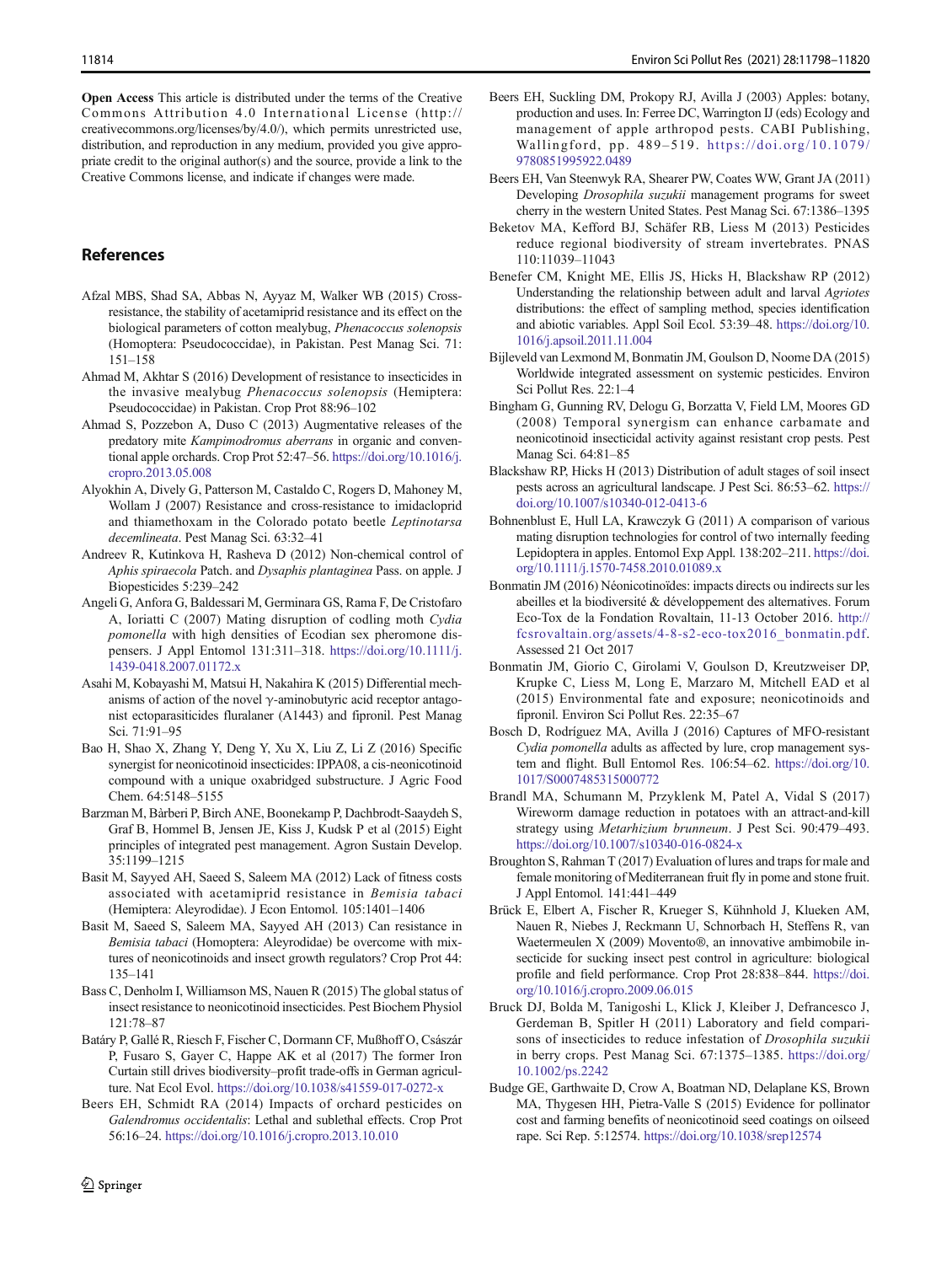- <span id="page-17-0"></span>Buzzetti K, Chorbadjian RA, Nauen R (2015) Resistance management for San Jose Scale (Hemiptera: Diaspididae). J Econ Entomol. 108: 2743–2752
- Byrne FJ, Castle S, Prabhaker N, Toscano NC (2003) Biochemical study of resistance to imidacloprid in B biotype Bemisia tabaci from Guatemala. Pest Manag Sci. 59:347–352
- Calkins CO, Faust RJ (2003) Overview of areawide programs and the program for suppression of codling moth in the western USA directed by the United States Department of Agriculture—Agricultural Research Service. Pest Manag Sci. 59:601–604. [https://doi.org/10.](https://doi.org/10.1002/ps.712) [1002/ps.712](https://doi.org/10.1002/ps.712)
- Castle SJ, Prabhaker N (2013) Monitoring changes in Bemisia tabaci (Hemiptera: Aleyrodidae) susceptibility to neonicotinoid insecticides in Arizona and California. J Econ Entomol. 106:1404–1413
- Castro A, Lacerda M, Zanuncio T, Ramalho FS, Polanczyk R, Serrão J, Zanuncio J (2012) Effect of the insect growth regulator diflubenzuron on the predator Podisus nigrispinus (Heteroptera: Pentatomidae). Ecotoxicology 21:96–103
- Chagnon M, Kreutzweiser D, Mitchell ED, Morrissey CA, Noome DA, Van der Sluijs JP (2015) Risks of large-scale use of systemic insecticides to ecosystem functioning and services. Environ Sci Pollut Res. 22:119–134
- Cichon LI, Garrido SAS, Lago JD, Menni MF (2013) Control of green peach aphid Myzus persicae in organic plum orchards (conference paper). Acta Hortic. 1001:115–120. [https://doi.org/10.17660/](https://doi.org/10.17660/ActaHortic.2013.1001.11) [ActaHortic.2013.1001.11](https://doi.org/10.17660/ActaHortic.2013.1001.11)
- Cimino AM, Boyles AL, Thayer KA, Perry MJ (2017) Effects of neonicotinoid pesticide exposure on human health: a systematic review. Environ Health Perspect. 125:155–162
- Clements J, Schoville S, Peterson N, Lan Q, Groves RL (2016) Characterizing molecular mechanisms of imidacloprid resistance in select populations of Leptinotarsa decemlineata in the Central Sands Region of Wisconsin. PLoS One 11:e0147844
- Clements J, Schoville S, Clements N, Chapman RGL (2017) Temporal patterns of imidacloprid resistance throughout a growing season in Leptinotarsa decemlineata populations. Pest Manag Sci. 3:641–650
- Cocco A, Lentini A, Serra G (2014) Mating disruption of Planococcus ficus (Hemiptera: Pseudococcidae) in vineyards using reservoir pheromone dispensers. J Insect Sci 14(1):144. [https://doi.org/10.](https://doi.org/10.1093/jisesa/ieu006) [1093/jisesa/ieu006](https://doi.org/10.1093/jisesa/ieu006)
- Cocco A, Marras PM, Muscas E, Mura A, Lentini A (2015) Variation of life-history parameters of Planococcus ficus (Hemiptera: Pseudococcidae) in response to grapevine nitrogen fertilization. J Appl Entomol. 139:519–528. <https://doi.org/10.1111/jen.12192>
- Costello MJ (2008) Regulated deficit irrigation and density of Erythroneura spp. (Hemiptera: Cicadellidae) on grape. J Econ Entomol. 101:1287–1294. https://doi.org/10.1603/0022- 0493(2008)101[1287:RDIADO]2.0.CO;2
- Costello MJ, Daane KM (2003) Spider and leafhopper (Erythroneura spp.) response to vineyard ground cover. Environ Entomol. 32: 1085–1098. <https://doi.org/10.1603/0046-225X-32.5.1085>
- Coy MR, Bin L, Stelinski LL (2016) Reversal of insecticide resistance in Florida populations of Diaphorina citri (Hemiptera: Liviidae). Fla Entomol 99:26–32
- Cross JV, Solomon MG, Chandler D, Jarrett P, Richardson PN, Winstanley D, Bathon H, Huber J, Keller B, Langenbruch GA, Zimmermann G (1999) Biocontrol of pests of apples and pears in northern and central Europe: 1. Microbial agents and nematodes. Biocontrol Sci Technol. 9:125–149. [https://doi.org/10.1080/](https://doi.org/10.1080/09583159929721) [09583159929721](https://doi.org/10.1080/09583159929721)
- Cutler P, Slater R, Edmunds AJF, Maienfisch P, Hall RG et al (2013) Investigating the mode of action of sulfoxaflor: a fourth-generation neonicotinoid. Pest Manag Sci. 69:607–619
- Daane KM, Williams LE (2003) Manipulating vineyard irrigation amounts to reduce insect pest damage. Ecol Appl. 13:1650–1666. <https://doi.org/10.1890/02-5328>
- Daane KM, Yokota GY, Zheng Y, Hagen KS (1996) Inundative release of common green lacewings (Neuroptera: Chrysopidae) to suppress Erythroneura variabilis and E. elegantula (Homoptera: Cicadellidae) in vineyards. Environ Entomol. 25:1224–1234. <https://doi.org/10.1093/ee/25.5.1224>
- Daane KM, Malakar-Kuenen RD, Walton VM (2004) Temperaturedependent development of Anagyrus pseudococci (Hymenoptera: Encyrtidae) as a parasitoid of the vine mealybug, Planococcus ficus (Homoptera: Pseudococcidae). Biol Control 31:123–132
- Daane KM, Bentley WJ, Millar JG, Walton VM, Cooper ML, Biscay P, Yokota GY (2008) Integrated management of mealybugs in California vineyards. Acta Hortic. 785:235–252. [https://doi.org/10.](https://doi.org/10.17660/ActaHortic.2008.785.30) [17660/ActaHortic.2008.785.30](https://doi.org/10.17660/ActaHortic.2008.785.30)
- Darriet F, Chandre F (2013) Efficacy of six neonicotinoid insecticides alone and in combination with deltamethrin and piperonyl butoxide against pyrethroid-resistant Aedes aegypti and Anopheles gambiae (Diptera: Culicidae). Pest Manag Sci. 69:905–910
- Deguines N, Jono C, Baude M, Henry M, Julliard R, Fontaine C (2014) Large-scale trade-off between agricultural intensification and crop pollination services. Front Ecol Environ. 12:212–217
- Dercks W, Hackel S, Witte H, Michaelsen M, Neuber M, Gärber U, Kleeberg H (2014) Plant Protection with Plant Extracts (Botanicals): background, Two Case Studies, Conclusions and Positioning | [PflanzenschutzmitPflanzenextrakten (Botanicals): Hintergründe, zweiFallstudien, Schlussfolgerungen und Standortbestimmung] Gesunde Pflanzen 66: 1-16. [https://link.](https://link.springer.com/article/10.1007/s10343-013-0313-6) [springer.com/article/10.1007%2Fs10343-013-0313-6](https://link.springer.com/article/10.1007/s10343-013-0313-6). Assessed 12 July 2017
- Dib H, Sauphanor B, Capowiez Y (2010) Effect of codling moth exclusion nets on the rosy apple aphid, Dysaphis plantaginea, and its control by natural enemies. Crop Prot 29:1502–1513. [https://doi.](https://doi.org/10.1016/j.cropro.2010.08.012) [org/10.1016/j.cropro.2010.08.012](https://doi.org/10.1016/j.cropro.2010.08.012)
- Dib H, Sauphanor B, Capowiez Y (2016) Effect of management strategies on arthropod communities in the colonies of rosy apple aphid, Dysaphis plantaginea Passerini (Hemiptera: Aphididae) in southeastern France. Agric Ecosyst Environ. 216:203–206. [https://doi.](https://doi.org/10.1016/j.agee.2015.10.003) [org/10.1016/j.agee.2015.10.003](https://doi.org/10.1016/j.agee.2015.10.003)
- Dobson RC, Rogers M, Moore JL, Bessin RT (2016) Exclusion of the brown marmorated stink bug from organically grown peppers using barrier screens. Hortic Technol. 26:191–198
- Douglas M, Tooker JF (2015) Large-scale deployment of seed treatments has driven rapid increase in use of neonicotinoid insecticides and preemptive pest management in U.S. field crops. Environ Sci Technol. 49:5088–5097
- Douglas M, Tooker JF (2016) Meta-analysis reveals that seed-applied neonicotinoids and pyrethroids have similar negative effects on abundance of arthropod natural enemies. PeerJ 4:e2776. [https://](https://doi.org/10.7717/peerj.2776) [doi.org/10.7717/peerj.2776](https://doi.org/10.7717/peerj.2776)
- Duso C, Vettorazzo E (1999) Mite population dynamics on different grape varieties with or without phytoseiids released (Acari: Phytoseiidae). Exp Appl Acarol 23:741–763. [https://doi.org/10.](https://doi.org/10.1023/A:1006297225577) [1023/A:1006297225577](https://doi.org/10.1023/A:1006297225577)
- Duso C, Trentin R, Borgo M, Egger E (1985) Influenza della termoregolazione estiva mediante acqua sulle popolazioni di Planococcus ficus Sign. su vite. Rivista di Viticoltura e di Enologia 38:567–607
- Duso C, Fontana P, Malagnini V (2004) Diversity and abundance of phytoseiid mites (acari: phytoseiidae) in vineyards and the surrounding vegetation in northeastern Italy. Acarologia 44:31–47 [https://](https://www1.montpellier.inra.fr/cbgp/acarologia/export_pdf.php?id=42&typefile=pd) [www1.montpellier.inra.fr/cbgp/acarologia/export\\_pdf.php?id=](https://www1.montpellier.inra.fr/cbgp/acarologia/export_pdf.php?id=42&typefile=pd) [42&typefile=pd](https://www1.montpellier.inra.fr/cbgp/acarologia/export_pdf.php?id=42&typefile=pd). Assessed 09 September 2017
- Duso C, Pozzebon A, Kreiter S, Tixier M, Candolfi M (2012) Management of phytophagous mites in European Vineyards. In: Bostanian NJ, Vincent C, Isaacs R (eds) Arthropod management in vineyards: pests, approaches, and future directions. Springer, Netherlands, pp 191–217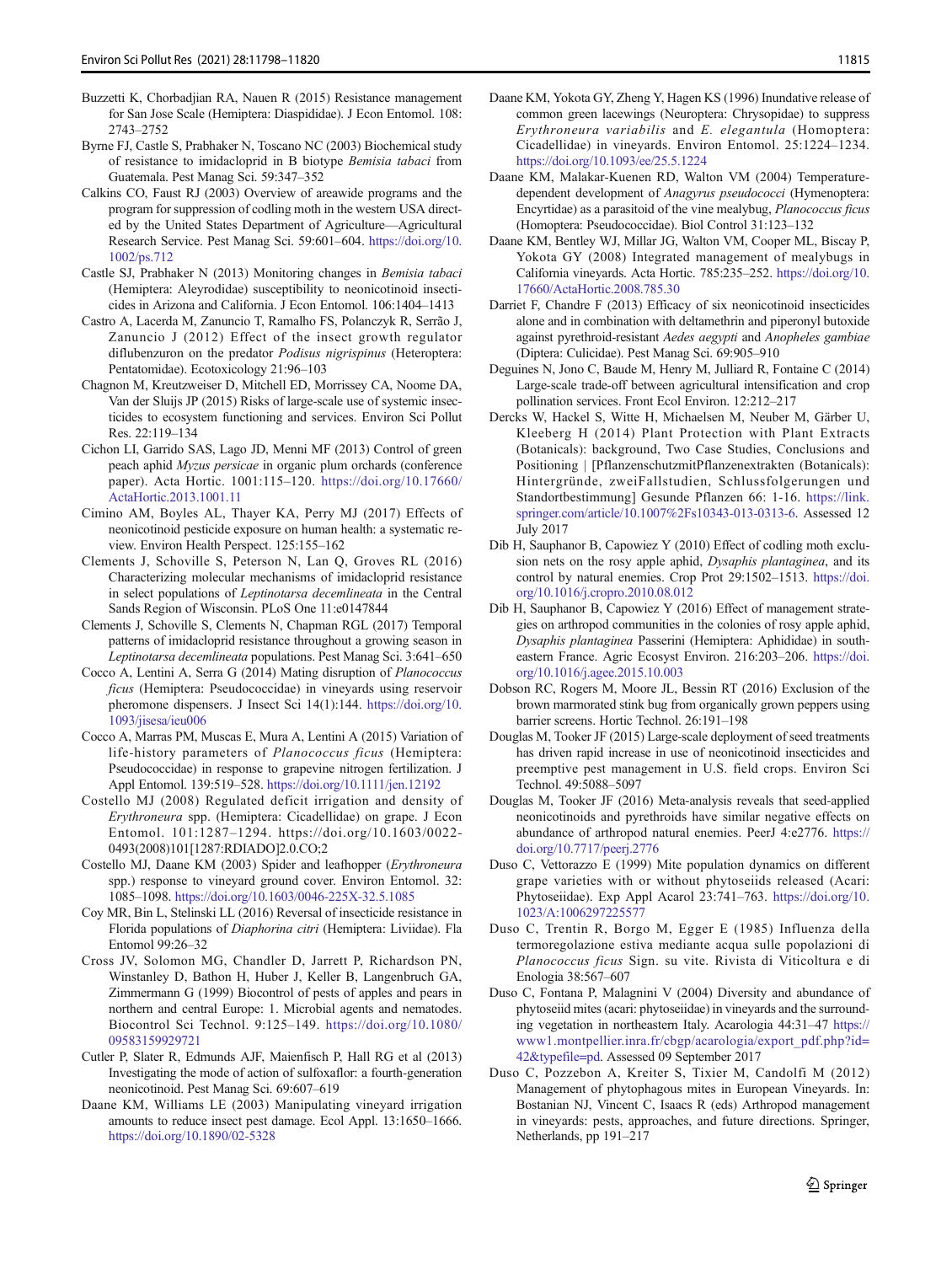- <span id="page-18-0"></span>Duso C, Ahmad S, Tirello P, (...), Malagnini V, Angeli G (2014) The impact of insecticides applied in apple orchards on the predatory mite Kampimodromus aberrans (Acari: Phytoseiidae). Exp Appl Acarol 62:391-414
- Edwards OR, Franzmann B, Thackray D, Micic S (2008) Insecticide resistance and implications for future aphid management in Australian grains and pastures: a review. Aust J Exp Agric. 48: 1523–1530
- El Wakeil NE, Farghaly HT, Ragab ZA (2008) Efficacy of inundative releases of Trichogramma evanescens in controlling Lobesia botrana in vineyards in Egypt. J Pest Sci. 81:49–55. [https://doi.](https://doi.org/10.1007/s10340-007-0184-7) [org/10.1007/s10340-007-0184-7](https://doi.org/10.1007/s10340-007-0184-7)
- EU (2009) Directive 2009/128/EC of the European Parliament and of the Council of 21 October 2009 establishing a framework for Community action to achieve the sustainable use of pesticides, OJ EU L309, 71–86, 24.11.2009
- EU (2013a) Commission implementing Regulation (EU) No 485/2013 of 24 May 2013 amending Implementing Regulation (EU) No 540/ 2011, as regards the conditions of approval of the active substances clothianidin, thiamethoxam and imidacloprid, and prohibiting the use and sale of seeds treated with plant protection products containing those active substances. OJ EU L139, 12–26, 25.05.2013
- EU (2013b) Commission implementing Regulation (EU) No 781/2013 of 14 August 2013 amending Implementing Regulation (EU) No 540/ 2011, as regards the conditions of approval of the active substance fipronil, and prohibiting the use and sale of seeds treated with plant protection products containing this active substances. OJ EU L219, 22–25, 15.08.2013
- Ferrari R, Tassini C, Furlan L, Fracasso F, Sartori E, Codato F, Bin O (2015) La gestione degli elateridi con i fondi mutualistici. Terra e Vita 14:42–45 (in Italian). [http://novagricoltura.edagricole.it/wp](http://novagricoltura.edagricole.it/wp-content/uploads/sites/10/2015/04/La-gestione-degli-elateridi-Pagine-da-TV14-2015-2.pdf)[content/uploads/sites/10/2015/04/La-gestione-degli-elateridi-](http://novagricoltura.edagricole.it/wp-content/uploads/sites/10/2015/04/La-gestione-degli-elateridi-Pagine-da-TV14-2015-2.pdf)[Pagine-da-TV14-2015-2.pdf](http://novagricoltura.edagricole.it/wp-content/uploads/sites/10/2015/04/La-gestione-degli-elateridi-Pagine-da-TV14-2015-2.pdf), assessed 9 September 2017
- Fornasiero D, Duso C, Pozzebon A, Tomasi D, Gaiotti F, Pavan F (2012) Effects of irrigation on the seasonal abundance of Empoasca vitis in North-Italian vineyards. J Econ Entomol. 105:176–185. [https://doi.](https://doi.org/10.1603/EC11218) [org/10.1603/EC11218](https://doi.org/10.1603/EC11218)
- Fornasiero D, Pavan F, Pozzebon A, Picotti P, Duso C (2016) Relative infestation level and sensitivity of grapevine cultivars to the leafhopper Empoasca vitis (Hemiptera: Cicadellidae). J Econ Entomol. 109(1):416–25. <https://doi.org/10.1093/jee/tov313>
- Furlan L (2014) IPM thresholds for Agriotes wireworm species in maize in southern Europe. J Pest Sci. 87:609–617. [https://doi.org/10.1007/](https://doi.org/10.1007/s10340-014-0583-5) [s10340-014-0583-5](https://doi.org/10.1007/s10340-014-0583-5)
- Furlan L, Kreutzweiser D (2015) Alternatives to neonicotinoid insecticides for pest control: case studies in agriculture and forestry. Environ Sci Pollut Res. 22:135–147. [https://doi.org/10.1007/](https://doi.org/10.1007/s11356-014-3628-7) [s11356-014-3628-7](https://doi.org/10.1007/s11356-014-3628-7)
- Furlan L, Contiero B, Sartori E, Fracasso F, Sartori A, Vasileiadis VP, Sattin M (2015) Mutual funds are a key tool for IPM implementation: a case study of soil insecticides in maize shows the way. IPM Innovation in Europe, Poznan 14–16 January, Abstract book, 159. [http://www.pure-ipm.eu/sites/default/files/content/files/Book%](http://www.pure-ipm.eu/sites/default/files/content/files/Book%20of%20Abstracts%20-%20IPM%20Innovation%20in%20Europe_sessions-annuals.pdf) [20of%20Abstracts%20-%20IPM%20Innovation%20in%](http://www.pure-ipm.eu/sites/default/files/content/files/Book%20of%20Abstracts%20-%20IPM%20Innovation%20in%20Europe_sessions-annuals.pdf) [20Europe\\_sessions-annuals.pdf](http://www.pure-ipm.eu/sites/default/files/content/files/Book%20of%20Abstracts%20-%20IPM%20Innovation%20in%20Europe_sessions-annuals.pdf). Assessed 9 Sept 2017
- Furlan L, Vasileiadis VP, Chiarini F, Huiting H, Leskovšek R, Razinger J, Holbe JI, Sartori E, Urek G, Verschweleg A, Benevegnù I, Sattin M (2016) Risk assessment of soil-pest damage to grain maize in Europe within the framework of integrated pest management. Crop Prot 97:52–59. <https://doi.org/10.1016/j.cropro.2016.11.029>
- Furlan L, Contiero B, Chiarini F, Colauzzi M, Sartori E, Benevegnù I, Giandon P (2017) Risk assessment of maize damage by wireworms (Coleoptera: Elateridae) as the first step in implementing IPM and in reducing the environmental impact of soil insecticides. Environ Sci Pollut Res. 24:236–251. <https://doi.org/10.1007/s11356-016-7692-z>
- Gallardo A, López MÁ, Lara M, Maistrello L, Molejón A, Ocete R (2016) Resurgence of minor pests following the implementation of mating disruption against Lobesia botrana (Denis & Schiffermüller) (Lepidoptera, Tortricidae) in Sherry vineyards (Spain). Vitis J Grapevine Res 55:37–43. [https://doi.org/10.](https://doi.org/10.5073/vitis.2016.55.37-43) [5073/vitis.2016.55.37-43](https://doi.org/10.5073/vitis.2016.55.37-43)
- Garrood WT, Zimmer CT, Gorman KJ, Nauen R, Bass C, Davies TGE (2016) Field-evolved resistance to imidacloprid and ethiprole in populations of brown planthopper Nilaparvata lugens collected from across south and east Asia. Pest Manag Sci. 72:140–149
- Gibbons D, Morrissey C, Mineau P (2015) A review of the direct and indirect effects of neonicotinoids and fipronil on vertebrate wildlife. Environ Sci Pollut Res. 22:103–118
- Giorio C, Anton Safer A, Sánchez-Bayo F, Tapparo A, Lentola A, Girolami V, Bijleveld van Lexmond M, Bonmatin JM (2017) An update of the Worldwide Integrated Assessment (WIA) on systemic insecticides. Part 1: new molecules, metabolism, fate and transport. Environ Sci Pollut Res. <https://doi.org/10.1007/s11356-017-0394-3>
- Gore J, Cook D, Catchot A, Leonard BR, Stewart SD, Lorenz G, Kerns D (2013) Cotton aphid (Heteroptera: Aphididae) susceptibility to commercial and experimental insecticides in the southern United States. J Econ Entomol. 106:1430–1439
- Gorman K, Liu Z, Denholm I, Brüggen K-U, Nauen R (2008) Neonicotinoid resistance in rice brown planthopper, Nilaparvata lugens. Pest Manag Sci. 64:1122–1125
- Gorman K, Slater R, Blande JD, Clarke A, Wren J, McCaffery A, Denholm I (2010) Cross-resistance relationships between neonicotinoids and pymetrozine in Bemisia tabaci (Hemiptera: Aleyrodidae). Pest Manag Sci. 66:1186–1190
- Gurr GM, Heong KL, Cheng JA, Catindig J (2012) Ecological engineering against insect pests in Asian irrigated rice. In: Gurr GM, Wratten SD, Snyder WE, Read DMY (eds) Biodiversity and insect pests: key issues for sustainable management. John Wiley & Sons, Ltd., UK, pp 214–229
- Gurr GM, Lu Z, Zheng X, Xu H, Zhu P, Chen G, Yao X, Cheng J, Zhu Z, Catindig JL et al (2016) Multi-country evidence that crop diversification promotes ecological intensification of agriculture. Nature Plants 2:16014. <https://doi.org/10.1038/nplants.2016.14>
- Hadi BAR, García CPF, Heong KL (2015) Susceptibility of Nilaparvata lugens (Hemipteran: Delphacidae) populations in the Philippines to insecticides. Crop Prot 76:100–102
- Heong KL, Escalada MM, Chien HV, Cuong LQ (2014) Restoration of rice landscape biodiversity by farmers in Vietnam through education and motivation using media. Surv Perspect Integrating Environ Soc (S.A.P.I.EN.S.) 7(2). <http://sapiens.revues.org/1578>. Assessed 9 Aug 2017
- Herbert KS, Hoffmann AA, Powell KS (2008) Assaying the potential benefits of thiamethoxam and imidacloprid for phylloxera suppression and improvements to grapevine vigour. Crop Prot 27:1229–1236
- Hermann A, Brunner N, Hann P, Wrbka T, Kromp B (2013) Correlations between wireworm damages in potato fields and landscape structure at different scales. J Pest Sci. 86:41–51. [https://doi.org/10.1007/](https://doi.org/10.1007/s10340-012-0444-z) [s10340-012-0444-z](https://doi.org/10.1007/s10340-012-0444-z)
- Hoi KK, Daborn PJ, Battlay P, Robin C, Batterham P, O'Hair RAJ, Donald WA (2014) Dissecting the insect metabolic machinery using twin ion mass spectrometry: a single P450 enzyme metabolizing the insecticide imidacloprid in vivo. Anal Chem. 86:3525–3532
- Hokkanen HMT (2015) Integrated pest management at the crossroads: science, politics, or business (as usual)? Arthropod-Plant Interactions 9:543–545
- Hokkanen HMT, Menzler-Hokkanen I, Keva M (2017) Long-term yield trends of insect-pollinated crops vary regionally and are linked to neonicotinoid use, landscape complexity, and availability of pollinators. Arthropod-Plant Interactions 11:449–461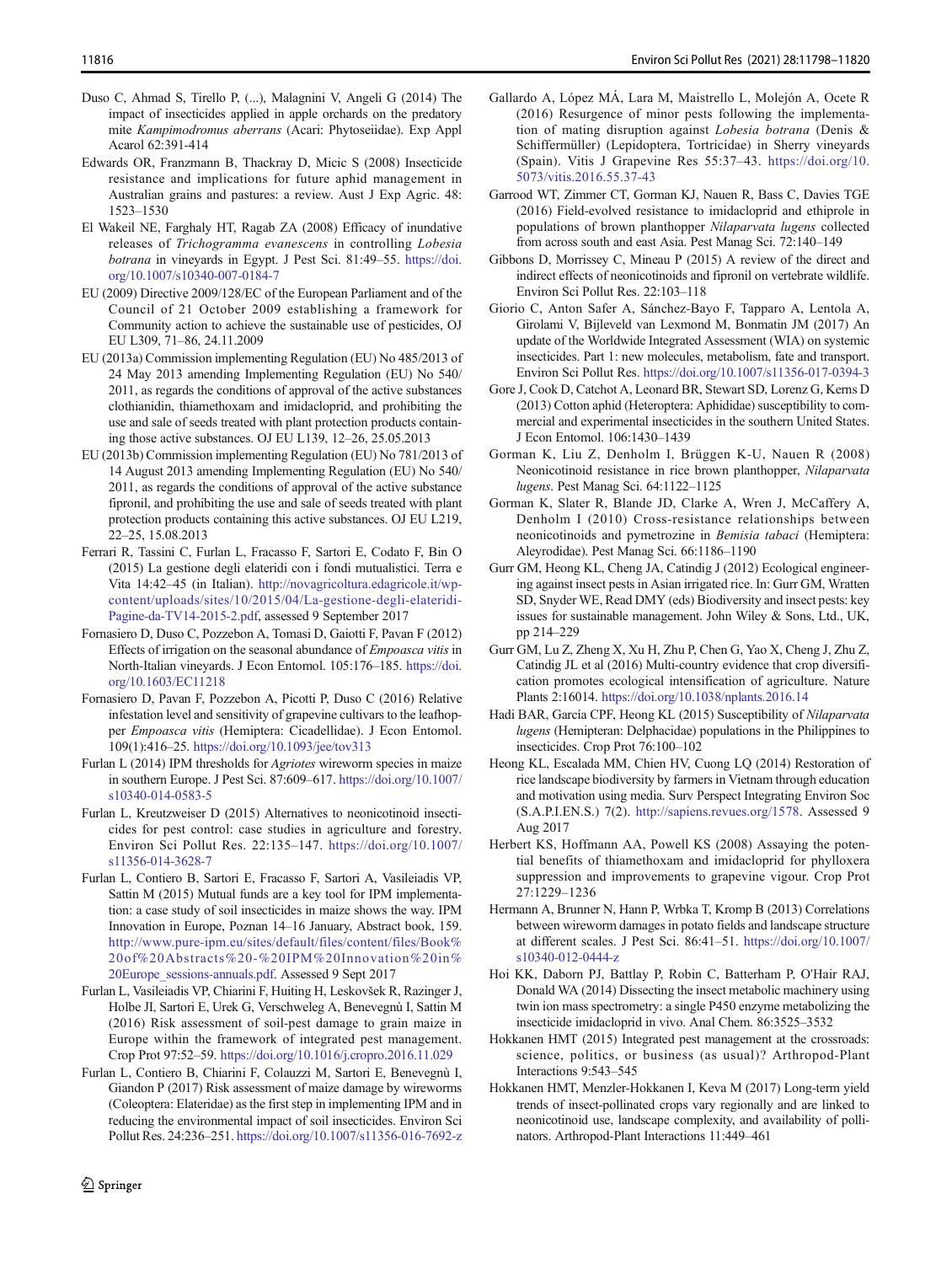- <span id="page-19-0"></span>Huseth AS, Chappell TM, Langdon K, Morsello SC, Martin S et al (2016) Frankliniella fusca resistance to neonicotinoid insecticides: an emerging challenge for cotton pest management in the eastern United States. Pest Manag Sci. 72:1934–1945
- Ichinose K, Bang DV, Tuan DH, Dien LQ (2010) Effective use of neonicotinoids for protection of citrus seedlings from invasion by Diaphorina citri (Hemiptera: Psyllidae). J Econ Entomol. 103:127–135
- Ioriatti C, Lucchi A (2016) Semiochemical strategies for tortricid moth control in apple orchards and vineyards in Italy. J Chem Ecol. 42: 571–583
- Ioriatti C, Anfora G, Tasin M, De Cristofaro A, Witzgall P, Lucchi A (2011) Chemical ecology and management of Lobesia botrana (Lepidoptera: Tortricidae). J Econ Entomol. 104:1125–1137. <https://doi.org/10.1603/EC10443>
- İşci M, Ay R (2017) Determination of resistance and resistance mechanisms to thiacloprid in Cydia pomonella L. (Lepidoptera: Tortricidae) populations collected from apple orchards in Isparta Province, Turkey. Crop Prot 91:82–88
- Jepsen SJ, Rosenheim JA, Bench ME (2007) The effect of sulfur on biological control of the grape leafhopper, Erythroneura elegantula, by the egg parasitoid Anagrus erythroneurae. BioControl 52:721– 732. <https://doi.org/10.1007/s10526-006-9058-9>
- Jones MM, Robertson JL, Weinzierl RA (2010) Susceptibility of oriental fruit moth (Lepidoptera: Tortricidae) larvae to selected reduced-risk insecticides. J Econ Entomol. 103:1815–1820
- Joussen N, Heckel DG, Haas M, Schuphan I, Schmidt B (2008) Metabolism of imidacloprid and DDT by P450 CYP6G1 expressed in cell cultures of Nicotiana tabacum suggests detoxification of these insecticides in Cyp6g1-overexpressing strains of Drosophila melanogaster, leading to resistance. Pest Manag Sci. 64:65–73
- Jung J, Racca P, Schmitt J, Kleinhenz B (2014) SIMAGRIO-W: development of a prediction model for wireworms in relation to soil moisture, temperature and type. J Appl Entomol. 138:183–194. <https://doi.org/10.1111/jen.12021>
- Kabaluk T (2014) Targeting adult Elateridae as a concept for wireworm biocontrol. BioControl 59:607. [https://doi.org/10.1007/s10526-014-](https://doi.org/10.1007/s10526-014-9603-x) [9603-x](https://doi.org/10.1007/s10526-014-9603-x)
- Kabaluk JT, Ericsson JD (2007) Metarhizium anisopliae seed treatment increases yield of field corn when applied for wireworm control. Agron J. 99:1377–1391
- Kabaluk JT, Vernon RS, Goettel MS (2007) Mortality and infection of Agriotes obscurus (Coleoptera: Elateridae) with inundative field applications of Metarhizium anisopliae. Phytoprotection 88:51–56
- Kabaluk JT, LaFontaine JP, Borden JH (2015) An attract and kill tactic for click beetles based on Metarhiziumbrunneumand a new formulation of sex pheromone. J Pest Sci. 88:707–716
- Kady HE, Devine GJ (2003) Insecticide resistance in Egyptian populations of the cotton whitefly, Bemisia tabaci (Hemiptera: Aleyrodidae). Pest Manag Sci. 59:865–871
- Karatolos N, Denholm I, Williamson M, Nauen R, Gorman K (2010) Incidence and characterisation of resistance to neonicotinoid insecticides and pymetrozine in the greenhouse whitefly, Trialeurodes vaporariorum Westwood (Hemiptera: Aleyrodidae). Pest Manag Sci. 66:1304–1307
- Kovács-Hostyánszki A, Espíndola A, Vanbergen AJ, Settele J, Kremen C, Dicks LV (2017) Ecological intensification to mitigate impacts of conventional intensive land use on pollinators and pollination. Ecol Lett. 20:673–689
- Kristensen M, Jespersen JB (2008) Susceptibility to thiamethoxam of Musca domestica from Danish livestock farms. Pest Manag Sci. 64:126–132
- Kuhar TP, Kamminga K (2017) Review of the chemical control research on Halyomorpha halys in the USA. J Pest Sci. 90:1021–1031
- Kuhar TP, Short BD, Krawczyk G, Leskey TC (2017) Deltamethrinincorporated nets as an integrated pest management tool for the

invasive Halyomorpha halys (Hemiptera: Pentatomidae). J Econ Entomol. 110:543–545

- Lacey LA, Shapiro-Ilan DI (2008) Microbial control of insect pests in temperate orchard systems: potential for incorporation into IPM. Annu Rev Entomol. 53:121–144. [https://doi.org/10.1146/annurev.](https://doi.org/10.1146/annurev.ento.53.103106.093419) [ento.53.103106.093419](https://doi.org/10.1146/annurev.ento.53.103106.093419)
- Lacey LA, Arthurs SP, Unruh TR, Headrick H, Fritts R Jr (2006) Entomopathogenic nematodes for control of codling moth (Lepidoptera: Tortricidae) in apple and pear orchards: effect of nematode species and seasonal temperatures, adjuvants, application equipment, and post-application irrigation. Biol Control 37:214– 223. <https://doi.org/10.1016/j.biocontrol.2005.09.015>
- Leach H, Van Timmeren S, Isaacs R (2016) Exclusion netting delays and reduces Drosophila suzukii (Diptera: Drosophilidae) infestation in raspberries. J Econ Entomol. 109:2151–2158
- Lechenet M, Dessaint F, Py G, Makowski D, Munier-Jolain N (2017) Reducing pesticide use while preserving crop productivity and profitability on arable farms. Nat Plants 3:17008
- Lee WW, Shin TY, Bae SM, Woo SD (2015) Screening and evaluation of entomopathogenic fungi against the green peach aphid, Myzus persicae using multiple tools. J Asia-Pac Entomol. 18:607–615
- Lefort F, Fleury D, Fleury I, Coutant C, Kuske S, Kehrli P, Maignet P (2014) Pathogenicity of entomopathogenic fungi to the green peach aphid Mmyzus persicae Ssulzer (Aphididae) and the european tarnished bug Llygus rugulipennis poppius (Miridae). Egyptian J Biol Pest Control 24:379–386
- Lescourret F (2017) Toward a reduced use of pesticides in European farming systems: an introduction to the PURE project. Crop Prot 97:7–9
- Leskey TC, Lee D, Short BD, Wright SE (2012) Impact of insecticides on the invasive Halyomorpha halys (Hemiptera: Pentatomidae): analysis of insecticide lethality. J Econ Entomol. 105:1726–1735. [https://](https://doi.org/10.1603/EC12265) [doi.org/10.1603/EC12265](https://doi.org/10.1603/EC12265)
- Liang P, Tian Y-A, Biondi A, Desneux N, Gao X-W (2012) Short-term and transgenerational effects of the neonicotinoid nitenpyram on susceptibility to insecticides in two whitefly species. Ecotoxicology 21:1889–1898
- Liu Z, Williamson MS, Lansdell SJ, Denholm I, Han Z, Millar NS, Casida JE (2005) A nicotinic acetylcholine receptor mutation conferring target-site resistance to imidacloprid in Nilaparvata lugens (Brown Planthopper). PNAS 102:8420–8425
- Lowery DT, Smirle MJ, Foottit RG, Zurowski CL, Beers Peryea EH (2005) Baseline susceptibilities to imidacloprid for green apple aphid and spirea aphid (Homoptera: Aphididae) collected from apple in the Pacific Northwest. J Econ Entomol. 98:188–194. [https://](https://doi.org/10.1603/0022-0493-98.1.188) [doi.org/10.1603/0022-0493-98.1.188](https://doi.org/10.1603/0022-0493-98.1.188)
- Lu Z, Zhu P, Gurr GM, Zheng X, Chen G, Heong KL (2015) Rice Pest Management by Ecological Engineering: A Pioneering Attempt in China. In: Heong K, Cheng J, Escalada M (eds) Rice Planthoppers. Springer, Dordrecht, pp 161–178. [https://doi.org/10.1007/978-94-](https://doi.org/10.1007/978-94-017-9535-7_8) [017-9535-7\\_8.](https://doi.org/10.1007/978-94-017-9535-7_8) Assessed 9 Aug 2017
- Maalouly M, Franck P, Bouvier J, Toubon J, Lavigne C (2013) Codling moth parasitism is affected by semi-natural habitats and agricultural practices at orchard and landscape levels. Agric Ecosyst Environ. 169:33–42. <https://doi.org/10.1016/j.agee.2013.02.008>
- Macfadyen S, Hardie DC, Fagan L, Stefanova K, Perry KD, DeGraaf HE, Holloway J, Spafford H, Umina PA (2014) Reducing insecticide use in broad-acre grains production: an Australian study. PLoS One 9: e89119
- Magalhaes LC, Walgenbach JF (2011) Life stage toxicity and residual activity of insecticides to codling moth and oriental fruit moth (Lepidoptera: Tortricidae). J Econ Entomol. 104:1950–1959
- Malagnoux L, Capowiez Y, Rault M (2015) Impact of insecticide exposure on the predation activity of the European earwig Forficula auricularia. Environ Sci Pollut Res. 22:14116–14126. [https://doi.](https://doi.org/10.1007/s11356-015-4520-9) [org/10.1007/s11356-015-4520-9](https://doi.org/10.1007/s11356-015-4520-9)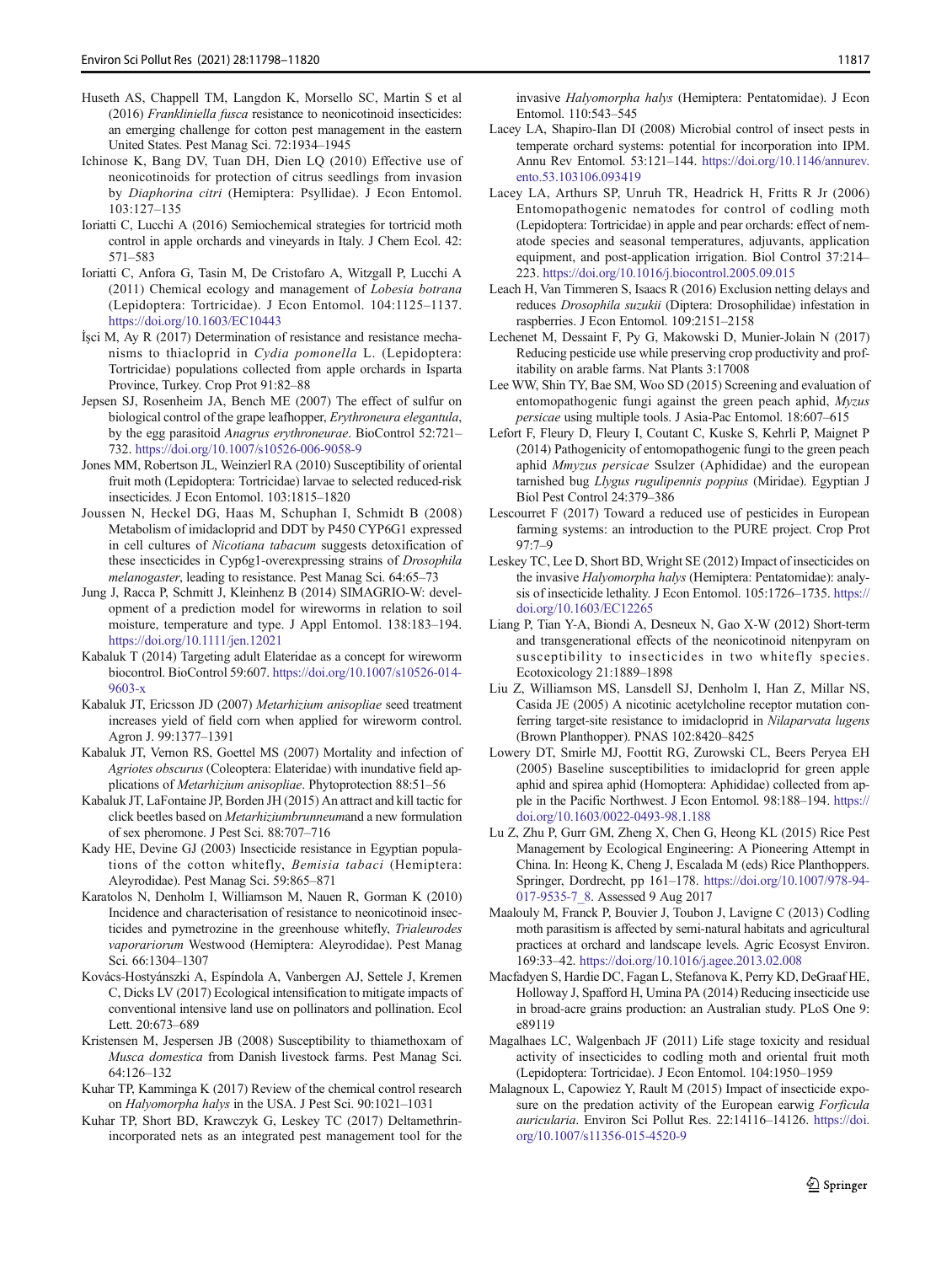- <span id="page-20-0"></span>Marchand PA (2015) Basic Substances: an approval opportunity for low concern natural products under EU pesticide regulation. Pest Manag Sci. 71:1197–1200. <https://doi.org/10.1002/ps.3997>
- Marchand PA (2016) Basic substances under EC 1107/2009 phytochemical regulation: experience with non-biocide and food products as biorationals. J Plant Protect Res. 56:312–318. [https://doi.org/10.](https://doi.org/10.1515/jppr-2016-0041h) [1515/jppr-2016-0041h](https://doi.org/10.1515/jppr-2016-0041h)
- Marchand PA (2017) Basic substances under EU pesticide regulation: an opportunity for organic production? Org Farming 3:16–19. [https://](https://doi.org/10.12924/of2017.03010016) [doi.org/10.12924/of2017.03010016](https://doi.org/10.12924/of2017.03010016)
- Markó V, Blommers LHM, Bogya S, Helsen H (2008) Kaolin particle films suppress many apple pests, disrupt natural enemies and promote woolly apple aphid. J Appl Entomol. 132:26–35. [https://doi.](https://doi.org/10.1111/j.1439-0418.2007.01233.x) [org/10.1111/j.1439-0418.2007.01233.x](https://doi.org/10.1111/j.1439-0418.2007.01233.x)
- Matsumura M, Takeuchi H, Satoh M, Sanada-Morimura S, Otuka A, Watanabe T, van Thanh D (2008) Species-specific insecticide resistance to imidacloprid and fipronil in the rice planthoppers Nilaparvata lugens and Sogatella furcifera in east and south-east Asia. Pest Manag Sci. 64:1115–1121
- Matyjaszczyk E, Sobczak J, Szulc M (2015) Is the possibility of replacing seed dressings containing neonicotinoids with other means of protection viable in major Polish agricultural crops? J Plant Protect Res. 55:329–335
- Mertz FP, Yao RC (1990) Saccharopolyspora spinosa sp. nov. isolated from soil collected in a sugar mill rum still. Int J Syst Bacteriol. 40: 34–39. <https://doi.org/10.1099/00207713-40-1-34>
- Milosavljević I, Esser AD, Crowder DW (2016) Seasonal population dynamics of wireworms in wheat crops in the Pacific Northwestern United States. J Pest Sci. 90:77–86. [https://doi.org/](https://doi.org/10.1007/s10340-016-0750-y) [10.1007/s10340-016-0750-y](https://doi.org/10.1007/s10340-016-0750-y)
- Minakuchi C, Inano Y, Shi XY, Song DL, Zhang YJ, Miura K (2013) Neonicotinoid resistance and cDNA sequences of nicotinic acetylcholine receptor subunits of the western flower thrips Frankliniella occidentalis (Thysanoptera: Thripidae). Appl Entomol Zool. 48: 507–513
- Mineau P, Whiteside M (2013) Pesticide acute toxicity is a better correlate of U.S. grassland bird declines than agricultural intensification. PLoS One 8:e57457
- Mitchell EAD, Mulhauser B, Mulot M, Mutabazi A, Glauser G, Aebi A (2017) A worldwide survey of neonicotinoids in honey. Science 358:109–111. <https://doi.org/10.1126/science.aan3684>
- Monteiro LB, Lavigne C, Ricci B, Franck P, Toubon J-F, Sauphanor B (2013) Predation of codling moth eggs is affected by pest management practices at orchard and landscape levels. Agric Ecosyst Environ. 166:86–93. <https://doi.org/10.1016/j.agee.2011.10.012>
- Mota-Sánchez D, Wise JC, Poppen RV, Gut LJ, Hollingworth RM (2008) Resistance of codling moth, Cydia pomonella (L.) (Lepidoptera: Tortricidae), larvae in Michigan to insecticides with different modes of action and the impact on field residual activity. Pest Manag Sci. 64:881–890. <https://doi.org/10.1002/ps.1576>
- Mottet C, Fontaine S, Caddoux L, Brazier C, Mahéo F, Simon J-C, Micoud A, Roy L (2016) Assessment of the dominance level of the R81T target resistance to two neonicotinoid insecticides in Myzus persicae (Hemiptera: Aphididae). J Econ Entomol. 109: 2182–2189
- Mruthunjayaswamy PV, Thiruvengadam J, Sushil Kumar J (2016) Resistance in Maconellicoccus hirsutus (Green) in India to selected insecticides and quantification of detoxifying enzymes imparting resistance. Crop Prot 89:116–122
- Nagy C, Cross JV, Markó V (2013) Sugar feeding of the common black ant, Lasius niger (L.), as a possible indirect method for reducing aphid populations on apple by disturbing ant-aphid mutualism. Biol Control 65:24–36. [https://doi.org/10.1016/j.biocontrol.2013.](https://doi.org/10.1016/j.biocontrol.2013.01.005) [01.005](https://doi.org/10.1016/j.biocontrol.2013.01.005)
- Nagy C, Cross JV, Markó V (2015) Can artificial nectaries outcompete aphids in ant-aphid mutualism? Applying artificial sugar sources for

Springer

ants to support better biological control of rosy apple aphid, Dysaphis plantaginea Passerini in apple orchards. Crop Prot 77: 127–138. <https://doi.org/10.1016/j.cropro.2015.07.015>

- Nauen R, Bielza P, Denholm I, Gorman K (2008) Age-specific expression of resistance to a neonicotinoid insecticide in the whitefly Bemisia tabaci. Pest Manag Sci. 64:1106–1110
- Nogueira Soares V, da Silva Almeida A, Deuner C, Jauer A, Madruga de Tunes L (2017) Neonicotinoid insecticide treatment improves physiological performance of melon and watermelon seeds. Afr J Agric Res 12:1678–1683
- Panini M, Dradi D, Marani G, Butturini A, Mazzoni E (2014) Detecting the presence of target-site resistance to neonicotinoids and pyrethroids in Italian populations of Myzus persicae. Pest Manag Sci. 70:931–938
- Pappas ML, Koveos DS (2011) Life-history traits of the predatory lacewing Dichochrysa prasina (Neuroptera: Chrysopidae): temperaturedependent effects when larvae feed on nymphs of Myzus persicae (Hemiptera: Aphididae). Ann Entomol Soc Am. 104:43–49. [https://](https://doi.org/10.1603/AN10036) [doi.org/10.1603/AN10036](https://doi.org/10.1603/AN10036)
- Pavlova AK, Dahlmann M, Hauck M, Reineke A (2017) Laboratory bioassays with three different substrates to test the efficacy of insecticides against various stages of Drosophila suzukii (Diptera: Drosophilidae). J Insect Sci. 17:8. <https://doi.org/10.1093/jisesa/iew100>
- Penvern S, Bellon S, Fauriel J, Sauphanor B (2010) Peach orchard protection strategies and aphid communities: towards an integrated agroecosystem approach. Crop Prot 29:1148–1156. [https://doi.org/](https://doi.org/10.1016/j.cropro.2010.06.010) [10.1016/j.cropro.2010.06.010](https://doi.org/10.1016/j.cropro.2010.06.010)
- Pisa LW, Amaral-Rogers V, Belzunces LP, Bonmatin JM, Downs CA, Goulson D, Kreutzweiser DP, Krupke C, Liess M, McField M et al (2015) Effects of neonicotinoids and fipronil on non-target invertebrates. Environ Sci Pollut Res. 22:68–102
- Pisa L, Goulson D, Yan EC, Gibbons D, Sánchez-Bayo F, Mitchell E, van der Sluijs J, MacQuarrie C, Giorio C, Long EY, McField M, Bijleveld van Lexmond M, Bonmatin JM (2017) An update of the World Integrated Assessment (WIA) on systemic insecticides. Part 2: impacts on organisms and ecosystems. Environ Sci Pollut Res. <https://doi.org/10.1007/s11356-017-0341-3>
- Polajnar J, Eriksson A, Virant-Doberlet M, Mazzoni V (2016) Mating disruption of a grapevine pest using mechanical vibrations: from laboratory to the field. J Pest Sci. 89:909–921. [https://doi.org/10.](https://doi.org/10.1007/s10340-015-0726-3) [1007/s10340-015-0726-3](https://doi.org/10.1007/s10340-015-0726-3)
- Ponti L, Ricci C, Veronesi F, Torricelli R (2005) Natural hedges as an element of functional biodiversity in agroecosystems: the case of a central Italy vineyard. Bull Insectol. 58:19–23
- Pozzebon A, Ahmad S, Tirello P, Lorenzon M, Duso C (2014) Does pollen availability mitigate the impact of pesticides on generalist predatory mites? BioControl 59:585–596
- Pozzebon A, Loeb GM, Duso C (2015a) Role of supplemental foods and habitat structural complexity in persistence and coexistence of generalist predatory mites. Sci Rep. 5:14997. [https://doi.org/10.1038/](https://doi.org/10.1038/srep14997) [srep14997](https://doi.org/10.1038/srep14997)
- Pozzebon A, Tirello P, Moret R, Pederiva M, Duso C (2015b) A fundamental step in IPM on grapevine: evaluating the side effects of pesticides on predatory mites. Insects 6:847–857. [https://doi.org/](https://doi.org/10.3390/insects6040847) [10.3390/insects6040847](https://doi.org/10.3390/insects6040847)
- Prabhaker N, Castle S, Henneberry TJ, Toscano NC (2005) Assessment of cross-resistance potential to neonicotinoid insecticides in Bemisia tabaci (Hemiptera: Aleyrodidae). Bull Entomol Res. 95:535–543
- Puinean AM, Foster SP, Oliphant L, Denholm I, Field LM, Millar NS (2010) Amplification of a cytochrome P450 gene is associated with resistance to neonicotinoid insecticides in the aphid Myzus persicae. PLoS Genet. 6:e1000999
- Raga A, Sato M (2011) Toxicity of neonicotinoids to Ceratitis capitata and Anastrepha fraterculus (Diptera: Tephritidae). J Plant Protect Res. 51:413–419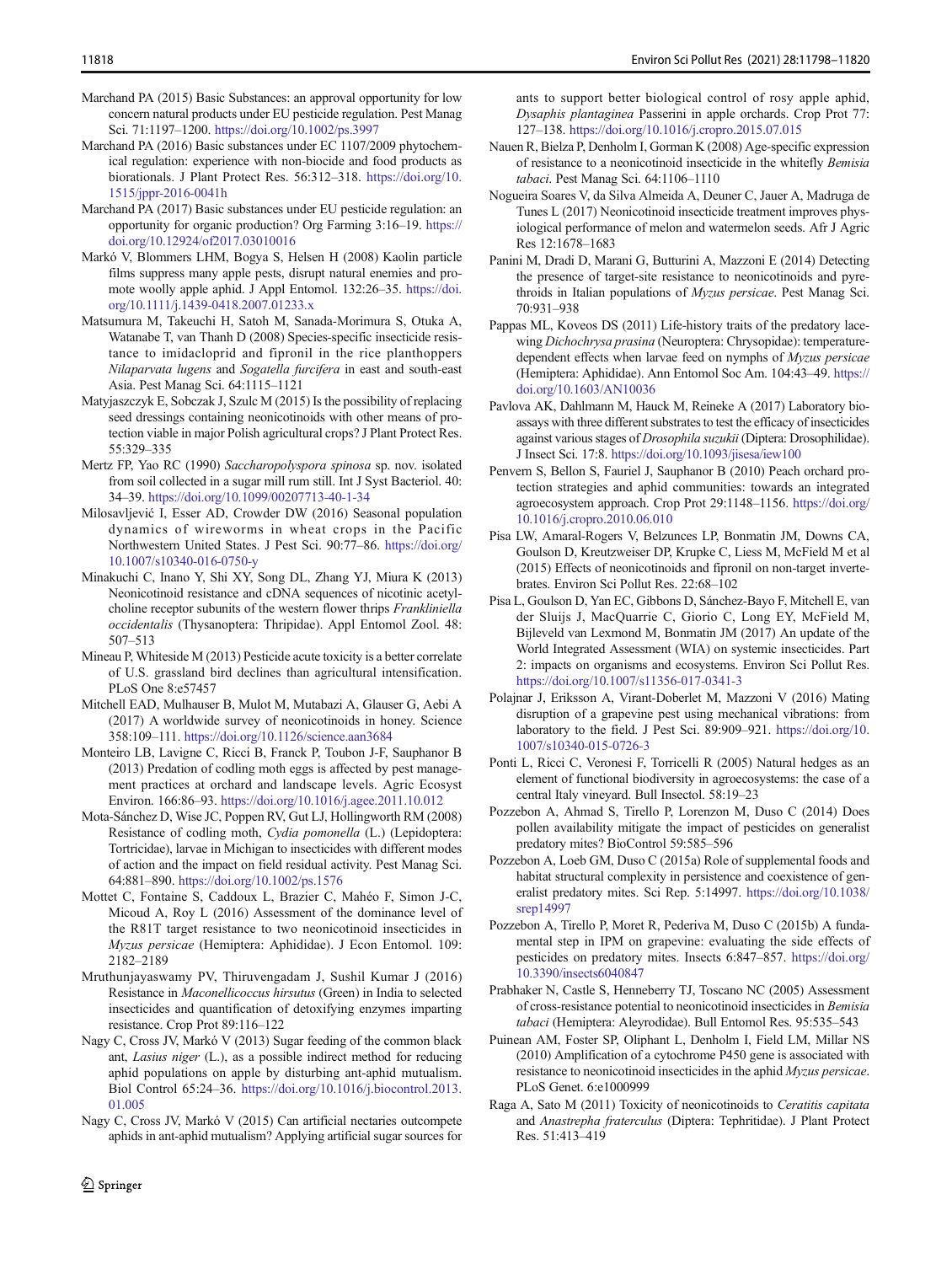- <span id="page-21-0"></span>Rahman T, Broughton S (2016) Evaluation of thiacloprid and clothianidin (neonicotinoids) as alternative to fenthion (organophosphate) for control of Mediterranean fruit fly (Diptera: Tephritidae) in deciduous fruit orchards. Crop Prot 90:170–176
- Rebach S, French DP (1996) Effects of Dimilin on the blue crab, Callinectes sapidus, in shallow-water habitats. Estuaries 19: 279–287
- Reissig WH (2003) Field and laboratory tests of new insecticides against the apple maggot, Rhagoletis pomonella (Walsh) (Diptera: Tephritidae). J Econ Entomol. 96:1463–1472. [https://doi.org/10.](https://doi.org/10.1603/0022-0493-96.5.1463) [1603/0022-0493-96.5.1463](https://doi.org/10.1603/0022-0493-96.5.1463)
- Reyes M, Franck P, Charmillot PJ, Ioriatti C, Olivares J, Pasqualini E, Sauphanor B (2007) Diversity of insecticide resistance mechanisms and spectrum in European populations of the codling moth, Cydia pomonella. Pest Manag Sci. 63:890–902
- Ribeiro LP, Akhtar Y, Vendramim JD, Isman MB (2014) Comparative bioactivity of selected seed extracts from Brazilian Annona species and an acetogenin-based commercial bioinsecticide against Trichoplusia ni and Myzus persicae. Crop Prot 62 (Supplement C):100–106
- Rieux R, Simon S, Defrance H (1999) Role of hedgerows and ground cover management on arthropod populations in pear orchards. Agric Ecosyst Environ. 73:119–127. [https://doi.org/10.1016/S0167-](https://doi.org/10.1016/S0167-8809(99)00021-3) [8809\(99\)00021-3](https://doi.org/10.1016/S0167-8809(99)00021-3)
- Rogers MA, Burkness EC, Hutchison WD (2016) Evaluation of high tunnels for management of Drosophila suzukii in fall-bearing red raspberries: potential for reducing insecticide use. J Pest Sci. 89: 815–821
- Romero A, Anderson TD (2016) High levels of resistance in the common bed bug, Cimex lectularius (Hemiptera: Cimicidae), to neonicotinoid insecticides. J Med Entomol. 53:727–731
- Saeed R, Razaq M, Abbas N, Jan MT, Naveed M (2017) Toxicity and resistance of the cotton leaf hopper, Amrasca devastans (Distant) to neonicotinoid insecticides in Punjab, Pakistan. Crop Prot 93:143–147
- Salis S, Testa C, Roncada P, Armorini S, Rubattu N, Ferrari A, Miniero R, Brambilla G (2017) Occurrence of imidacloprid, carbendazim, and other biocides in Italian house dust: potential relevance for intakes in children and pets. J Environ Sci Health B 52:699–709. [https://doi.](https://doi.org/10.1080/03601234.2017.1331675) [org/10.1080/03601234.2017.1331675](https://doi.org/10.1080/03601234.2017.1331675)
- Santos MF, Santos RL, Tomé HVV, Barbosa WF, Martins GF, Guedes RNC, Oliveira EE (2016) Imidacloprid-mediated effects on survival and fertility of the Neotropical brown stink bug Euschistus heros. J Pest Sci. 89:231–240
- Sauge M-H, Grechi I, Poëssel J-L (2010) Nitrogen fertilization effects on Myzus persicae aphid dynamics on peach: vegetative growth allocation or chemical defence? Entomol Exp Appl. 136:123–133. <https://doi.org/10.1111/j.1570-7458.2010.01008.x>
- Sauphanor B, Severac G, Maugin S, Toubon JF, Capowiez Y (2012) Exclusion netting may alter reproduction of the codling moth (Cydia pomonella) and prevent associated fruit damage to apple orchards. Entomol Exp Appl. 145:134–142. [https://doi.org/10.](https://doi.org/10.1111/j.1570-7458.2012.01320.x) [1111/j.1570-7458.2012.01320.x](https://doi.org/10.1111/j.1570-7458.2012.01320.x)
- Saussure S, Plantegenest M, Thibord J-B, Larruodè P, Poggi S (2015) Management of wireworm damage in maize fields using new, landscape-scale strategies. Agron Sustain Dev. 35:793–802. <https://doi.org/10.1007/s13593-014-0279-5>
- Schmitt A, Bisutti IL, Ladurner E, Benuzzi M, Sauphanor B, Kienzle J, Zingg D, Undorf-Spahn K, Fritsch E, Huber J, Jehle JA (2013) The occurrence and distribution of resistance of codling moth to Cydia pomonella granulovirus in Europe. J Appl Entomol. 137:641–649. <https://doi.org/10.1111/jen.12046>
- Scott JG, Duhig M, Hamlyn J, Norman R (2014) Environmental contributions to autism: explaining the rise in incidence of autistic spectrum disorders. J Environ Immunol Toxicol 1(2):75–79. [https://](https://eprints.qut.edu.au/84191/) [eprints.qut.edu.au/84191/](https://eprints.qut.edu.au/84191/)
- Seagraves MP, Lundgren JG (2012) Effects of neonicotinoid seed treatments on soybean aphid and its natural enemies. J Pest Sci. 85:125–132
- Sgolastra F, Porrini C, Maini S, Bortolotti L, Medrzycki P, Mutinelli F, Lodesani M (2017) Healthy honey bees and sustainable maize production: why not? Bull Insectol. 70:156–160
- Sharon R, Zahavi T, Sokolsky T, Sofer-Arad C, Tomer M, Kedoshim R, Harari AR (2016) Mating disruption method against the vine mealybug, Planococcus ficus: effect of sequential treatment on infested vines. Entomol Exp Appl. 161:65–69
- Shawer R, Tonina L, Tirello P, Duso C, Mori N (2018) Laboratory and field trials to identify effective chemical control strategies for integrated management of Drosophila suzukii in European cherry orchards. Crop Prot 103:73–80
- Shearer PW, Frecon JL (2002) Managing Brachycaudis persicae (Homoptera: Aphididae) during peach orchard establishment. J Econ Entomol. 95:368–371
- Shi X, Jiang L, Wang H, Qiao K, Wang D, Wang K (2011) Toxicities and sublethal effects of seven neonicotinoid insecticides on survival, growth and reproduction of imidacloprid-resistant cotton aphid, Aphis gossypii. Pest Manag Sci. 67:1528–1533
- Simon-Delso N, Amaral-Rogers V, Belzunces L, Bonmatin JM, Chagnon M, Downs C, Furlan L, Gibbons D, Giorio C, Girolami V et al (2015) Systemic insecticides (neonicotinoids and fipronil); trends, uses, mode of action and metabolites. Environ Sci Pollut Res 22:5– 34. <https://doi.org/10.1007/s11356-014-3470-y>
- Solomon MG, Cranham JE, Easterbrook MA, Fitzgerald JD (1989) Control of the pear psyllid, Cacopsylla pyricola, in south east England by predators and pesticides. Crop Prot 8:197–205. [https://](https://doi.org/10.1016/0261-2194(89)90027-6) [doi.org/10.1016/0261-2194\(89\)90027-6](https://doi.org/10.1016/0261-2194(89)90027-6)
- Solomon MG, Cross JV, Fitzgerald JD, Campbell CAM, Jolly RL, Olszak RW, Niemczyk E, Vogt H (2000) Biocontrol of pests of apples and pears in northern and central Europe—3. Predators. Biocontrol Sci Technol. 10:91–128. <https://doi.org/10.1080/09583150029260>
- Souliotis C, Moschos T (2008) Effectiveness of some pesticides against Cacopsylla pyricola and impact on its predator Anthocoris nemoralis in pear-orchards Bull. Insectol. 61:25–30
- Spangenberg JH, Douguet JM, Settele J, Heong KL (2015) Escaping the lock-in of continuous insecticide spraying in rice: developing an integrated ecological and socio-political DPSIR analysis. Ecol Model. 295:188–195
- Stenberg JA (2017) A conceptual framework for integrated pest management. Trends Plant Sci. 22:759–769
- Szendrei Z, Grafius E, Byrne A, Ziegler A (2012) Resistance to neonicotinoid insecticides in field populations of the Colorado potato beetle (Coleoptera: Chrysomelidae). Pest Manag Sci. 68: 941–946
- Tacoli F, Pavan F, Cargnus E, Tilatti E, Pozzebon A, Zandigiacomo P (2017) Efficacy and mode of action of kaolin in the control of Empoasca vitis and Zygina rhamni (Hemiptera: Cicadellidae) in Vineyards. J Econ Entomol. 110:1164–1178
- Tamindžić G, Nikolić Z, Milošević D, Ignjatov M (2016) Field & vegetable crops research. Ratarstvo i povrtarstvo 53:90–95
- Thany SH (2010) Neonicotinoid insecticides. Historical evolution and resistance mechanisms. Adv. Exp Med Biol. 683:75–83
- Tirello P, Pozzebon A, Duso C (2013) The effect of insecticides on the non-target predatory mite Kampimodromus aberrans: laboratory studies. Chemosphere 93:1139–1144
- Tiwari S, Mann RS, Rogers ME, Stelinski LL (2011) Insecticide resistance in field populations of Asian citrus psyllid in Florida. Pest Manag Sci. 67:1258–1268
- Toda S, Hirata K, Yamamoto A, Matsuura A (2017) Molecular diagnostics of the R81T mutation on the D-loop region of the β1 subunit of the nicotinic acetylcholine receptor gene conferring resistance to neonicotinoids in the cotton aphid, Aphis gossypii (Hemiptera: Aphididae). Appl Entomol Zool. 52:147–151